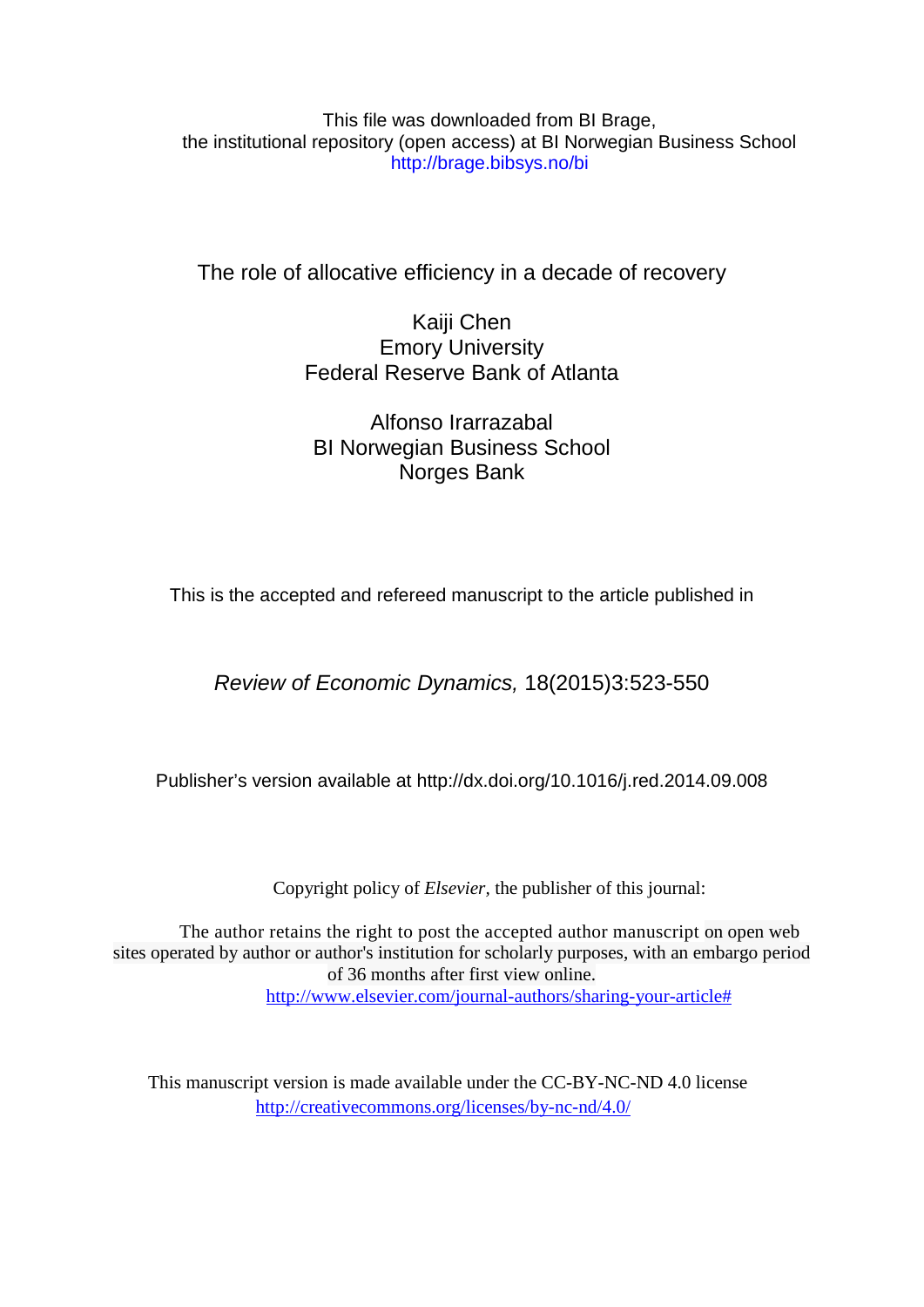# The Role of Allocative Efficiency in a Decade of Recovery<sup>\*</sup>

Kaiji Chen<sup>†</sup> Alfonso Irarrazabal<sup>‡</sup>

July 17th, 2014

#### Abstract

The Chilean economy experienced a decade of sustained growth in aggregate output and productivity after the 1982 Önancial crisis. This paper analyzes the role of allocative efficiency on total factor productivity (TFP) in the manufacturing sector by applying the methodology of Hsieh and Klenow (2009) to establishment data from the Chilean manufacturing census. We find that a reduction in resource misallocation accounts for about 40 percent of the growth in manufacturing TFP between 1983 and 1996. In particular, a reduction in the least productive plants' implicit output subsidies is the primary reason for the reduction in resource misallocation during this period. Moreover, these plants enjoyed above industry-average growth in physical productivity, contributing to the overall improvement in efficient TFP after the financial crisis. Our evidence suggests that Chile's banking reform during the early and mid-1980s is likely to have played an important role in the observed improvement in allocative efficiency.

JEL Classification: E32, O11, G10.

Keywords: Allocative Efficiency; TFP; Banking Reform; Preferential Credit Policy; Chile.

We would like to thank the editor and two anomymous referees for their comment. We also thank Adriana Camacho, Gisle Natvik, Ezra Oberfield, Diego Restuccia, Richard Rogerson, Andres Rosas, Martin Uribe, Mu-Jeung Yang and participants of 2013 Annual Meetings of Society of Economic Dynamics, and the 2013 North American Econometric Society Summer Meetings for very helpful comments. We thank Lin Ma for superb research assistance. The analysis, opinions and findings represent the views of the authors, and are not necessarily those of Norges Bank.

<sup>y</sup>Corresponding author. Emory University, Department of Economics, Atlanta, GA 30322. Email: kaiji.chen@emory.edu.

<sup>&</sup>lt;sup>‡</sup>Norges Bank, Norway. Email: alfonso.irarrazabal@norges-bank.no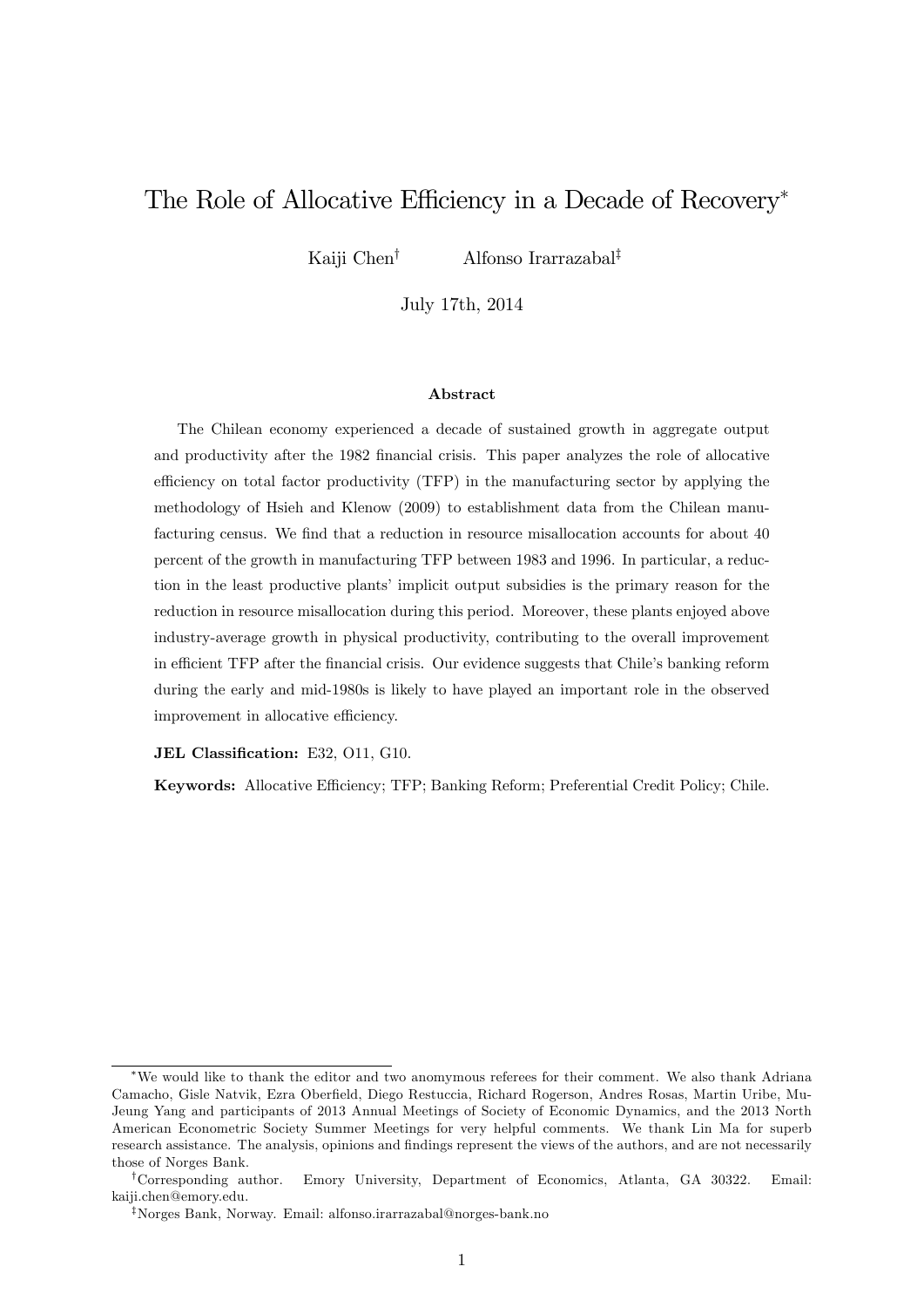# 1 Introduction

Chile experienced a decade-long economic recovery after its 1981-1982 Önancial crisis. As shown by Panel (a) of Figure [1,](#page-47-0) after a declining by more than 20 percent relative to the trend level, Chile's real GDP per working-age population  $(15–64)$  started to recover in the mid-1980s and by [1](#page-2-0)996 was 20 percent above the trend.<sup>1</sup> Similar to the pattern seen in its aggregate economy, a takeoff occurred in the Chilean manufacturing sector after the 1982 crisis. Specifically, in the late 1980s the manufacturing sector began a rapid increase in value-added.

As many researchers have found, total factor productivity (TFP) is one key factor explain-ing the sustained post-crisis recovery of Chile.<sup>[2](#page-2-1)</sup> This can be seen by the dynamics of Chile's manufacturing TFP. Panel (b) show that aggregate TFP in the manufacturing sector closely tracked manufacturing value-added during both the recession and the recovery. In particular, aggregate manufacturing TFP, relative to the trend level, increased by more than 20 percent between 1983 and 1996, providing a strong driving force for the aggregate manufacturing output during the recovery. Therefore, understanding the sources of the sustained growth of Chile's aggregate manufacturing TFP and their connection to the policy reforms in Chile offer a useful lens to understanding the post-crisis recovery of Chile's aggregate productivity.

This paper studies the role of allocative efficiency in the recovery of Chilean manufacturing TFP after the 1982 crisis. We use establishment-level data from the Chilean manufacturing census to address these three questions: How important is an improvement in allocative efficiency in accounting for the fast growth in Chilean manufacturing TFP after the crisis? What are the key distortions that have mitigated and, thus, contributed to this improvement in allocative efficiency? What Chilean policy reforms might be potentially important in explaining the improvement in allocative efficiency? To these ends, we employ the framework used in Hsieh and Klenow (2009) to obtain plant-specific output and capital distortions (wedges), as well as physical and revenue productivity measures (TFPQ and TFPR), for each year between 1980 and 1996.

Our results show that between 1983 and 1996, an improvement in allocative efficiency accounted for about 40 percent of the observed growth in aggregate manufacturing TFP. The key factor behind this improvement is a reduction in the cross-sectional dispersion in output distortions, which accounts for essentially all the reduction in the cross-sectional dispersion of revenue productivity during this period: Moreover, the cross-sectional covariance of physical and revenue productivity shows a similar declining pattern to the cross-sectional dispersion of revenue productivity, suggesting an improvement in resource allocation among plants with different productivity. When plants are grouped into TFPQ quintiles, we find that a reduction in the least productive groupís implicit output subsidy is the single most important factor for

<span id="page-2-0"></span><sup>&</sup>lt;sup>1</sup>We assume that the trend level of real GDP per working-age person is 2 percent per year.

<span id="page-2-1"></span><sup>&</sup>lt;sup>2</sup> See, for example, Bergoeing, Kehoe, Kehoe, and Soto (2007) for a comparison between Chile and Mexico.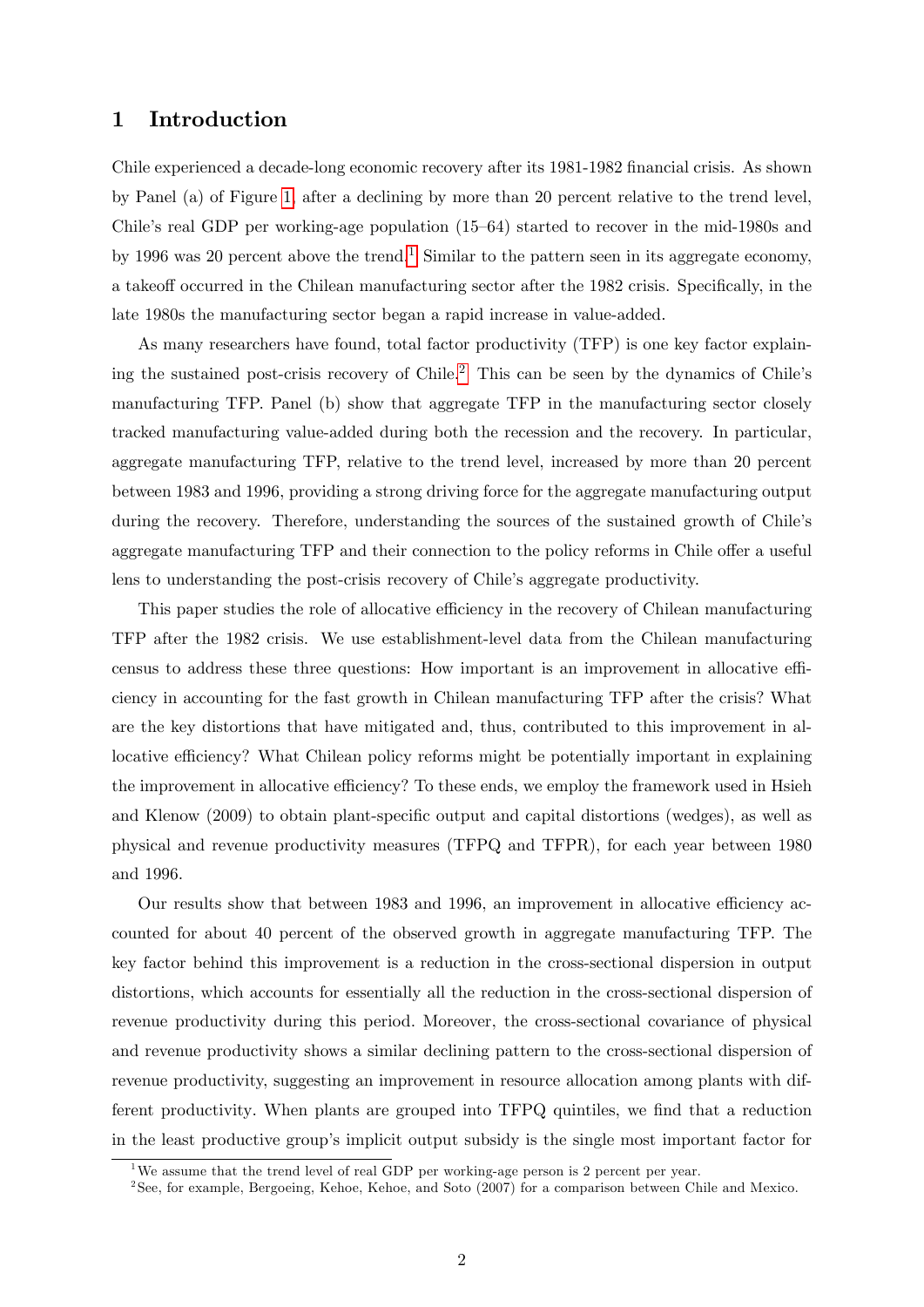the decline in the resource misallocation during this period. Accordingly, factor inputs were reallocated from the least productive plants towards more productive ones.

Another important factor to understand the recovery of Chile's aggregate productivity is the change in the distribution of physical productivity. We find that, over time, plants with lower initial physical productivity enjoyed faster growth in physical productivity than the industry average during our sample period. As a result, the left tail of physical productivity distribution became thinner. This suggests that Chileís policy reforms that eliminated the subsidies on the initially unproductive plants contributed to not only an improvement of resource allocation among incumbent firms, but also to their faster productivity growth.

It has been argued that the prevalence of self-loans by Chilean banks toward affiliated firms within the business groups led to credit misallocation and the  $1982-1983$  $1982-1983$  financial crisis<sup>3</sup>. We therefore make a first pass to assess the role that Chile's banking reforms during the early and middle 1980s played in the observed improvement in allocative efficiency and physical productivity. Our regression results suggest that in the early 1980s, Chilean plants with lower revenue or physical productivity had, on average, a higher liability-asset ratio. This suggests that Örms with preferential access to bank credit tended to be less productive, and larger than their efficient sizes. Moreover, before the banking reform took place, industries with higher median liability-asset ratio had larger revenue productivity dispersion, suggesting that industries dominated by firms with access to preferential credit were more distorted. Since 1983, however, those Örms with higher initial leverage ratio experienced a faster improvement in both allocative efficiency and physical productivity. Such evidence suggests that Chile's banking reforms during the early and mid-1980s, which largely restricted making self-loans within business groups, are likely important factors in reducing resource misallocation between business group-affiliated and independent firms and in improving physical productivity of the former.

Finally, we developed a model with heterogeneous access to bank credit to illustrate the effect of banking reforms on resource allocation and aggregate TFP. Consistent with our empirical findings, our model predicts that following the banking reform that restricts self-loans, the allocative efficiency improves while the overall leverage ratio of the economy declines.

Our work complements Petrin and Levinsohn  $(2012)$  and Oberfield  $(2013)$ , two recent papers that use the same manufacturing census data to examine the sources of Chilean aggregate productivity changes between 1980 and 1995. Specifically, in Petrin and Levinsohn (2012), the reallocation term is measured by the weighted average of changes in factor inputs across plants, with weights in the above-mentioned gaps for individual plants. Hence, this measure would miss the change in allocative efficiency when both TFPQ and idiosyncratic distortions moves in the same direction, so that there are no changes in individual plants' inputs. Oberfield

<span id="page-3-0"></span><sup>3</sup> See, for example, Diaz-Alejandro (1985), Harberger (1985), Galvez and Tybout (1985), Tybout (1986), Edwards and Edwards (1991), McKinnon (1991), de la Cuadra and Valdes (1992), and Akerlof and Romer (1993).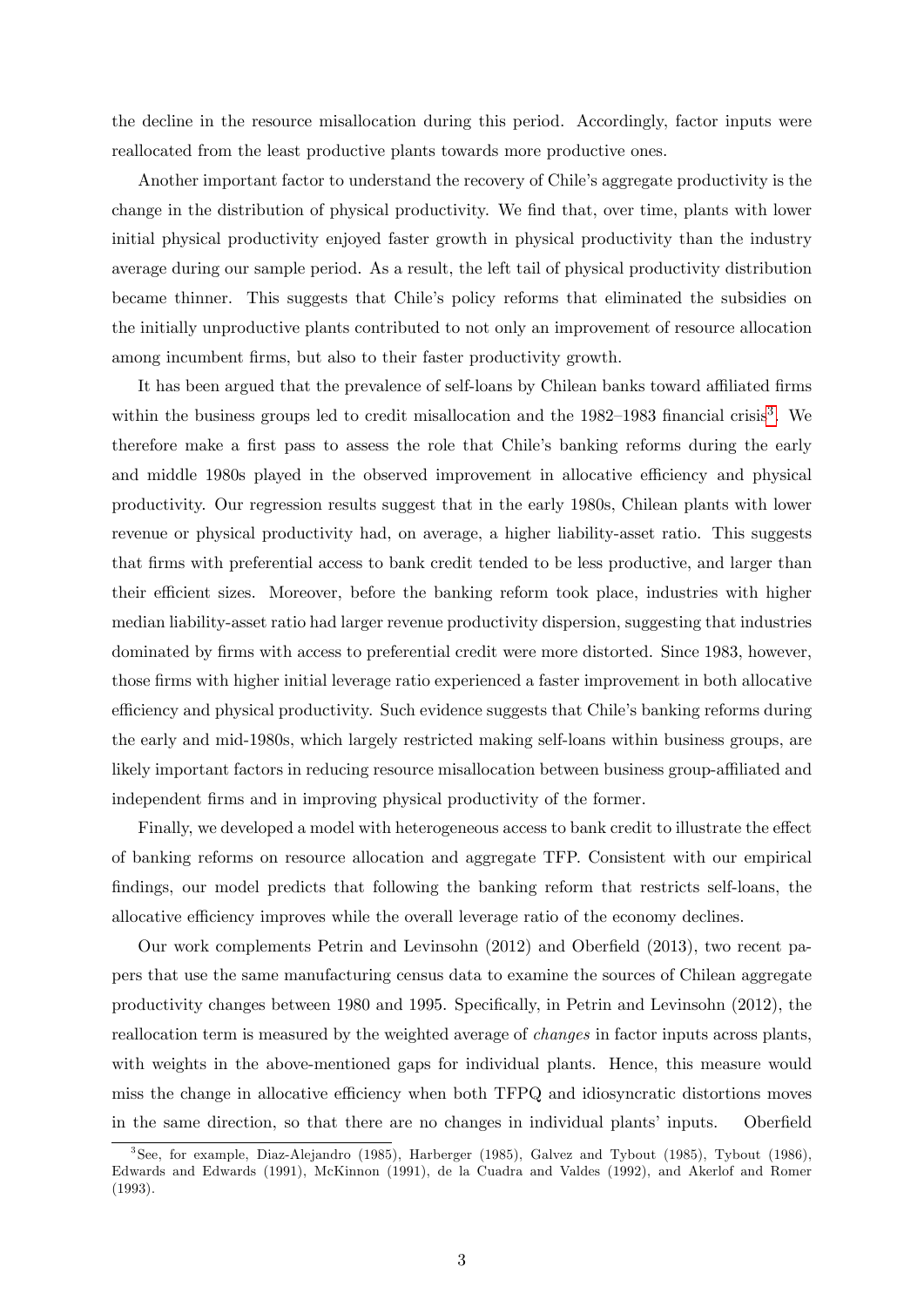$(2013)$  obtains measures of both within- and across-industry allocative efficiency by extending Hsieh and Klenowís approach. Hsieh and Klenowís method focuses on the wedges and their changes, thus, nesting the changes in allocative efficiency measured by Petrin and Levinsohn  $(2012)$ . Our results are consistent with Oberfield  $(2013)$ , which finds that within-industry misallocation did not contribute much to the fall in output during Chileís 1982 recession. The TFP decomposition in our paper not only confirms this result, but also finds that the role of allocative efficiency becomes more important in the post-crisis recovery phase. Importantly, Hsieh and Klenow (2009)'s analysis focuses on changes in resource allocation, given a distribution of physical productivity. Our analysis, while adopting their framework, includes changes in both the distribution of physical productivity and allocative efficiency. The evidence in this paper suggests that the evolution of the distribution of physical productivity and allocative efficiency are connected, as a policy that removes an implicit subsidy to an unproductive producer will a§ect the distribution of physical productivity. Furthermore, to the best of our knowledge we are the first to link changes in policy distortions as a result of banking reforms in Chile to the improvements in allocative efficiency achieved after the financial crisis.

This study is related to a rapidly expanding recent literature on the importance of microdistortions for aggregate productivity (Restuccia and Rogerson 2008; Guner, Ventura, and Xu 2008; Buera and Shin 2008; Buera, Kaboski, and Shin 2011; Midrigan and Xu 2010; Moll 2010). It is also part of the empirical literature that uses micro-data to measure the extent of microlevel misallocation. Following the methodology of Hsieh and Klenow (2009), this literature consistently finds large potential aggregate TFP gains from eliminating misallocation. For example, these studies found that Argentina could increase its TFP by 50–60 percent (Neumeyer and Sandleris,  $2010$ ), Bolivia by  $52-70$  percent (Machicado and Birbuet,  $2011$ ), Colombia by  $50$  percent (Camacho and Conover, 2010), and Uruguay by  $50-60$  percent (Casacuberta and Gandelman, 2009). Furthermore, our paper relates to a growing literature on the role of policy distortions in the investment in physical productivity (See Bello, Blyde and Restuccia, 2011, Hsieh and Klenow 2012, Restuccia, 2013, Bhattacharya, Guner and Ventura, 2013, Bollard, Klenow and Sharma, 2013, Gabler and Poschke, 2013, and Da-Rocha, Tavares and Restuccia, 2014). Our paper focuses on the dynamics of Chilean manufacturing TFP during the period following the Önancial crisis and the potential policies contributing to such a change. Consistent with the literature, we find that both changes in allocative efficiency and the physical productivity contributed to the recovery of Chile's aggregate TFP. Moreover, we find that Chile's banking reforms by restricting self-loans toward group-affiliated firms contributed to changes in both allocative efficiency and individual firms' physical productivity. A contribution of the paper, thus, is to connect policy changes to changes in idiosyncratic distortions from an empirical perspective.

Our findings provide empirical support for Buera and Shin (2010)'s argument that a reduction in idiosyncratic distortions preceded domestic Önancial market development in emerging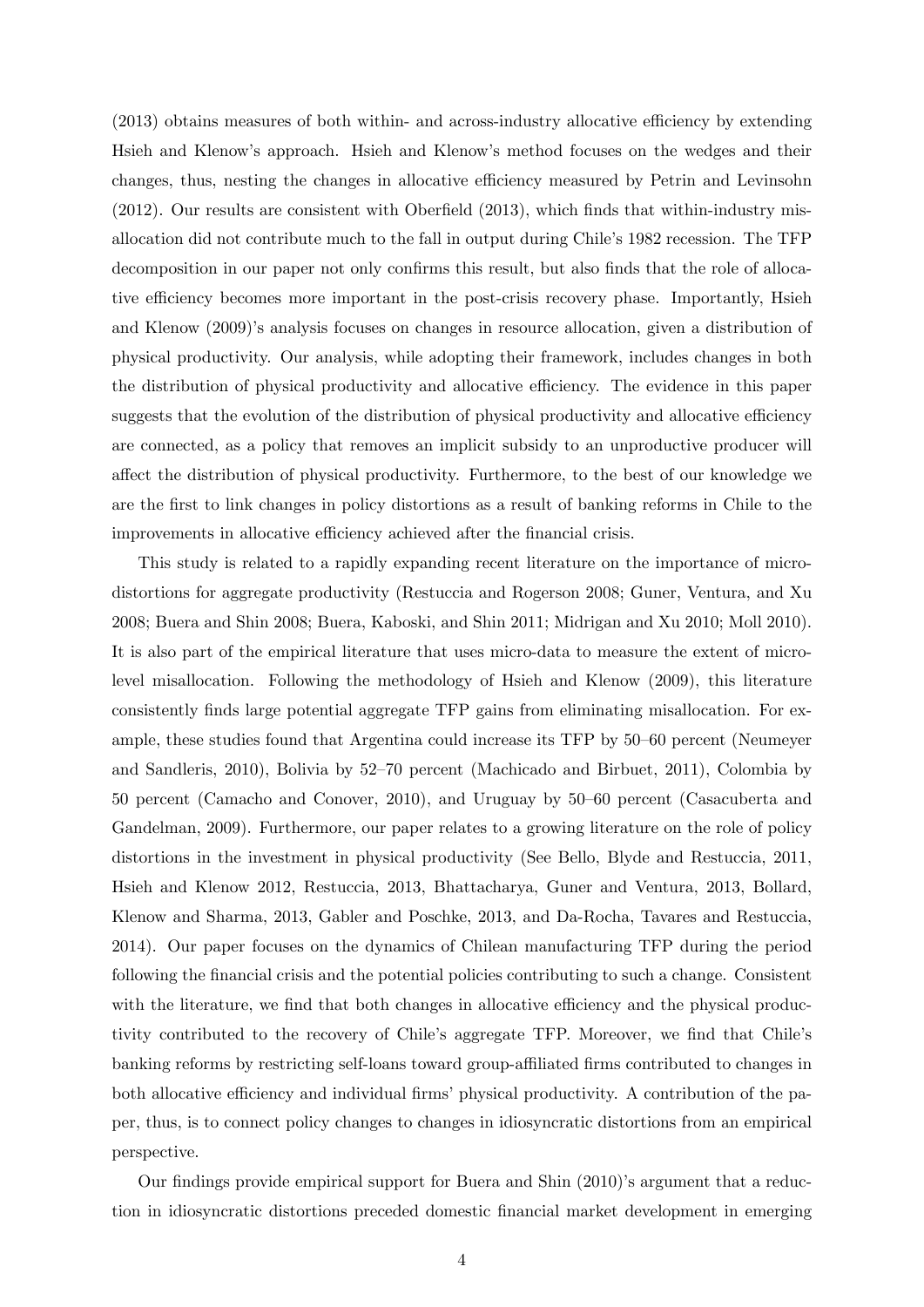economies. In their theoretical framework, economic reforms occur in two stages: in the first, idiosyncratic output distortions are removed; in the second stage, borrowing constraints are relaxed. As a consequence, massive capital outflows accompany TFP growth during the first stage of reform. Consistent with Buera and Shin (2010), our evidence shows that a reduction in output distortion, rather than the capital distortion, is the key to explain the improvement in Chilean manufacturing TFP between 1983 and 1996. Furthermore, we show that, for the case of Chile, output distortions may result from preferential credit policy, which is widely available in emerging countries. Consequently, banking reforms, by restricting preferential credit policies, are likely to play important roles in reducing output distortions.

The rest of the paper proceeds as follows: in section 2, we briefly describe the monopolistic competition model of Hsieh and Klenow (2009) used to measure the effect of distortion on productivity. In section 3, we describe the dataset used in the analysis and how we compute idiosyncratic distortions at the plant level. In section 4, we present our empirical Öndings. In section 5, we present the Chilean economy's institutional background for the period examined. In addition, we assess the importance of the banking reforms in the improvement of allocative and productive efficiency. Finally, an illustrative model is provided to shed light on the role of banking reforms on allocative efficiency that is consistent with our empirical evidence. Section 6 concludes. The appendix describes the data construction and sampling and provides the derivation of aggregate TFP using plant-specific wedges and its decomposition.

# 2 Theoretical Framework

This section describes the linkage between an economyís aggregate productivity and resource misallocation resulting from firm-level distortions by using a theoretical framework proposed by Hsieh and Klenow (2009) ("HK" hereafter). A representative final good producer faces perfectly competitive output and input markets. The final good producer combines the output  $Y_s$  of S manufacturing industries using a Cobb-Douglas production technology with share  $\theta_s$ . We set final output as the numeraire such that its price  $P = 1$ . In turn, each industry output  $Y_s$  is produced by combining  $M_s$  differentiated goods  $Y_{si}$  produced by individual firms using a CES technology with elasticity parameter  $\delta$ . The production function for each differentiated product,  $Y_{si}$  is given by a Cobb-Douglas function of firm-level productivity  $A_{si}$ , capital  $K_{si}$  and labor  $L_{si}$ with labor share  $\alpha_s$ . Capital elasticity across firms within a given industry is assumed to be the same as  $\alpha_s$ . Following HK (2009), we introduce two types of distortions: an output distortion that takes the form of a tax on revenues, and a capital distortion that takes the form of a tax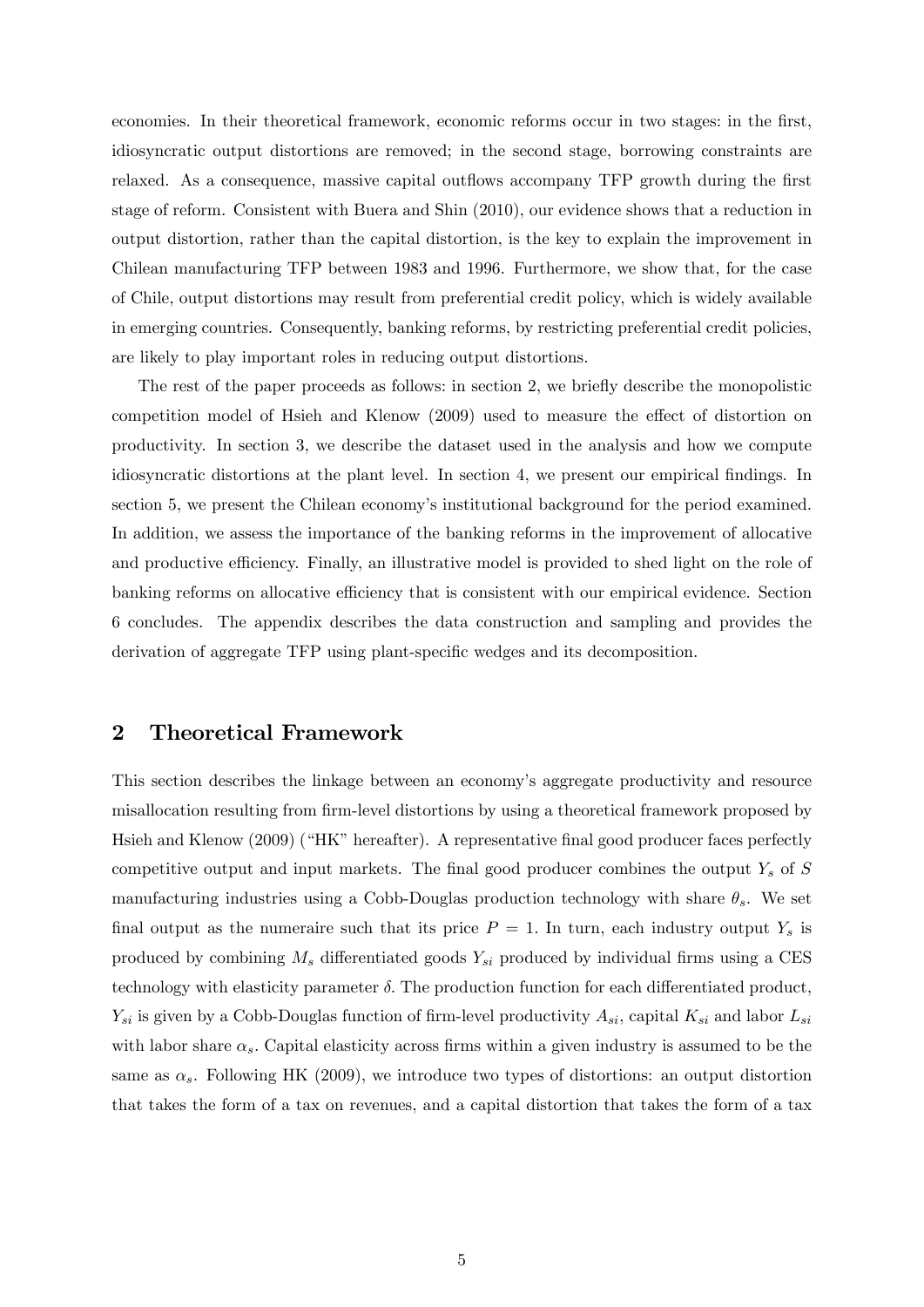on capital services.<sup>[4](#page-6-0)</sup> The problem of a firm i in industry s is described below

$$
\max_{P_{si}, K_{si}, L_{si}} (1 - \tau_{ysi}) P_{si} \underbrace{A_{si} K_{si}^{\alpha_s} L_{si}^{1 - \alpha_s}}_{Y_{si}} - WL_{si} - (1 + \tau_{ksi}) R K_{si}
$$
\n
$$
st : Y_{si} = Y_s \left[ \frac{P_s}{P_{si}} \right]^{\sigma},
$$

where W is the wage rate and R is the gross interest rate. As shown in HK (2009) the output distortion affects the marginal revenue product of both factors in a symmetric manner and, thus, does not distort the capital-labor ratio. By contrast, a capital distortion,  $1 + \tau_{ksi}$ , makes capital services more costly relative to labor services, distorting the capital-labor ratio below the first-best level.

Following Foster, Haltiwanger, and Syverson (2008), we define revenue productivity as  $TFPR_{si} = \frac{P_{si}Y_{si}}{K^{\alpha_{s}}I^{1-\alpha_{s}}}$  $\frac{P_{si}Y_{si}}{K_{si}^{a_s}L_{si}^{1-\alpha_s}} = P_{si}A_{si}$  and physical productivity as  $TFPQ_{si} = \frac{Y_{si}}{K_{si}^{\alpha}L_{s}^{1-\alpha_s}}$  $\frac{Y_{si}}{K_{si}^{\alpha}L_{si}^{1-\alpha}} = A_{si}.$  It is easy to show that  $TFPR_{si}$  follows as

$$
TFPR_{si} = \frac{\sigma}{\sigma - 1} \left(\frac{R}{\alpha_s}\right)^{\alpha} \left(\frac{W}{1 - \alpha_s}\right)^{1 - \alpha_s} \frac{\left(1 + \tau_{ksi}\right)^{\alpha_s}}{\left(1 - \tau_{ysi}\right)}.
$$

Intuitively, the higher that  $1 + \tau_{ksi}$  is, and the lower that  $1 - \tau_{ysi}$  is, the lower is the output relative to the first-best level. Accordingly, the price  $P_{si}$  and, thus,  $TFPR_{si}$  are above the first-best level. Recall that without distortions, revenue productivity should be equalized across plants. This is because more resources are allocated to plants with higher TFPQ, leading to higher output and lower prices, which then lowers TFPR.

# 2.1 Aggregate TFP

We measure TFP in each industry s as  $TFP_s \equiv \frac{Y_s}{K_s^{cs} L_s^2}$  $\frac{Y_s}{K_s^{\alpha_s}L_s^{1-\alpha_s}}, \text{where } K_s = \sum^{M_s}$  $i=1$  $K_{si}$  and  $L_s = \sum^{M_s}$  $i=1$  $L_{si}.$ In Appendix [7.2,](#page-33-0) we show that  $TFP_s$  can be expressed as

<span id="page-6-1"></span>
$$
TFP_s = \frac{\left[\sum_{i=1}^{M_s} \left(A_{si} \frac{(1-\tau_{ysi})}{(1+\tau_{ksi})^{\alpha_s}}\right)^{\sigma-1}\right]^{\frac{\sigma}{\sigma-1}}}{\left[\sum_{i=1}^{M_s} \frac{A_{si}^{\sigma-1} (1-\tau_{ysi})^{\sigma}}{(1+\tau_{ksi})^{\alpha(\sigma-1)+1}}\right]^{\alpha_s} \left[\sum_{i=1}^{M_s} \frac{A_{si}^{\sigma-1} (1-\tau_{ysi})^{\sigma}}{(1+\tau_{ksi})^{\alpha(s(\sigma-1)})}\right]^{1-\alpha_s}},\tag{1}
$$

where  $M_s$  is the number of firms in industry s. Note that if we eliminate all the idiosyncratic distortions, i.e.,  $1 - \tau_{ysi} = 1 + \tau_{ksi} = 1$ , we obtain the efficient TFP, which we denoted as  $\overline{A}_s = \left(\sum_{i=1}^{M_s} A_{si}^{\sigma-1}\right)^{\frac{1}{\sigma-1}}$ . It is easy to show that the manufacturing TFP at each sector can be

<span id="page-6-0"></span><sup>&</sup>lt;sup>4</sup>In an appendix, available upon request, we consider the effect of labor-specific distortions by augmenting the production function with materials as input.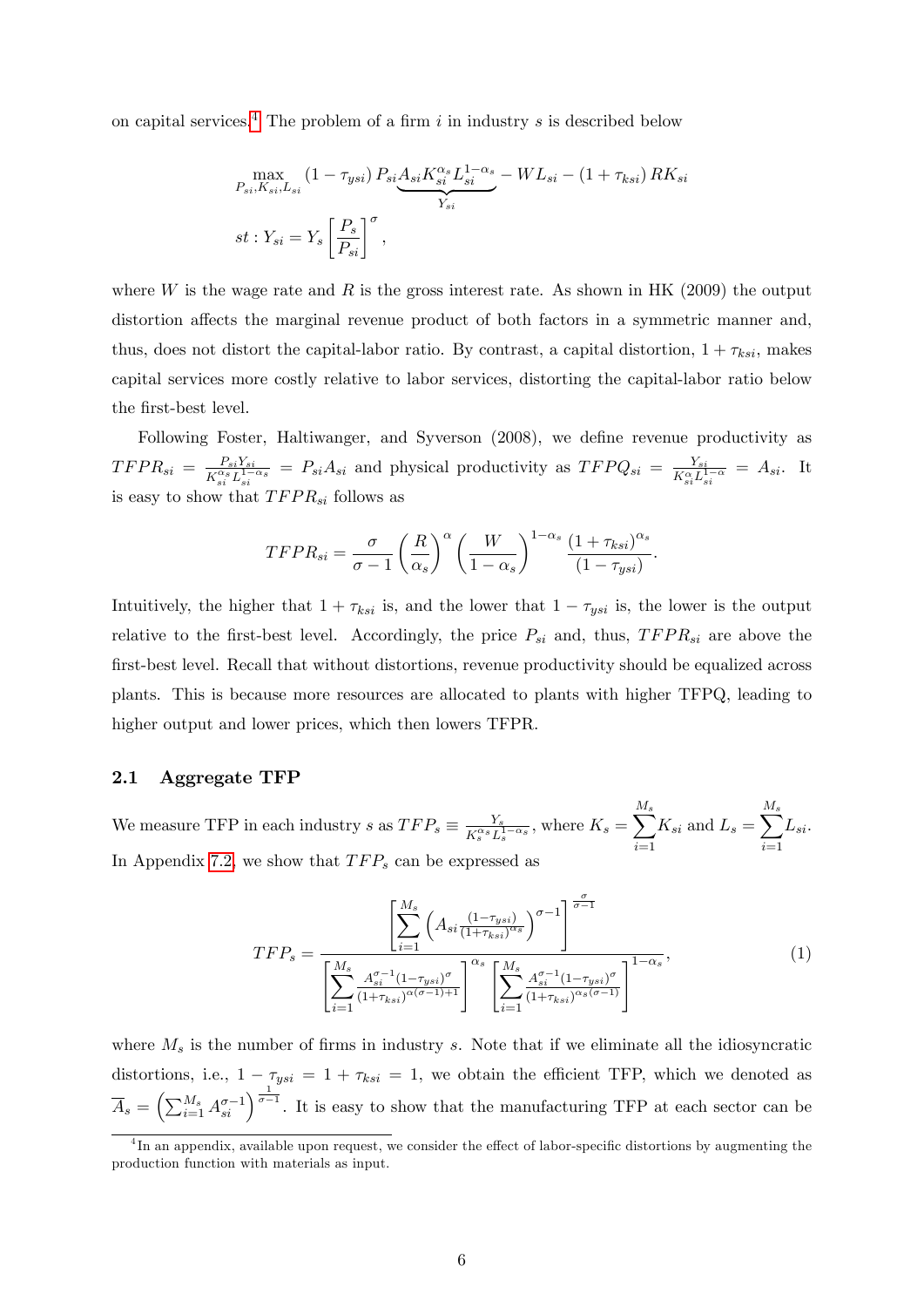rewritten as

$$
TFP_s = \left(\sum_{i=1}^{Ms} \left\{ A_{si} \frac{\overline{TFPR_s}}{\overline{TFPR_{si}}} \right\}^{\sigma - 1} \right)^{\frac{1}{\sigma - 1}},\tag{2}
$$

where  $\overline{TFPR_s} = \frac{\sigma}{\sigma - 1}$  $\sigma-1$  $\sqrt{ }$  $(1-\alpha_s)\sum^{M_s}$  $i=1$  $(1-\tau_{ysi})\frac{P_{si}Y_{si}}{P_{S}Y_{S}}$  $\frac{P_{si}Y_{si}}{P_{S}Y_{S}}/W\Bigg]^{\alpha_{s}-1}\Bigg[\alpha_{s}\displaystyle{\sum}^{M_{s}}% \Bigg[\frac{P_{si}Y_{si}}% {P_{s}Y_{S}}% V_{s}^{M}\Bigg]\Bigg]^{1/2}\Bigg], \label{eq:4.12}%$  $i=1$  $\frac{(1-\tau_{ysi})}{1+\tau_{ksi}}$  $P_{si}Y_{si}$  $\frac{P_{si}Y_{si}}{P_{S}Y_{S}}/R$ . For each manufacturing sector, we calculate the ratio of actual TFP to the efficient TFP and aggregate this ratio across all sectors using the Cobb-Douglas aggregator,

$$
\frac{Y}{Y^e} = \prod_{s=1}^S \left( \sum_{i=1}^{Ms} \left\{ \frac{A_{si}}{\overline{A}_s} \frac{\overline{TFPR_s}}{\overline{TFPR_{si}}} \right\}^{\sigma - 1} \right)^{\frac{\theta_s}{\sigma - 1}}.
$$
\n(3)

### 2.2 Log-Normal Case

We want to understand the forces driving aggregate TFP by decomposing it into different components. To this end, we assume that  $A_{si}$ ,  $(1 - \tau_{ysi})$ , and  $(1 + \tau_{ksi})$  follow a joint log normal distribution. Using the Central Limit Theorem and assuming  $M_s \to \infty$ , we obtain the following decomposition for aggregate TFP (see Appendix [7.3](#page-36-0) for details):

<span id="page-7-0"></span>
$$
\log TFP_s = \log TFP_s^e - \frac{\sigma}{2}var\left(\log TFPR_{si}\right) - \frac{\alpha_s(1-\alpha_s)}{2}var\log\left(1+\tau_{ksi}\right). \tag{4}
$$

The term var ( $\log T FPR_{si}$ ) captures resource misallocation across firms, and var  $\log (1 + \tau_{ksi})$ captures the distortions that drive the capital-labor ratio,  $\frac{K_{si}}{L_{si}}$ , away from the first-best outcome. Notice that under the log-normal assumption, only the dispersion of idiosyncratic distortions matters for resource misallocation, while the correlation between TFPQ and the idiosyncratic wedges is irrelevant for the size of the TFP loss due to misallocation.

Equation [\(4\)](#page-7-0) implies that changes in aggregate manufacturing TFP come from two sources: first, changes in the efficient TFP or the distribution of physical productivity, captured by the first argument on the right side of  $(4)$ ; second, changes in the allocative efficiency, captured by the second and third arguments on the right side of [\(4\)](#page-7-0).

In order to further understand the driving forces of the time variation in the TFPR dispersion; we decompose  $var(\log T FPR_{si})$  as

<span id="page-7-1"></span>
$$
var\left(\log TFPR_{si}\right) = var\left[\log\left(1 - \tau_{ysi}\right)\right] + \alpha_s^2 var \log\left(1 + \tau_{ksi}\right) - 2\alpha_s cov\left[\log\left(1 - \tau_{ysi}\right), \log\left(1 + \tau_{ksi}\right)\right].
$$
\n(5)

The first term on the right side of equation [\(5\)](#page-7-1) captures the resource misallocation due to output distortion, while the second term describes capital-specific distortion. An efficient resource allocation implies a value of zero for the variance of TFPR and each of the components on the right side of equation [\(5\)](#page-7-1).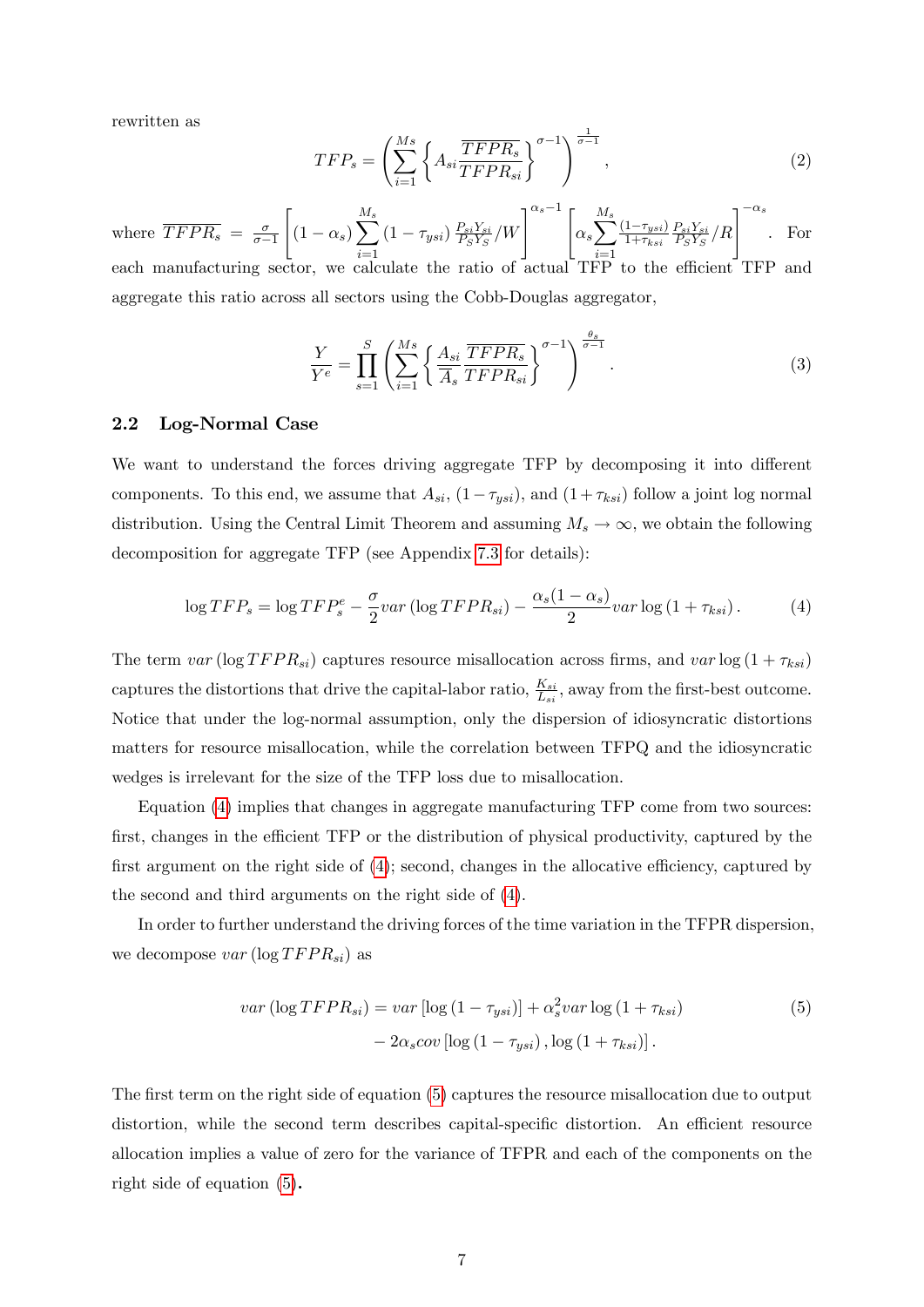#### 2.3 Size Distribution

Both physical productivity and idiosyncratic distortions jointly determine the distribution of plant size, measured as individual plants' value added. In our model, the dispersion of firm size translates into a dispersion of firm output,

<span id="page-8-0"></span>
$$
P_{si}Y_{si} = Y_{si}^{1-\frac{1}{\sigma}} P_s Y_s^{\frac{1}{\sigma}}.
$$
\n(6)

Since  $\sigma \geq 1$ , equation [\(6\)](#page-8-0) implies that larger firms should have higher output. Moreover,

<span id="page-8-1"></span>
$$
Y_{si} = \frac{A_{si}^{\sigma} (1 - \tau_{ysi})^{\sigma}}{(1 + \tau_{ksi})^{\alpha_s \sigma}} \left(\frac{\sigma - 1}{\sigma}\right)^{\sigma} \left(\frac{\alpha_s}{R}\right)^{\alpha_s \sigma} \left(\frac{1 - \alpha_s}{W}\right)^{\sigma (1 - \alpha_s)} Y_s.
$$
 (7)

Combining equations [\(6\)](#page-8-0) and [\(7\)](#page-8-1), we have

<span id="page-8-2"></span>
$$
P_{si}Y_{si} \propto \left[\frac{A_{si}(1-\tau_{ysi})}{\left(1+\tau_{ki}\right)^{\alpha_s}}\right]^{\sigma-1}.\tag{8}
$$

Absent distortions, more productive firms tend to be larger. If  $A_{si}$  and  $1 - \tau_{ysi}$  are negatively correlated (or  $A_{si}$  and  $1 + \tau_{ksi}$  are positively correlated), more (less) productive firms tend to be smaller (larger) than the efficient size. As a result, the size dispersion becomes smaller. This implies that when there are frictions, the efficient size distribution is more dispersed than is the actual size distribution.

Equation [\(8\)](#page-8-2) suggests that, over time, a shift in the size distribution is driven by changes in the distribution of both physical productivity and the idiosyncratic distortions, which determine the efficient size distribution and the gap between actual and the efficient size distribution, respectively. For example, a faster growth (relative to that of the industry average) of initially less productive plants in physical productivity led to a thinner left tail of the efficient size distribution, whereas a larger fall in idiosyncratic distortions for the less productive plants produced a shift of the actual size distribution closer to the efficient one.

In reality, apart from idiosyncratic distortions, the dispersion of revenue productivity may result from other frictions, such as overhead labor, quasi-Öxed capital, idiosyncratic demand and cost factors. Therefore, we follow Bartlesman, Haltiwanger, and Scarpetta (2013) to compute the covariance between TFPQ and physical output as an alternative measure of misallocation.<sup>[5](#page-8-3)</sup> Intuitively, in the absence of distortions, more productive firms will produce more. This prediction is robust to a wide range of models. The presence of idiosyncratic output or capital wedges, as implied by equation  $(7)$ , essentially adds noise to the profitability of plants, thus reducing such a correlation. It is easy to show that the covariance between physical output and

<span id="page-8-3"></span><sup>&</sup>lt;sup>5</sup>The covariance term is first proposed in the seminal paper of Olley and Pakes (1996) as a measure of misallocation. In that paper, industry-level aggregate productivity is defined as the share-weighted average of firm-level physical productivity. Accordingly, aggregate productivity can be decomposed into two terms: the unweighted average of firm-level physical productivity, and a covariance term that reflects the extent to which firms with higher than average productivity have a higher than average share of activity.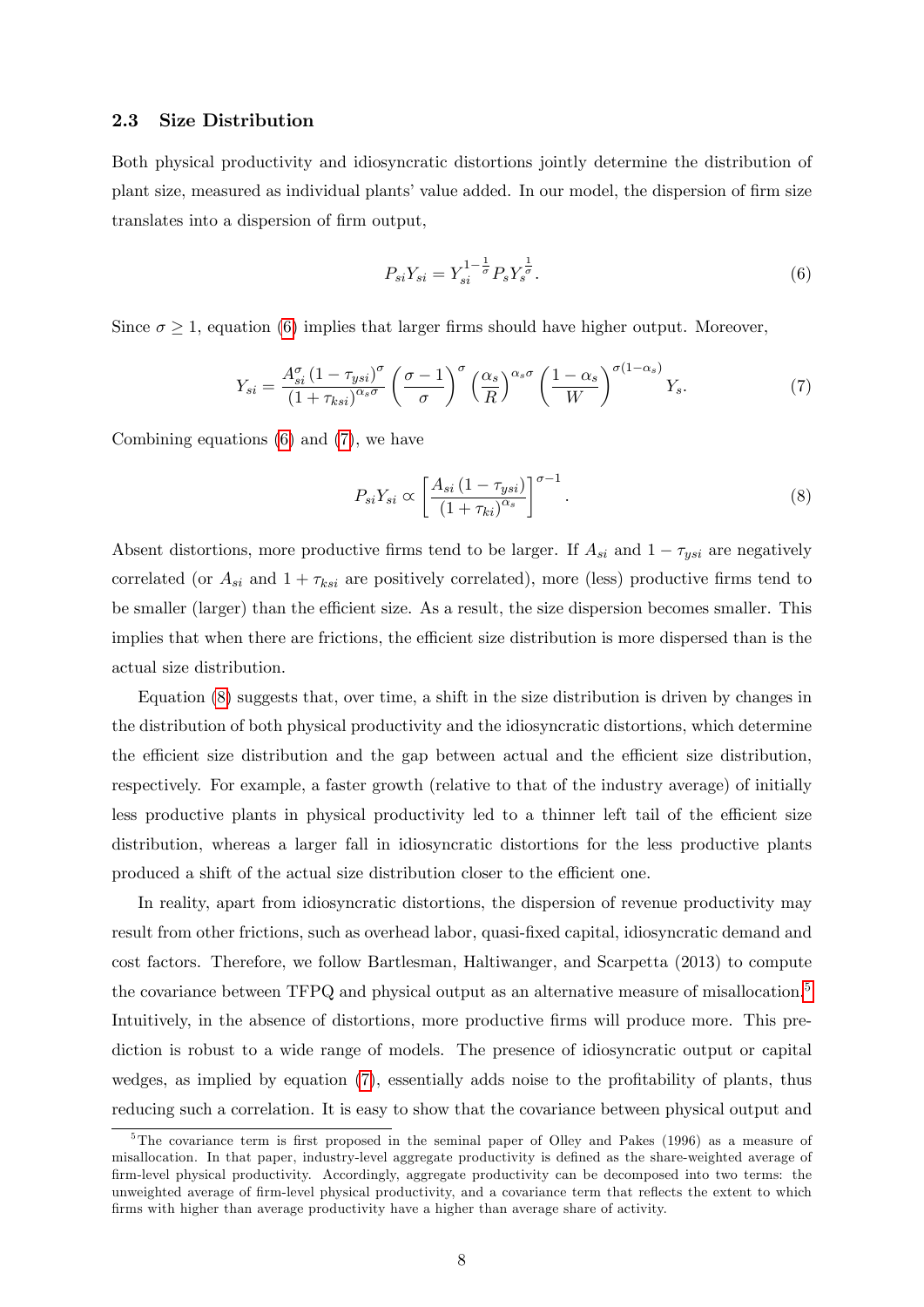TFPQ is linked to the covariance between physical and revenue productivity.

<span id="page-9-0"></span>
$$
\frac{cov\left(\log Y_{si}, \log A_{si}\right)}{\sigma var\left(\log A_{si}\right)} = 1 - \frac{cov\left(\log TFPR_{si}, \log A_{si}\right)}{\sigma var\left(\log A_{si}\right)}\tag{9}
$$

Equation [\(9\)](#page-9-0) implies that there is a one-to-one mapping between the covariance using TFPQ and physical output and the covariance between physical and revenue productivity, both normalized by the dispersion of physical productivity.<sup>[6](#page-9-1)</sup> For example, without idiosyncratic distortions, the left side of equation [\(9\)](#page-9-0) is simply the correlation between TFPQ and physical output, corr (log  $Y_{si}$ , log  $A_{si}$ ), and equal to one, which implies cov (log TFPR<sub>si</sub>, log  $A_{si}$ ) = 0. Such a relationship allows us to proxy the covariance between physical productivity and physical output with the covariance between physical and revenue productivity. We can further decompose this covariance as

$$
cov (\log A_{si}, \log TFPR_{si}) = corr (\log A_{si}, \log TFPR_{si}) std (\log A_{si}) std (\log TFPR_{si}). \quad (10)
$$

Accordingly, a decrease in the covariance of physical and revenue productivity may result from either a decrease in the correlation between the two, or a fall in the dispersion of physical or revenue productivity.

# 3 Empirical Implementation

This section describes the empirical implementation of our theoretical model. We first describe the data. We then introduce how to measure various distortions using plant-level information.

# 3.1 The Data

We use Chilean manufacturing census data from 1980 to 1996. The census is an annual survey of manufacturing plants, collected by the ENIA, which covers firms employing at least 10 workers.<sup>[7](#page-9-2)</sup> The data contain information on plant balance sheets at the 4-digit level of aggregation. The survey reports data on value added, employment, wages, materials, investments, liabilities, assets, and capitals in different categories. Most of the variables are recorded in nominal terms. We employ different deflators, collected from Liu (1990), to compute for real values with 1980 as base year. These deflators include output price deflator, price deflators for different capital goods, intermediate material input price deáator, etc. The appendix 7.1 describes the procedure to construct plant level capital stock and our data sampling.

We use a plant's employment as measurement of plant labor input.<sup>[8](#page-9-3)</sup> During our sample

<span id="page-9-1"></span><sup>&</sup>lt;sup>6</sup>In addition, the covariance between TFPQ and physical output is linked to the covariance between TFPQ and employment  $\frac{cov(\log Y_{si}, \log A_{si})}{var(\log A_{si})} = 1 + \frac{cov(\log L_{si}, \log A_{si})}{var(\log A_{si})} - \frac{\alpha_s cov(\log 1 + \tau_{ksi}, \log A_{si})}{var(\log A_{si})}$ . Due to the possible movement of the covariance of TFPQ and capital wedge, we prefer using the covariance of TFPQ and TFPR as proxy for the covariance between physical output and TFPQ.

<span id="page-9-2"></span><sup>7</sup>ENIA stands for Encuesta Nacional Industrial Annual (Annual National Industrial Survey).

<span id="page-9-3"></span><sup>8</sup> See also Bartlesman, Haltiwanger and Scarpetta (2013) and Petrin and Levinsohn (2012).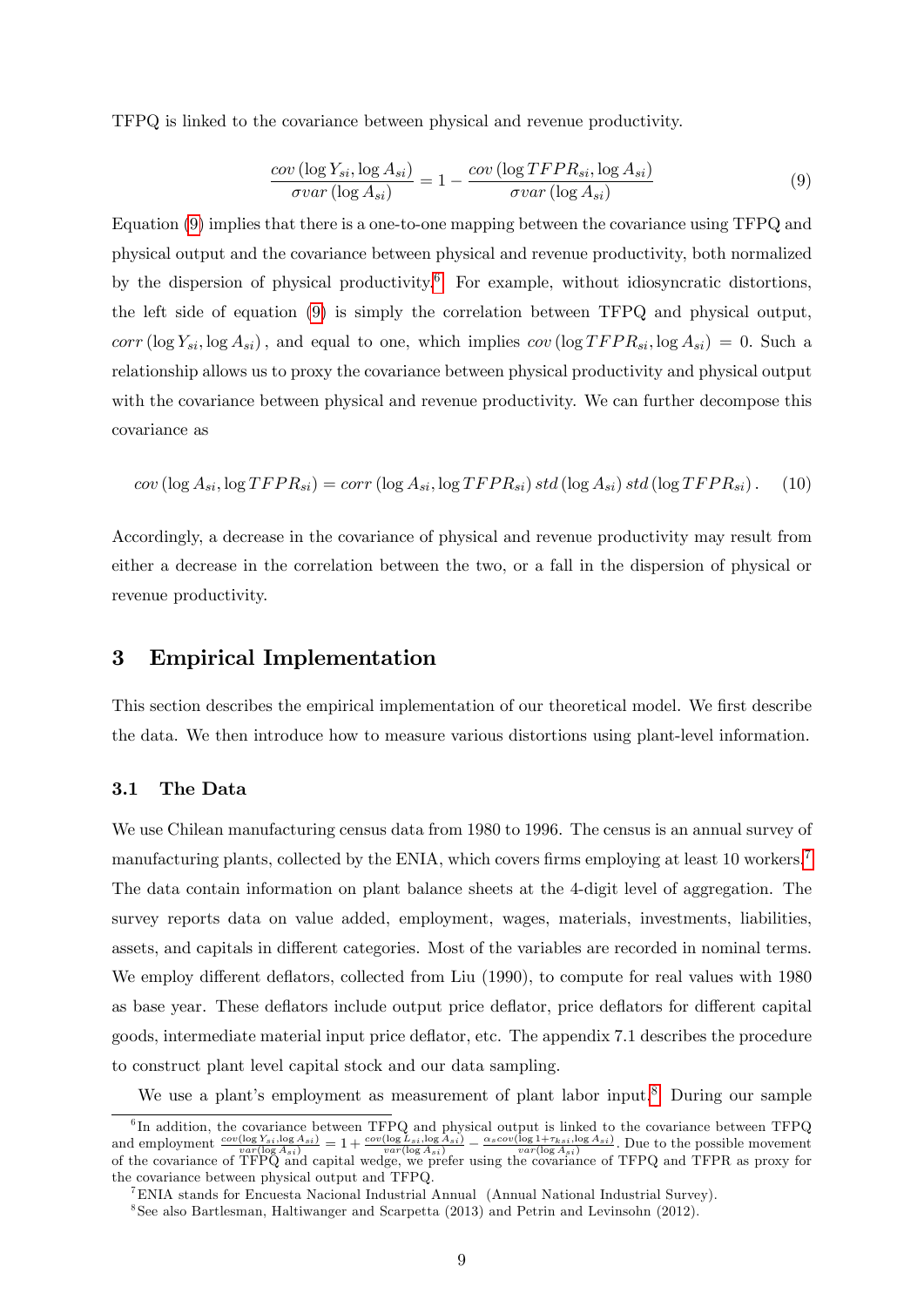period, Chile experienced a dramatic change in labor unionsíbargaining power. According to Edwards and Edwards (2000), the 1980 labor market reform allowed union affiliation to be voluntary. It also decentralized collective bargaining to the Örm-level. For example, the revised labor law stipulated that in the absence of a new collective agreement, the old contract would continue to be in effect while the negotiations proceeded. As a result, the employers' new contract offer would have to contain a wage adjustment that matched accumulated inflation. Along with the decentralization of collective bargaining, some firm-level unions bargained more suc-cessfully than others.<sup>[9](#page-10-0)</sup> The heterogeneity of union bargaining power at the firm level motivates us to use the employment as our measure of plant labor input. A robustness check using the wage bill as measure of plant labor input is provided in Section 4.5.2.

Given that our focus is on tracking the dynamic changes in measures of allocative efficiency, we eliminate plants with incomplete data from the sample.<sup>[10](#page-10-1)</sup> Most of our analysis will focus on the sub-sample labeled "unbalanced panel," which contains plants for which we have full information on value-added, labor, capital, and wages for all years the plant is in the sample. In other words, we drop the plants from the database that systematically reported negative value added and investment, as well as those that missed information on employees, fixed assets, value added and wages in some year. We also drop plants at the top and bottom 0.2 percent of the wage distribution and those at the top 0.1 percent of investment in each year (see Appendix 7.1 for details). After deleting these plants, we arrived at an average number of 1,437 plants per year. For comparison, we also computed the corresponding statistics for a balanced panel, that is, the plants that survived from 1980 to 1996.

Table [1](#page-42-0) compares the number of plants, the employment distribution and the employment share by subgroups in 1983 between the unbalanced panel and the entire sample. As shown by the share of plants in each subgroup, our screening strategy somewhat over-samples the plants with few employees. For example, the share of plants with fewer than 50 employees is 76.8 and 80.6 percent, in the full sample and in the unbalanced panel respectively. In Section 4.5.3, we perform robustness checks using a balanced panel.

### 3.2 Computing Distortions

To calculate distortions, we set the rental price of capital to  $R = 0.10$  and the elasticity of substitution,  $\sigma$ , to 3. We normalize the wage rate to  $W = 1$ . The capital share in sector s,  $\alpha_s$ , corresponds to the U.S. capital shares, as in Hsieh and Klenow (2009), which are taken from the NBER productivity database.

<span id="page-10-0"></span><sup>9</sup>According to Table 1 in Palacio (2006), between 1990 and 2004, in Chile unions negotiated 64 percent of the collective contracts and represented 72 percent of the number of workers who engaged in collective bargaining.

<span id="page-10-1"></span><sup>&</sup>lt;sup>10</sup>We will perform several robustness checks to test the impact of this cleaning procedure.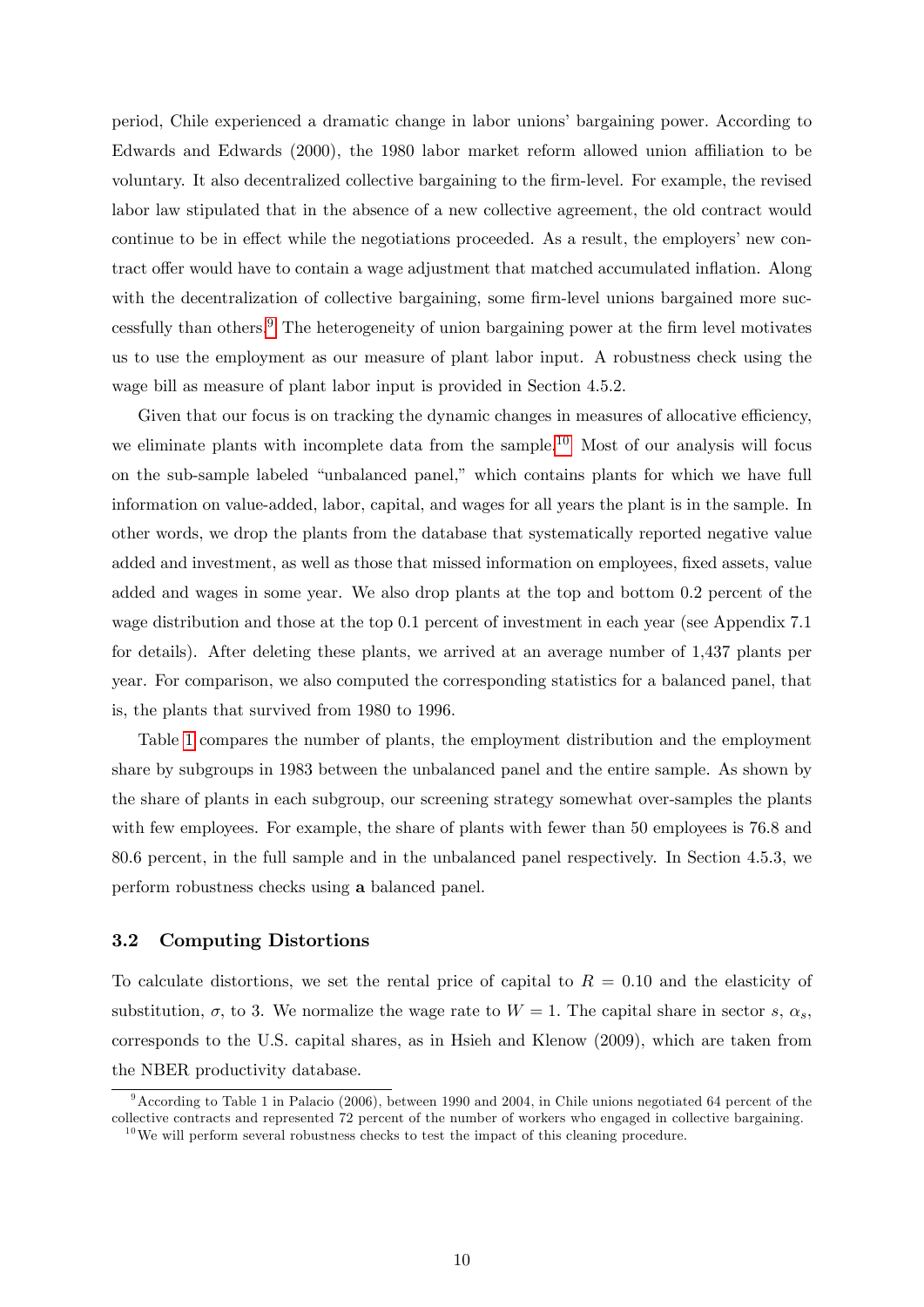We compute distortions (or wedges) and productivity as follows:

$$
1 + \tau_{ksi} = \frac{\alpha}{1 - \alpha} \frac{WL_{si}}{RK_{si}}
$$
\n<sup>(11)</sup>

$$
1 - \tau_{ysi} = \frac{\sigma}{\sigma - 1} \frac{WL_{si}}{(1 - \alpha) P_{si} Y_{si}}
$$
\n(12)

<span id="page-11-1"></span>
$$
A_{si} = \frac{Y_{si}}{K_{si}^{\alpha_s} L_{si}^{1-\alpha_s}} = \kappa_s \frac{(P_{si} Y_{si})^{\frac{\sigma}{\sigma-1}}}{K_{si}^{\alpha_s} L_{si}^{1-\alpha_s}},
$$
\n(13)

where  $\kappa_s = (P_s Y_s)^{-\frac{1}{\sigma-1}}/P_s$ . Although we do not observe  $\kappa_s$ , relative productivity—and, hence, reallocation gains—are unaffected by setting  $\kappa_s = 1$  for each industry s.<sup>[11](#page-11-0)</sup>

We then use measured  $A_{si}$  to construct

$$
TFP_s^e = \left(\sum_{i=1}^{M_s} A_{si}^{\sigma-1}\right)^{\frac{1}{\sigma-1}} = \kappa_s \left(\sum_{i=1}^{M_s} \left(\frac{(P_{si}Y_{si})^{\frac{\sigma}{\sigma-1}}}{K_{si}^{\alpha_s} L_{si}^{1-\alpha_s}}\right)^{\sigma-1}\right)^{\frac{1}{\sigma-1}}.
$$

We follow HK and drop 1 percent of the tails of the distributions of TFPR,  $\log (TFPR_{si}/\overline{TFPR}_{s})$ , and TFPQ,  $\log \left( A_{si} M_s^{\frac{1}{\sigma-1}} / \overline{A}_s \right)$  $\setminus$ ; for each year and recalculate the Örmís wage bill, capital, and revenue, as well as physical and revenue productivity. At this stage, we calculate the industry shares  $\theta_s = P_s Y_s/Y$ .

# 4 Main Results

In this section, we first decompose the aggregate productivity growth and quantify the contribution of improvement of allocative efficiency in aggregate TFP growth. We then describe the evolution of various measures of productivity dispersion and plant-size distribution over time. After this, we explore the resource misallocation and reallocation of factor inputs among plants with different productivity. Finally, we conduct a robustness check of our main results.

#### 4.1 Decomposition of Aggregate Productivity Growth

We now decompose aggregate TFP growth to explore the contribution of different components. As equation  $(4)$  suggests, an improvement in both efficient TFP and allocative efficiency contributes to aggregate TFP growth. Table [2](#page-42-1) provides the percentage TFP gains from removing idiosyncratic distortions in each industry. It is clear that the magnitude of such TFP gains has a downward trend over time: in 1983, the aggregate manufacturing TFP would gain 76.1 percent by moving to efficient allocation in each industry; by 1996, it dropped to around 47.8 percent. Therefore, allocative efficiency improved by  $19.2$  percent  $(1.761/1.478-1)$  between 1983 and 1996, or 1.47 percent per year. The aggregate manufacturing TFP grew at an annual rate

<span id="page-11-0"></span><sup>&</sup>lt;sup>11</sup>Since the level of aggregate TFP in each period influences the growth rate of TFP, we multiply the TFP calculated under the assumption  $\kappa_s = 1$  by  $(P_s Y_s)^{-\frac{1}{\sigma-1}}/P_s$  to obtain the actual TFP in each period.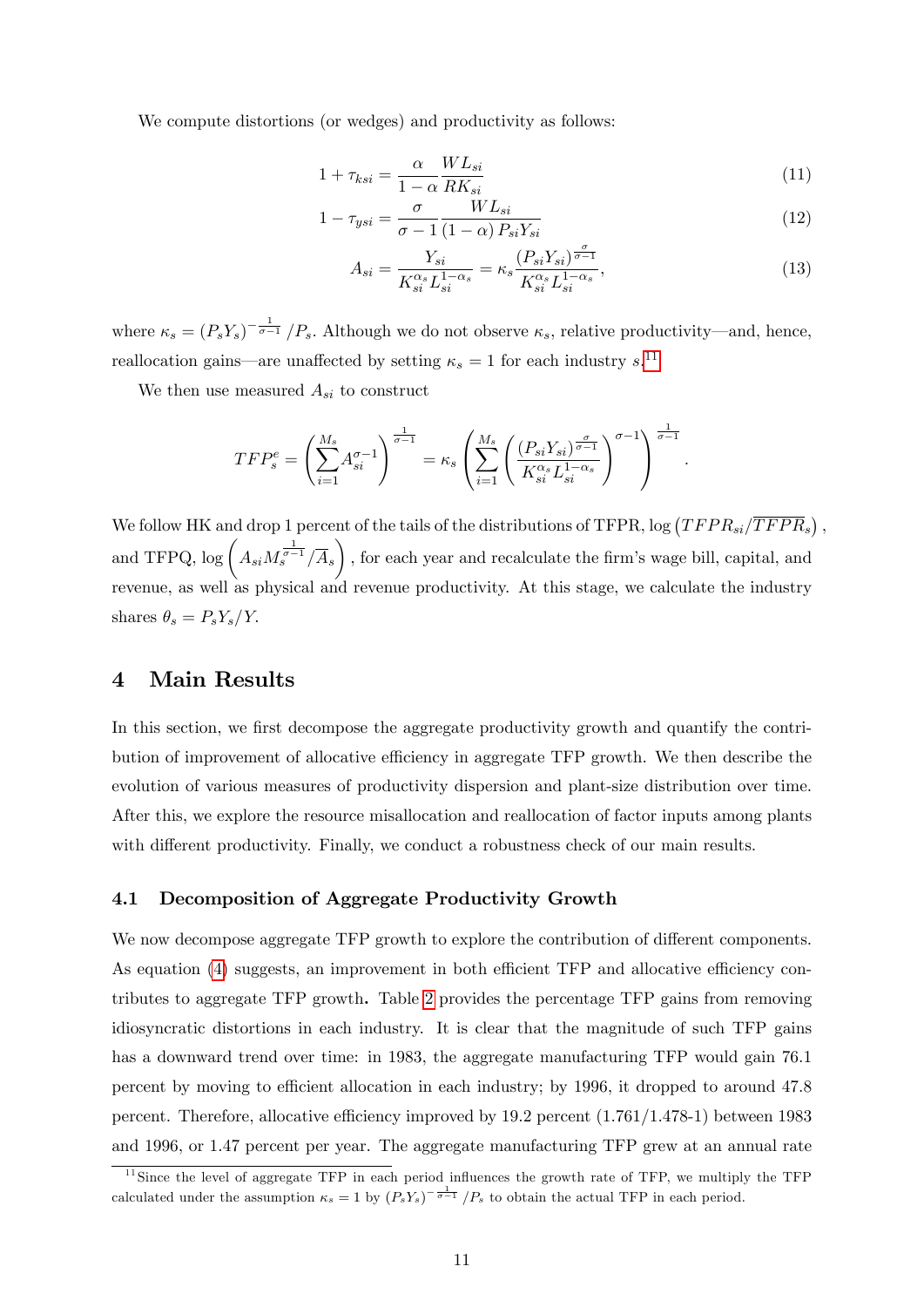of 3.83 percent per year between 1983 and 1996. Thus, our results suggest that 38.5 percent (1.47/3.83) of aggregate manufacturing TFP growth during this period may be attributed to better resource allocation.<sup>[12](#page-12-0)</sup> The remaining 60 percent of aggregate TFP growth can therefore be attributed to the improvement in efficient TFP.

An alternative approach to examine the contribution of improved in allocative efficiency to the within-industry manufacturing TFP growth is to run a panel regression of the log difference in aggregate TFP against the log difference in our measured allocative efficiency,  $\frac{TFP_{s,t}}{TFP_{s,t}}$ . The regression includes year dummies to capture the aggregate shocks, while a constant is included to capture the trend growth rate. The empirical specification is as follows

$$
\Delta \log TFP_{s,t} = \alpha + \beta \Delta \log \left( \frac{TFP_{s,t}}{TFP_{s,t}} \right) + \gamma_t + \varepsilon_{s,t}.
$$

The estimated  $\beta = 0.328$ , and is statistically significant at 5 percent. This implies that between 1983 and 1996, a 1 percentage increase in allocative efficiency would, on average, contribute to 0.33 percent increase in aggregate TFP.[13](#page-12-1)

### 4.2 Productivity Dispersion

As discussed in section 2.3, the growth in efficient aggregate TFP stems from changes in the distribution of physical productivity, while improvement in allocative efficiency originates from changes in the dispersion of revenue productivity. Therefore, in this section, we report changes in the distribution of both physical and revenue productivity. We also report changes in the firm size distribution, which is jointly determined by the distribution of both physical and revenue productivity.

To characterize the dynamics of productivity and plant-size distributions, we choose two years, 1983 and 1996 to report the various measures of productivity dispersions and other statistics. The initial year 1983, corresponds to the peak of the financial crisis, while 1996 is the last year in our sample.

Panel (a) of Figure [2](#page-48-0) plots the distribution of TFPQ,  $\log \left(A_{si} M_s^{\frac{1}{\sigma-1}}/\overline{A}_s\right)$  $\setminus$ ; for 1983 and 1996. The distribution of TFPQ in 1983 has a fat left tail, which is consistent with policies in place during 1983 that favored the survival of (relatively) less efficient plants. Over time, the TFPQ dispersion became narrower, indicating that these inefficient plants either exited the sample or increased their physical productivity faster than the industry average. Table [3](#page-43-0) shows that this pattern is consistent across several measures of dispersion: the standard deviation of TFPQ

<span id="page-12-0"></span> $12$ Note that the degree of resource misallocation somehow increased in the 1990s. This could be potentially due to the fact that our sample missed those plants which were newborn after 1981 due to a lack of data on their initial capital stocks. The fraction of those plants in total plants increases from about 20 percent in the 1980s to about one half in the 1990s. Accordingly, we are likely to under-estimate the improvement of allocative efficiency when resource were reallocated towards these plants. However, as we show below, missing those observations would change little our findings about the main source of the improvement in physical productivity and allocative efficiency, especially before 1990.

<span id="page-12-1"></span> $13$  We thank one of the anonymous referees for suggesting this empirical formulation.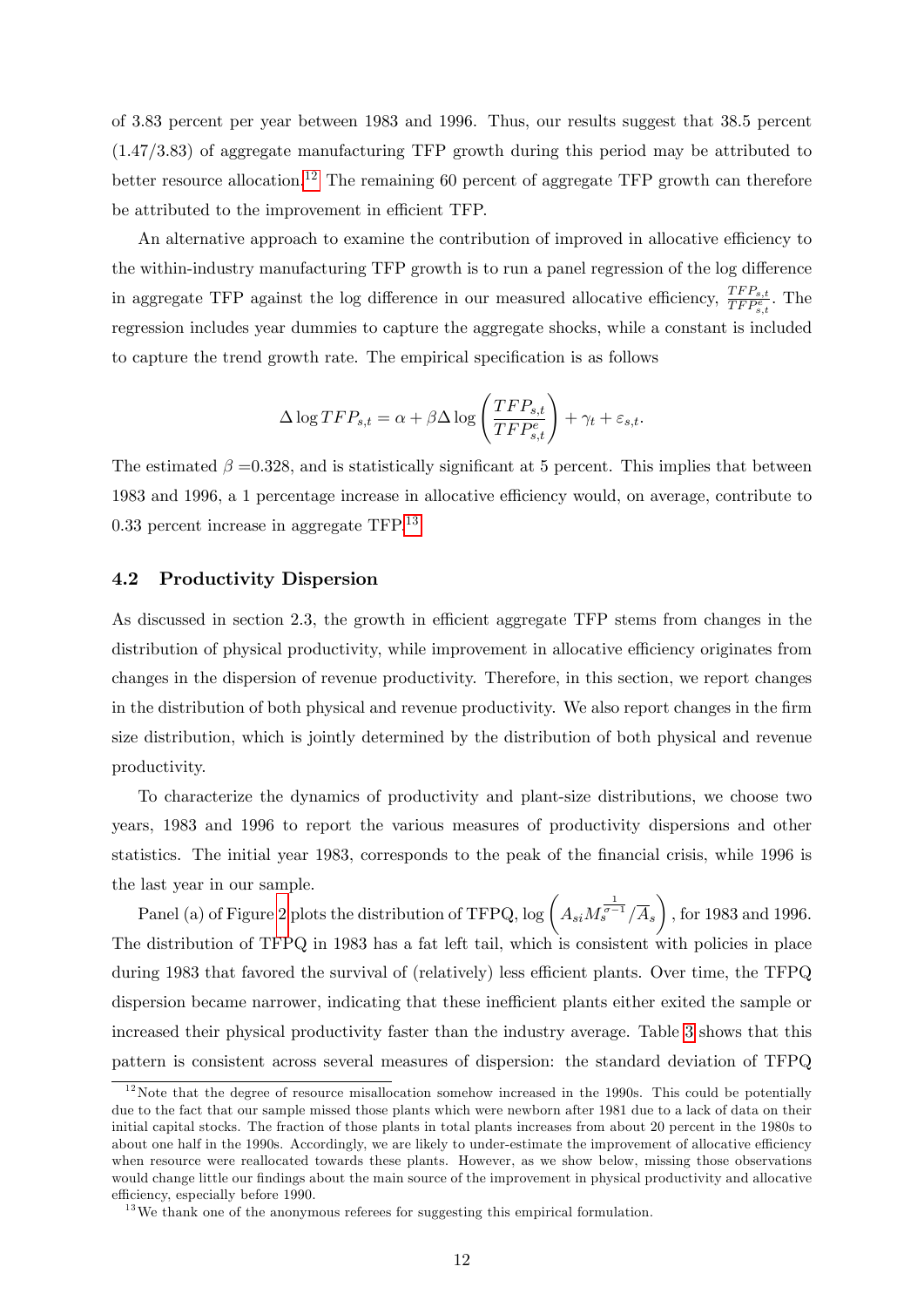fell from 1.463 to 1.341 between 1983 and 1996; the ratio of the 75th to the 25th percentile of TFPQ dropped from 2.148 to 1.923; and the ratio of the 90th to the 10th percentiles dropped from 3.839 to 3.582.[14](#page-13-0) Clearly, the change in the left tail of the TFPQ distribution contributed to the fast growth of efficient TFP.

Panel (b) of Figure [2](#page-48-0) plots the distribution of TFPR,  $\log (TFPR_{si}/\overline{TFPR}_{s})$ , for the same two years. Similar to that of physical productivity, the distribution of revenue productivity is less dispersed in 1996 than 1983, reflecting an improvement in allocative efficiency since 1983. Moreover, over time, the left tail has become significantly thinner, implying that the less-productive plants' revenue productivity became closer to the industry mean. Again, Table [3](#page-43-0) suggests that this pattern is consistent across different measures of the dispersion in revenue productivity. Note that, consistent with our model, revenue productivity is less dispersed than physical productivity, as our model predicts that prices and physical productivity are negatively correlated. The numbers in Table [3](#page-43-0) are also consistent with greater distortions in Chile than in the United States. The standard deviation of TFPR in 1996 is 0.86, much larger than the level of the United States in 1998, which was 0.45. Note that a thinner left tail of both TFPQ and TFPR in 1996 could be the result of the same policy reform. This is because a policy that removes a subsidy to an unproductive producer will potentially encourage the manager to make more effort to increase the productivity of a plant, while reducing its output toward the efficient size.

We now explore the evolution of the covariance of physical and revenue productivity and its various components. Table [3](#page-43-0) shows that physical and revenue productivity are positively correlated. For example, in 1983 the correlation between physical and revenue productivity was 0.898. In Panel (c) of Figure [2,](#page-48-0) since 1983, all its three components decline steadily until the early 1990s, which jointly contributed to a significant fall in the covariance between physical and revenue productivity.[15](#page-13-1) In particular, a potential explanation for the decline in the correlation between physical and revenue productivity, as Table [3](#page-43-0) suggests, is an increase in the correlation between physical productivity and  $1 - \tau_y$  (-0.906 in 1983 versus -0.876 in 1996). This fact provides additional evidence in favor of an improvement in resource allocation.

Both the improvement in allocative efficiency and physical productivity led to changes in the size distribution after the crisis. In Panel  $(d)$  of Figure [2,](#page-48-0) we plot the efficient versus actual plant size distribution in both 1983 and 1996. Consistent with the evolution of the distribution of physical productivity, the efficient plant size distribution became less dispersed and by 1996 had a thinner left tail, which suggests an improvement in efficient TFP. The actual plant size

<span id="page-13-0"></span><sup>&</sup>lt;sup>14</sup>With plant labor input measured as wage bills, between 1983 and 1996 for physical productivity, the standard deviation fell from 1.21 to 1.073; the ratio of the 75th to the 25th percentile dropped from 1.639 to 1.329; and the ratio of the 90th to the 10th percentiles dropped from 3.134 to 2.778. These measures of Chilean physical productivity dispersion in 1996 are higher than their U.S. counterparts in 1998, which are 0.85, 1.22 and 2.22, respectively (see Hsieh and Klenow, 2009).

<span id="page-13-1"></span> $15\text{Consistent with the dynamics of covariance of physical and revenue productivity, we find the covariance.}$ between physical productivity and employment increased steadily during the 1980s and leveled off in the 1990s.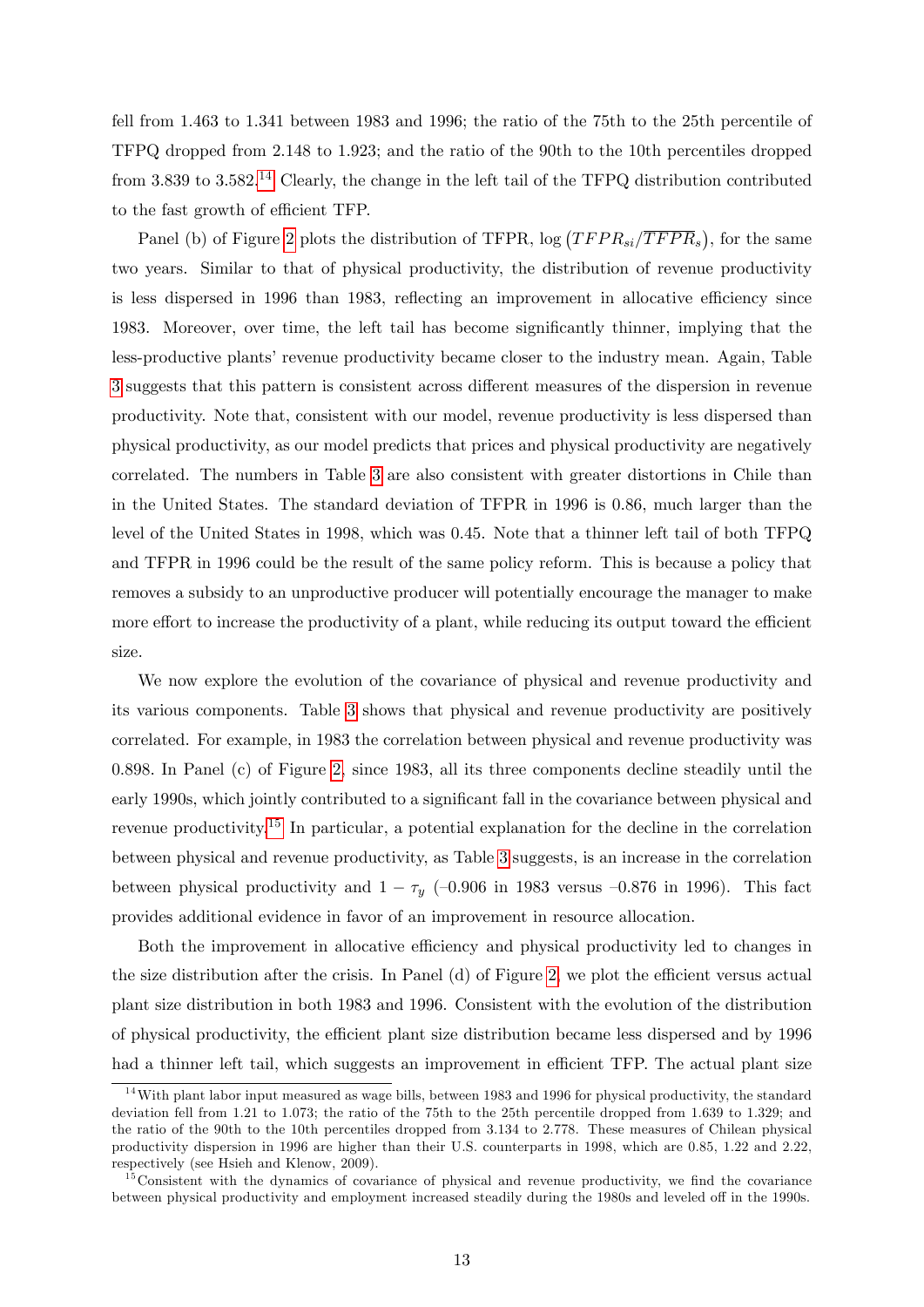distributions in both years are less dispersed than their corresponding efficient size distribution. Interestingly, the gap between the actual and efficient size distribution is mainly on the left tail. This suggests that many small plants were implicitly subsidized and produced more than their counterparts that did not receive implicit subsidies. In contrast to the efficient size distribution, overtime, the actual size distribution shifts slightly to the left. This implies that for the less productive plants, while their physical productivity increases faster (relative to the industry mean), they also experienced a drop in the implicit subsidy and were downsized.

Finally, to quantify the changes in the gap between efficient and actual plant size for plants of different sizes, we follow the approach of Hsieh and Klenow  $(2009)$ . In Table [4](#page-43-1) we show how the initial relative size of big versus small plants would change if there were no idiosyncratic distortions within each industry. The rows are the initial (actual) plant size quantiles, and the columns are bins of efficient plant size relative to actual size:  $0-50$  percent (the plant should shrink in size by one-half or more),  $50-100$  percent,  $100-200$  percent, and  $200+$  percent (the plant should at least double in size). We see that the column with the most plants is the 0-50 percent for every initial size quantile. In particular, most small plants (those in the bottom quantile) should have shrunk by half or more compared to their actual size in 1983. The actual plant-size distribution in 1996 is closer to its efficient distribution than it was in 1983, especially on the left tail. Specifically, in 1996, the fraction of small plants that should shrink by at least 50 percent has dropped to 19.1 percent. This pattern is consistent with the fact that, over time, the correlation between physical productivity and  $1 - \tau_{ysi}$  increases. Accordingly, less productive plants were downsized, while more productive plants produced more.

We now quantify the contribution of various components of the improvement in allocative efficiency under the joint log normal assumption of physical productivity and idiosyncratic distortions. We ask to what extent is the improvement in allocative efficiency attributable to the change in the variance of revenue productivity, as opposed to a change in the capital-specific distortion? To answer this question, we re-order equation [\(4\)](#page-7-0) as follows:

<span id="page-14-0"></span>
$$
\log TFP_s^e - \log TFP_s = \frac{\sigma}{2}var\left(\log TFPR_{si}\right) + \frac{\alpha(1-\alpha)}{2}var\log\left(1+\tau_{ksi}\right). \tag{14}
$$

Accordingly, total allocative efficiency can be decomposed into two components as captured by the right side of equation [\(14\)](#page-14-0). Panel (a) of Figure [3](#page-49-0) plots the evolution of these two factors over time. Clearly, the dispersion of TFPR tracks the total resource misallocation closely, as both measures decline steadily since 1983. By contrast, the capital-specific distortion barely changed. Panel (b) of Figure [3](#page-49-0) plots the secular movement in  $var$  (log  $TFPR$ ) and its different components in equation [\(5\)](#page-7-1). It is clear that almost all the decline in the dispersion of revenue productivity can be accounted for by the decline in the dispersion of the output distortion. Therefore, from here on we focus on the variations in dispersion in revenue productivity and the output distortion.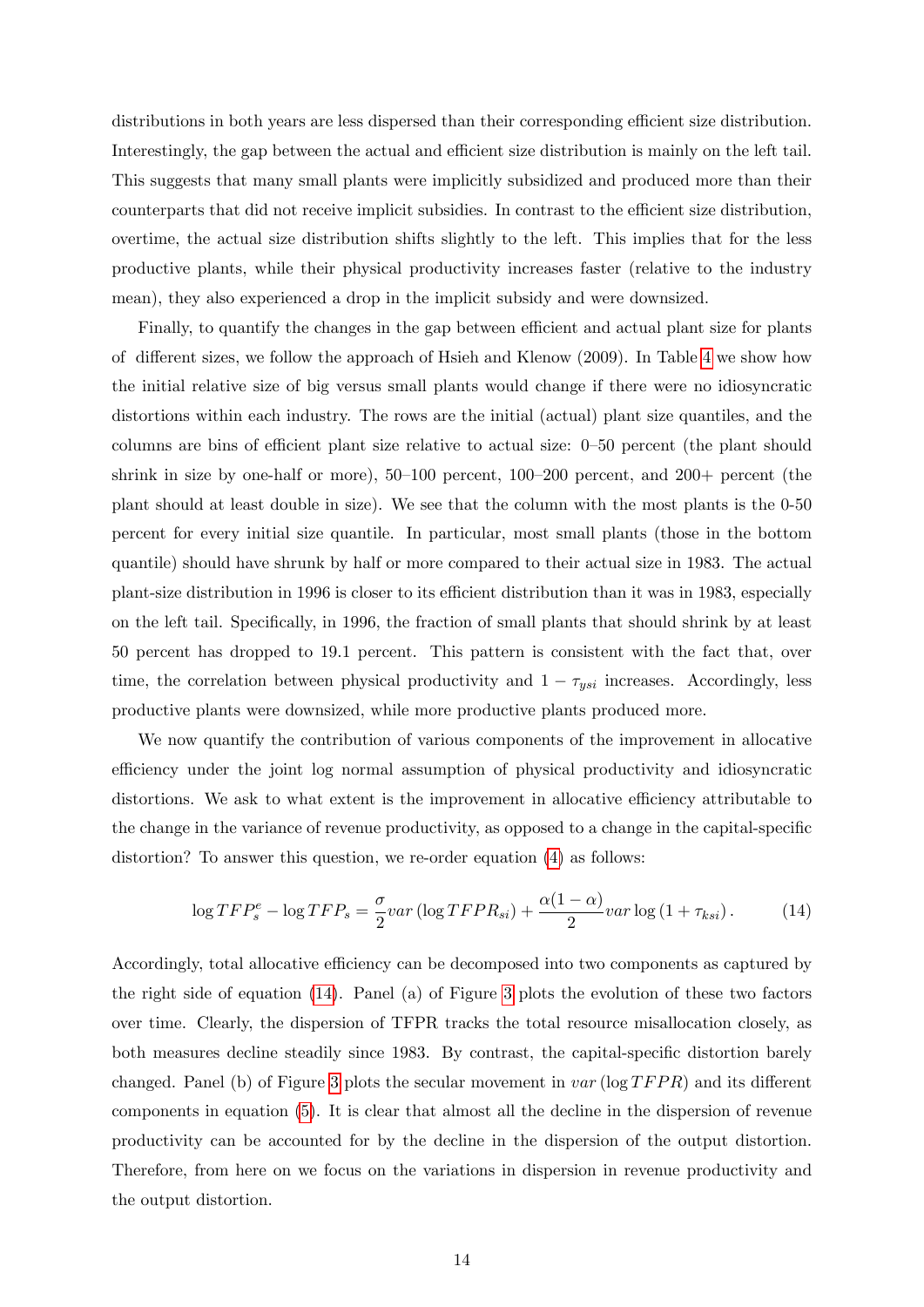#### 4.3 Misallocation across Plants of Different Productivity

In this section, we quantify the improvement of resource allocation among firms with different levels of physical productivity. To this end, we classify firms into quintiles based on their physical productivity in each year. We then decompose the variance of log TFPR into between- and within-group variation as follows:

$$
Var_s(\log TFPR_{si}) = \underbrace{\frac{1}{M_s} \sum_{q}^{Q} \sum_{i}^{N_q} (\log TFPR_{sqi} - \overline{\log TFPR_s})^2}_{overall variation}
$$
\n
$$
= \underbrace{\frac{1}{M_s} \sum_{q}^{Q} N_q Var(\log TFPR_{si})_q}_{within-group\ component} + \underbrace{\frac{1}{M_s} \sum_{q}^{Q} N_q (\overline{\log TFPR_{sq}} - \overline{\log TFPR_s})^2}_{between-group\ component},
$$

where  $\log T FPR_{sqi}$  is the log of TFPR for plant i that belongs to the qth TFPQ quintile in the s industry;  $\overline{\log T F P R_s}$  is the mean of  $\log T F P R$  for industry s; and  $\overline{\log T F P R_{sq}}$  is the mean of  $\log T FPR$  for the qth TFPQ quintile within industry s. Similar to the aggregate TFP decomposition, the above decomposition suggests that, over time, changes in allocative efficiency both within and between groups originate from changes in the gap between actual and efficient resource allocation, given the distribution of physical productivity.

The between-group component captures the dispersion of revenue productivity across groups of firms with different physical productivity. By definition, this component eliminates the idiosyncratic factors that may potentially drive the dispersion of revenue productivity (e.g. a reduction of measurement error over time or volatility of idiosyncratic demand shocks) and provides a clear picture of the degree of resource misallocation across different productivity groups. By contrast, while the within-group component may still capture the degree of resource misallocation within each quintile, it may be driven by other idiosyncratic factors.

Panel (a) of Figure [4](#page-50-0) shows that the decline in the variance of revenue productivity since 1983 is mostly accounted for by the between-group variance, which is responsible for 84.8 percent of the decline in the variance of revenue productivity.<sup>[16](#page-15-0)</sup> This finding suggests that improvements in resource allocation across firms of different productivity, rather than a reduction in the measurement error or volatility of idiosyncratic shocks, played a crucial role in driving the decline of the dispersion in revenue productivity.

To further show the direction of resource reallocation, we plot the different elements of the between-group variance in Panel (b) of Figure [4.](#page-50-0) The average TFPR of the bottom quintile experienced the fastest convergence to the mean, followed by the top quintile.<sup>[17](#page-15-1)</sup> This result

<span id="page-15-0"></span> $16\,\text{We compute the contribution of the changes in the between-group component between 1983 and 1986 in }$  $\Delta \frac{1}{N} \sum^Q$  $\sum_q N_q \Bigl(\overline{\log T F P R_q} - \overline{\log T F P R} \Bigr)^2$ 

<span id="page-15-1"></span>changes in variance of TFPR of the same period as  $\overline{\Delta Var(\log T FPR)}$ , where  $\Delta x = x_{1996} - x_{1983}$ .  $17$ Again, for each quintile q, we calculate its contribution to the overall change in between-group component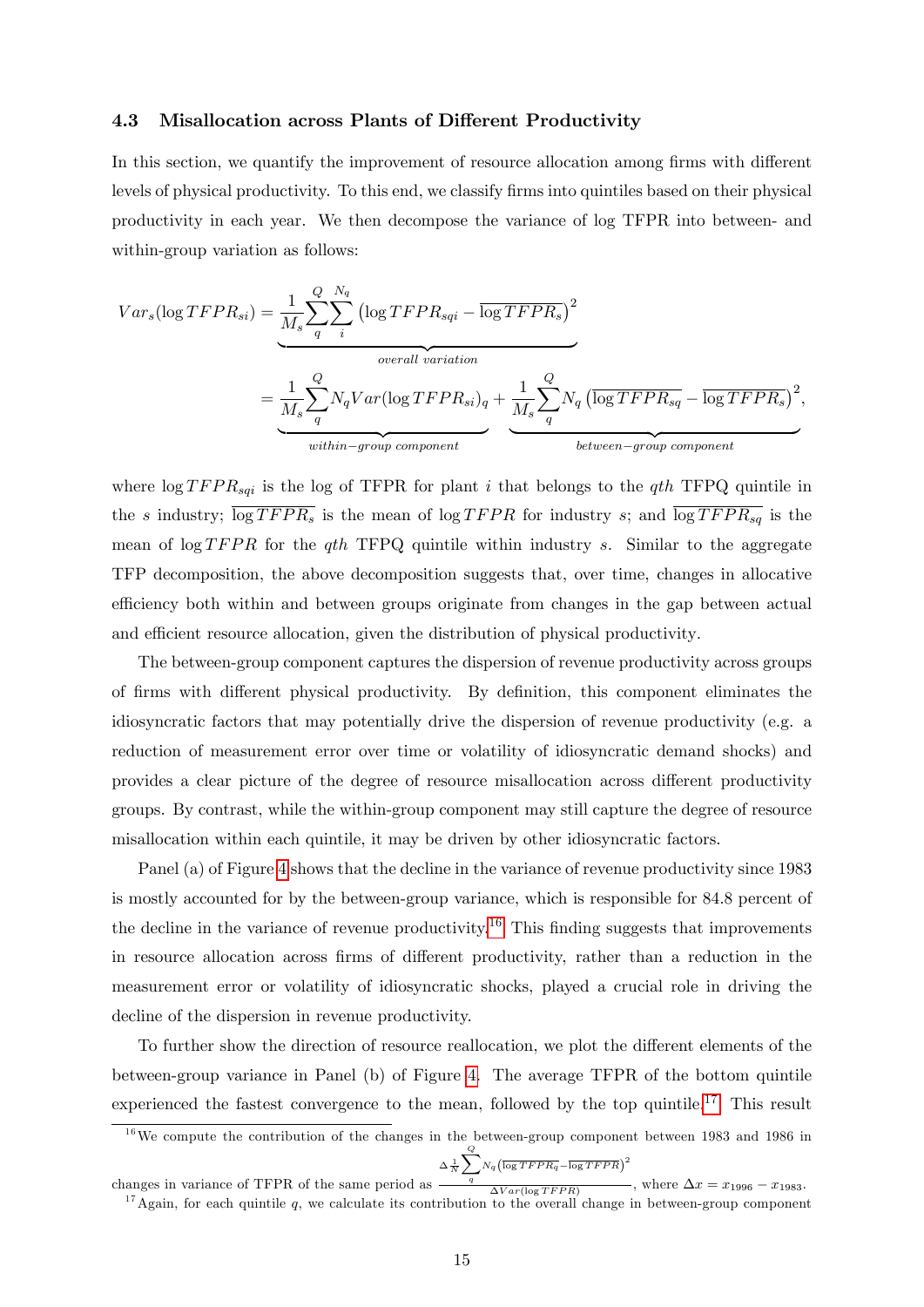implies that the main reason for the decline in the between-group variance is that the average revenue productivity of the bottom and top quintiles converged to the mean. Moreover, given the positive correlation between physical and revenue productivity in 1983, the convergence of both the bottom and top quintiles of revenue productivity to the mean implies that the revenue productivity of the least (most) productive plants became larger (smaller).[18](#page-16-0)

We would like to measure the extent to which the decline in the dispersion of output distortions is attributed to the changes in the distribution of idiosyncratic distortions among plants of different TFPQ. Accordingly, we decompose the variance of output distortion into betweenand within-group components in a similar fashion as what we did for the variance of log TFPR: This variance is computed as follows:

$$
var_s \left[ \log \left( 1 - \tau_{ysi} \right) \right] = \underbrace{\frac{1}{M_s} \sum_{q}^{Q} \sum_{i}^{N_q} \left( \log \left( 1 - \tau_{yqi} \right) - \overline{\log \left( 1 - \tau_{y} \right)} \right)^2}_{overall \ variation}
$$
\n
$$
= \underbrace{\frac{1}{M_s} \sum_{q}^{Q} N_q Var \log \left( 1 - \tau_{yi} \right)_q}_{within \ - group \ component} + \underbrace{\frac{1}{M_s} \sum_{q}^{Q} N_q \left( \overline{\log \left( 1 - \tau_{y} \right)_q} - \overline{\log \left( 1 - \tau_{y} \right)} \right)^2}_{between \ - group \ component}.
$$

Panel (c) of Figure [4](#page-50-0) shows that the between-group variance still plays a dominant role in the decline in the dispersion of output distortions. The contribution of the between-group variance to the decline in the variance of total output distortion is  $86.5$  percent<sup>[19](#page-16-1)</sup>. As suggested by Panel (d), this decline is mainly driven by the convergence of the output distortion of the bottom quintile to the industry mean, followed by that of the top quintile.<sup>[20](#page-16-2)</sup> Such a change in output distortions would naturally trigger resource reallocation across firms with different productivity, as we examine in the next section.

### 4.4 Reallocation of Factors

As mentioned before, changes in both physical productivity and idiosyncratic distortions have an impact on resource allocation. We now provide additional evidence that capital and labor

$$
\frac{\Delta \frac{1}{M_s} \sum_{q} N_q \left( \log \left( 1 - \tau_y \right)_q - \log \left( 1 - \tau_y \right) \right)}{\Delta var \log \left( 1 - \tau_{ui} \right)}
$$

:

<span id="page-16-2"></span><sup>20</sup>We compute the contribution of each quintile  $q$  to the changes in between-group variance as  $\frac{N_q}{M_s}\left(\overline{\log\!\left(1\!-\!\tau_y\right)_q}\!-\!\overline{\log\!\left(1\!-\!\tau_y\right)}\right)^2$ 1  $\overline{M_{S}}$  $\stackrel{Q}{\blacklozenge}$  $N_q \left( \overline{\log \left(1-\tau_y\right)_q} - \overline{\log \left(1-\tau_y\right)} \right)^2$ : Accordingly, the contributions of the bottom and top quintiles are 53.7 and

31.0 percent, respectively.

as  $\frac{\Delta_N^{Nq}}{\Delta between-group \ component}$ . The measured contribution of the bottom and top quintiles to the between-group component are 58.9 and 28.1 percent, respectively.

<span id="page-16-0"></span><sup>&</sup>lt;sup>18</sup>In contrast to the pattern of between-group variances, elements of within-group variance across all quintiles follow similar dynamics. The results are available upon request.

<span id="page-16-1"></span><sup>&</sup>lt;sup>19</sup>We compute the contribution of between-group variance to the decline in total output distortion as  $\Delta \frac{1}{\Lambda}$  $\sum_{i=1}^{n}$  $\sqrt{2}$  $\setminus^2$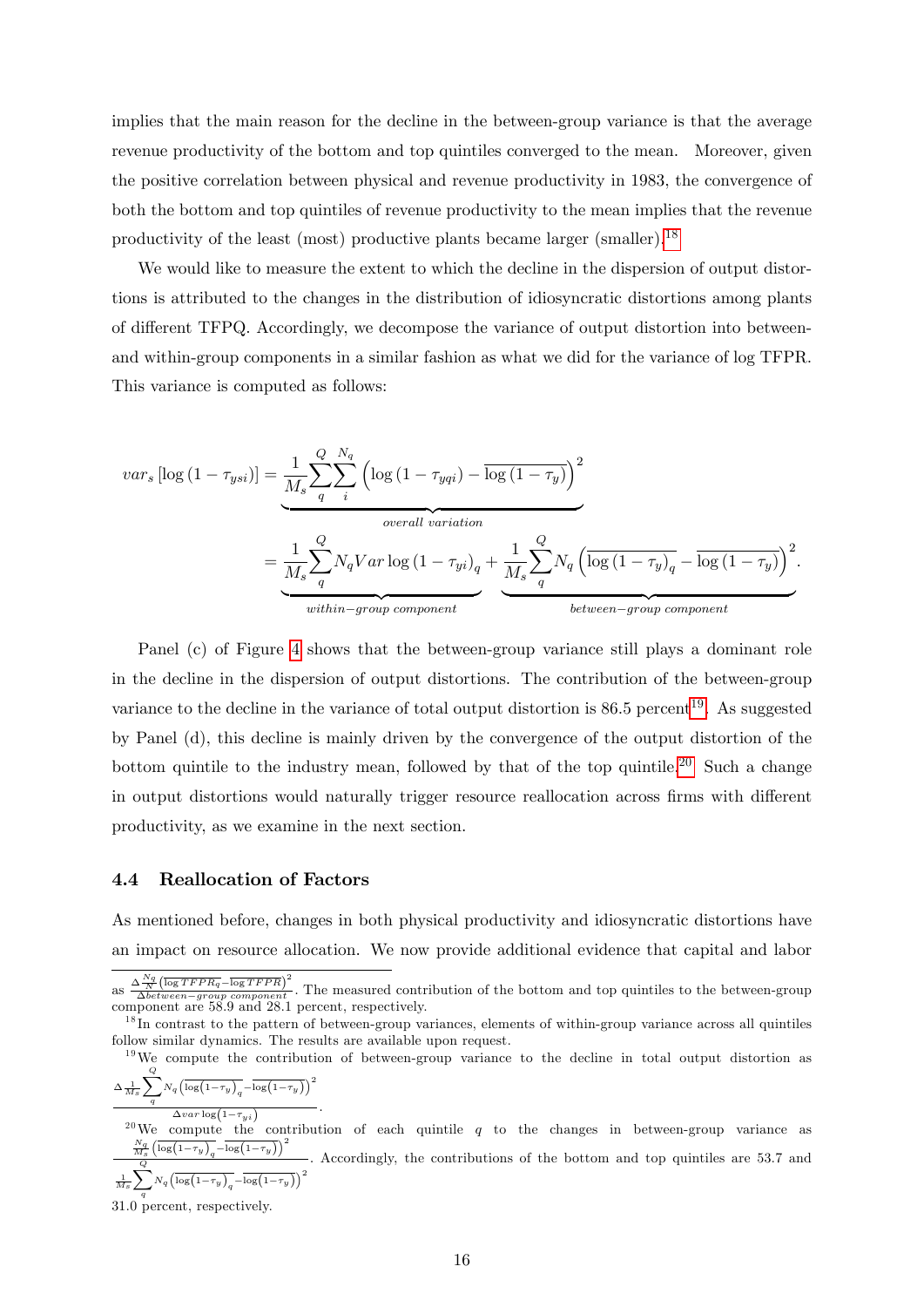were reallocated across firms of different productivity. We first examine the distribution of capital and labor between 1983 and 1996, plotted in the top two panels of Figure [5.](#page-51-0) Over time, the distribution of both capital and labor became more dispersed. In particular, the density of small plants in terms of capital and labor increased significantly. This result is consistent with the above finding that the implicit subsidization of less-productive plants decreased significantly over time.

The bottom two panels of Figure [5](#page-51-0) plot the dynamics of capital and labor, respectively, for the bottom TFPQ quintiles. Between 1983 and 1990, the bottom quintile's labor input declined significantly relative to the industry mean, while after 1990 this process slowed down. The corresponding changes in capital stock exhibit a similar pattern, though this process accelerated in the late 1980s.

A decline in capital and labor of plants in the bottom quintile results from a decline in the idiosyncratic distortions they face relative to TFPQ. This can be seen from the following decomposition of the resource reallocation of the *qth* TFPQ quintile:

<span id="page-17-1"></span>
$$
\alpha_s \Delta \left( \overline{\log K_{si}} \mid_q - \overline{\log K_s} \right) + (1 - \alpha_s) \Delta \left( \overline{\log L_{si}} \mid_q - \overline{\log L_s} \right)
$$
  
= 
$$
-\sigma \Delta \left[ \overline{\log TFPR_{sq}} - \overline{\log TFPR_s} \right] + (\sigma - 1) \Delta \left[ \overline{\log A_{si}} \mid_q - \overline{\log A_s} \right],
$$
(15)

where  $\overline{\log X_{si}}\mid_q = \left(\sum_{i=1}^{N_q} \log X_{si}\right) / N_q$ ,  $\overline{\log X_s} = \left(\sum_{i=1}^{N} \log X_{si}\right) / N$  for  $X = A$ , K or  $L^{21}$  $L^{21}$  $L^{21}$  The first argument on the right side of equation  $(15)$  denotes in change in idiosyncratic distortions and the second shows the changes in TFPQ, both relative to their corresponding industry average. An increase in the TFPQ of plants in the bottom quintile, as we found previously, tends to increase the bottom quintileís demand for capital and labor, whereas an increase in the idiosyncratic distortions work in the opposite direction. Our evidence about the decline in both capital and labor of the bottom TFPQ quintile suggests that in terms of resource reallocation, the magnitude of the decline of their implicit output subsidy dominates the increase in their TFPQ for those least productive plants.[22](#page-17-2)

To summarize, our evidence suggests that between 1983 and 1996, around 40 percent of Chile's aggregate manufacturing TFP growth is attributable to the improvement in allocative efficiency, shown as a fall in the dispersion of revenue productivity. Among those wedges, the reduction in the dispersion of output distortions plays a dominant role in the reduction of the revenue productivity dispersion. In particular, a reduction in the least-productive plantsí implicit output subsidy and, to a lesser degree, the most-productive plants' implicit output tax constitutes the most important factors that explain the reduction in resource misallocation

<span id="page-17-2"></span><span id="page-17-0"></span> $^{21}$ See Appendix [7.2](#page-33-0) for the derivation

 $^{22}$ A reordering of equation [\(15\)](#page-17-1) suggests that the increase of revenue productivity of plants in the bottom quintile can be decomposed into two components: changes in TFPQ (holding constant the relationship between TFPQ and idiosyncratic distortions) and changes in idiosyncratic distortions relative to TFPQ, shown up as resource reallocation. We find that around 30 percent of the increase in the average TFPR of plants in the bottom quintile is attributable to a faster decrease of their implicit subsidy relative to their TFPQ.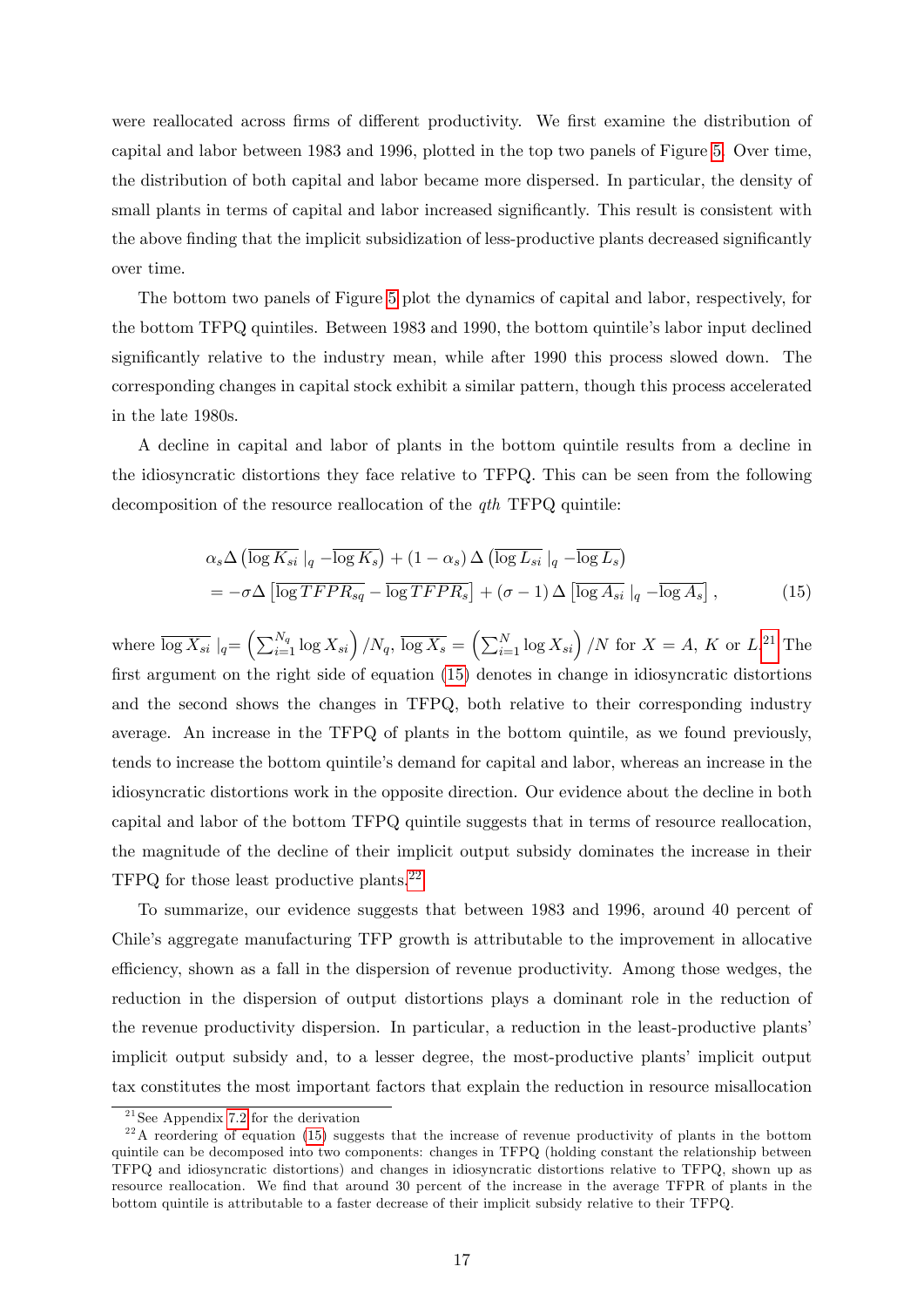during this period:

### 4.5 Robustness Checks

In this section, we conduct robustness checks for our main findings. We first restrict our sample to a balanced panel of plants. We then link revenue productivity with a plant's exit probability to shed light on the main source of revenue productivity variation in our sample. After that, we vary the elasticity of substitution among differentiated goods. Finally, we measure plant labor input as wage bills.

### 4.5.1 Balanced versus Unbalanced Panel

In our benchmark sample, a plant could enter or exit at any time. To examine the quantitative importance of the extensive margin versus the intensive margin in terms of efficient TFP and allocative efficiency and their improvement over time, we now restrict the sample to plants that survived the whole period  $(1980–1996)$ , which we denote as the balanced panel. The total number of observations for the whole sample period is now 9,129, with 537 in each year.

The right column of Table [5](#page-44-0) reports the TFP gains of moving to efficient allocation under the balanced panel. Compared with the benchmark case, under the balanced panel the TFP gains are now smaller, suggesting that part of the resource misallocation comes from the extensive margin. However, the declining pattern of TFP gains over time still holds. Between 1983 and 1996, Chilean allocative efficiency increased by  $9.2$  percent, or 0.71 percent per year. These numbers are again smaller than their counterparts in the benchmark case (19 percent and 1.47 percent), suggesting that about half of the overall improvement in resource allocation comes from the extensive margin. Aggregate manufacturing TFP for the balanced panel grew by 2.92 percent per year. Therefore, an improvement in allocative efficiency contributed to about 24.3 percent (0.71/2.92) of the total TFP growth in Chile that took place between 1983 and 1996, a magnitude about two-thirds of its counterpart in the benchmark case (38.5 percent).

Another margin we examine is whether changes in the distribution of physical productivity between 1983 and 1986 originate from the extensive or intensive margin. Intuitively, both the exit of less productive plants and their faster growth of physical productivity than the industry average would lead to a thinner left tail. To this end, we plot the distribution of physical productivity for the balanced panel in Figure [6.](#page-52-0) We find that changes in distribution of physical productivity share a similar pattern with the unbalanced panel, that is, over time the left tail of physical productivity became much thinner. This indicates that firms with different physical productivity initially in 1983 had a different growth rate for physical productivity between 1983 and 1996. To confirm this conjecture, we classify firms in the balanced panel into quintiles accordingly to their physical productivity in 1983. We then compute the average growth rate of physical productivity between 1983 and 1996 for each quintile. Consistent with Figure 6,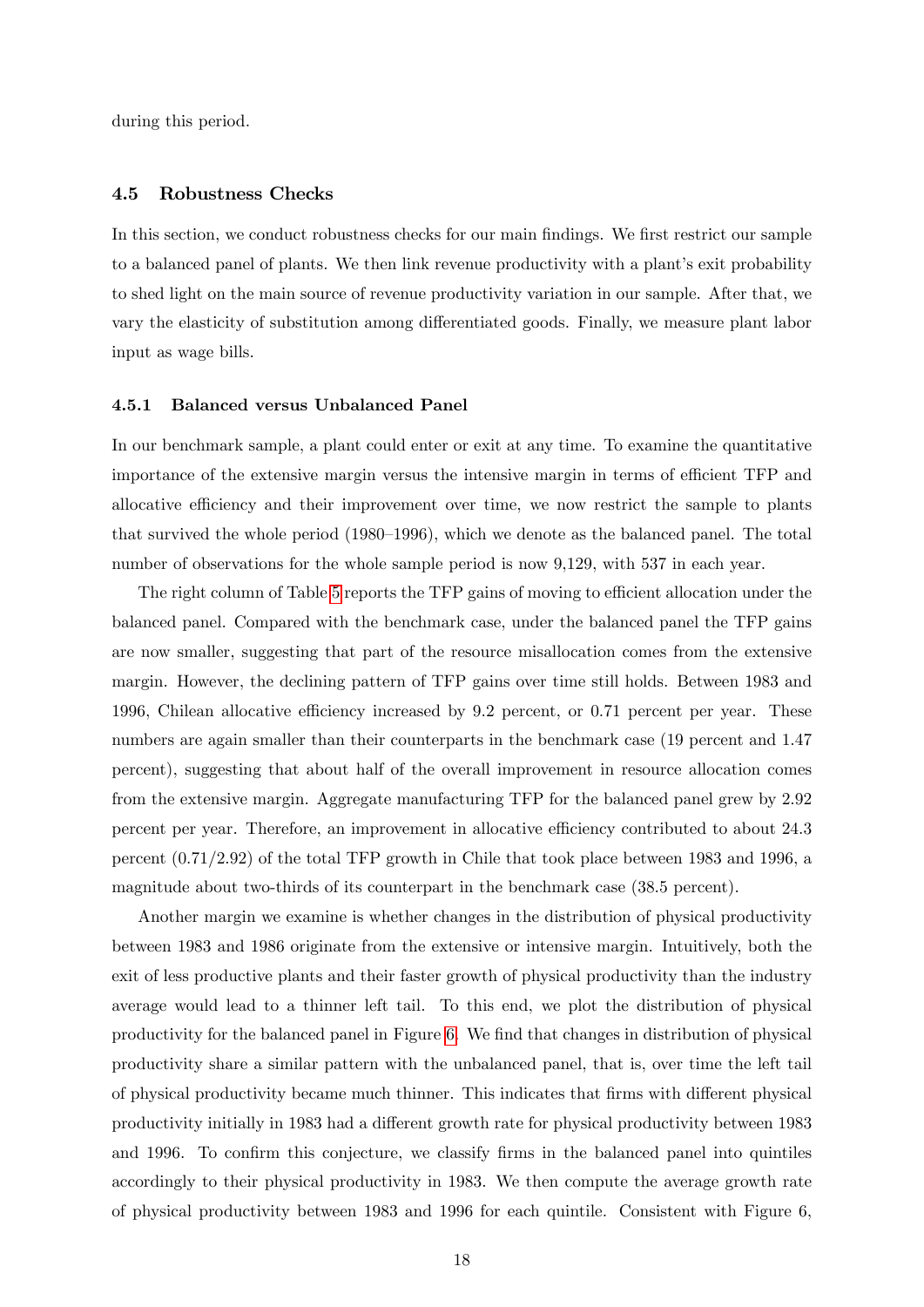plants with lower initial physical productivity had enjoyed faster growth in TFPQ during our sample period (Table [6\)](#page-45-0). This suggests that between 1983 and 1996, changes in idiosyncratic distortions, especially on the initially low TFPQ plants, not only contributed to an improvement of resource allocation among incumbent Örms, but also to their faster productivity growth.

Finally, for the unbalanced panel the positive correlation between TFPQ and TFPR in the data may be driven by selection effects, as firms with high implicit taxes are induced to exit unless they also have high TFPQ. Hence, even if plant-level efficiency and idiosyncratic distortions are uncorrelated, the observed plant-level frictions and efficiency could potentially exhibit positive correlation due to selection. As a result, the fall the positive correlation in the data may simple reflect the selection effect. As a robustness check we compute the covariance and correlation between physical and revenue productivity using the balanced panel. We find a similar magnitude in the decline for correlation and covariance of physical and revenue productivity. This result suggests that the main driving force for the observed decline in covariance of physical and revenue productivity is a fall in the underlying correlation between efficiency and micro-distortions.

### 4.5.2 Selection and Productivity

Our model assumes homogeneous markup across Örms. Accordingly, revenue productivity dispersion reáects the dispersion of idiosyncratic distortions. In reality, however, within-industry dispersion in revenue productivity or prices may reflect idiosyncratic demand shift or market power variations (see Foster, Haltiwanger, and Syverson 2008). To distinguish the source of TFPR dispersion, we next look at the correlation of TFPR with plant exit.

To this end, we define exit as  $\xi_{ijt} = 1$  if plant i in industry j at year t exit at  $t + 1$ . We then run the following pooled Probit regression<sup>[23](#page-19-0)</sup> (with industry and time dummies)

$$
Pr(\xi_{ijt} = 1) = F(\beta_0^R + \beta_1^R \log(TFPR_{ijt}) + \beta_1^Q \log(TFPQ_{ijt})).
$$

If the revenue productivity dispersion is mainly driven by idiosyncratic distortions, the estimated coefficient for TFPR tends to be positive,  $\beta_1^R > 0$ , suggesting that low TFPR firms are less likely to exit. If, instead, variations in market power dominate revenue productivity dispersions, then the estimated coefficient for TFPR tends to be negatively, since low TFPR firms tend to have less market power and thus are more likely to exit.

Table [8](#page-45-1) shows that lower revenue productivity is associated with a lower probability of exit. A one-log-point decrease in TFPR is associated with 40.9 percent lower probability of exit. On the other hand, lower physical productivity is associated with higher probability of exit, consistent with the prediction of the standard model. The fact that a lower TFPR plants have a lower probability of exit suggests that the main driving force of revenue productivity

<span id="page-19-0"></span><sup>&</sup>lt;sup>23</sup>We thank one of the anonymous referees for suggesting this analysis. See Yang (2012) for a similar test.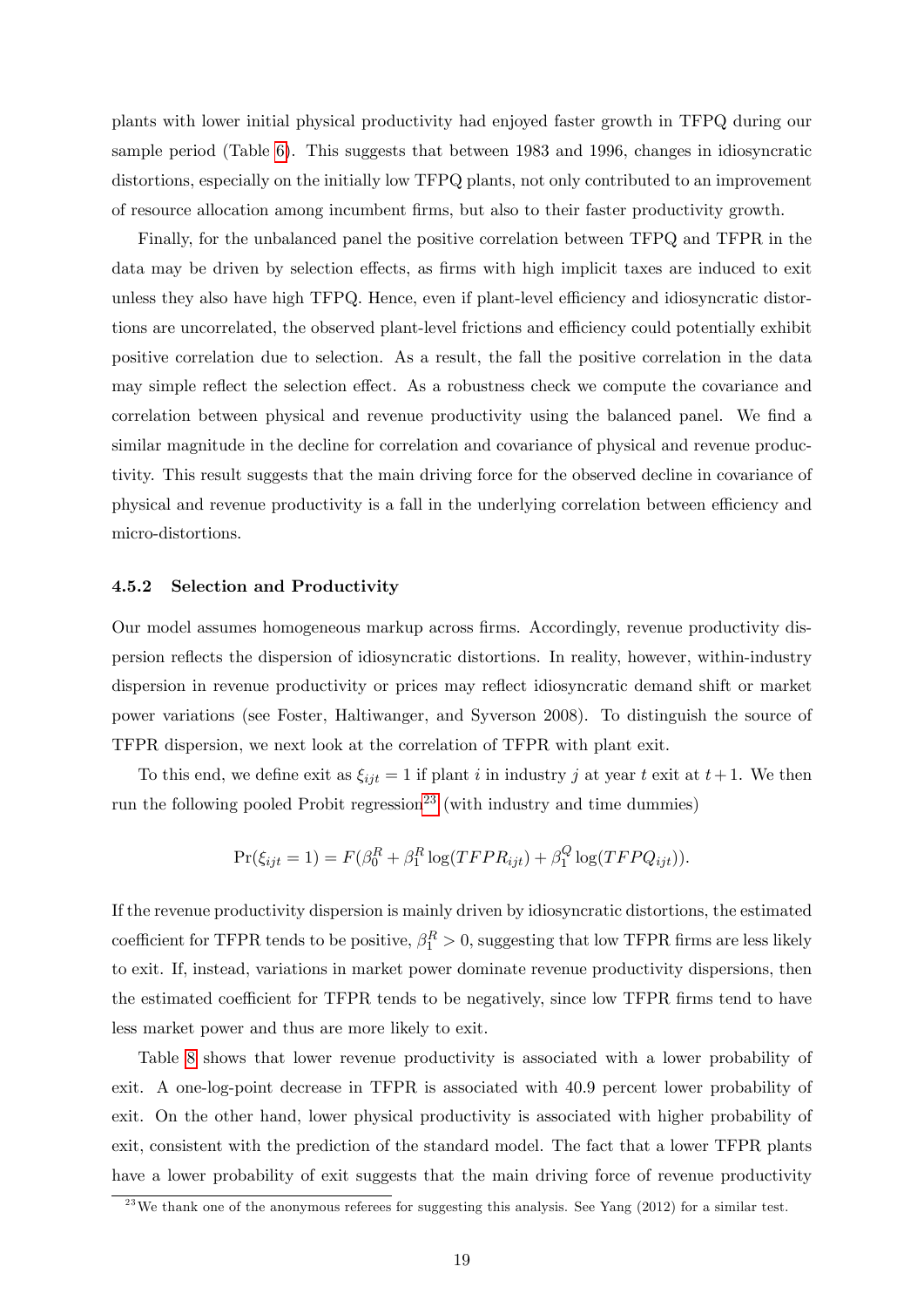dispersion across Chilean manufacturing plants is the presence of idiosyncratic distortions.

#### 4.5.3 Elasticity of Substitution

We now check the sensitivity of the TFP gains resulting from removing idiosyncratic distortions to alternative values of the elasticity of substitution of differentiated goods. Table [5](#page-44-0) reports the TFP gains by removing idiosyncratic distortions within-industry for  $\sigma = 3$  and  $\sigma = 5$ . As expected, TFP gains increase for all years when  $\sigma = 5$ . Between 1983 and 1996, the allocative efficiency increased by 21.5 percent  $(2.12/1.74-1)$ , or a gain of 1.66 percent per year. This increase is more than its counterpart (19 percent or 1.47 percent per year) under  $\sigma = 3$ . As equation [\(4\)](#page-7-0) suggests, when  $\sigma$  is larger, changes in the variance of TFPR has a larger impact on the allocative efficiency.<sup>[24](#page-20-0)</sup>

#### 4.5.4 Labor Input Measured by the Wage Bill

In our baseline calculations, we use employment to measure plant labor input. Our logic is that in the presence of collective bargaining, wage bills would conflate the quantity of labor with idiosyncratic wage rates at the plant level. However, plants may differ in hours worked or worker skills, which could mean that wages per worker are a better measure of the plant labor input. In this section, we examine the robustness of our main results by using the wage bill as the measure of plant labor input.

Table [7](#page-45-2) reports the TFP gains of moving to efficient allocation across years. It is noted that the TFP gains are smaller than their counterparts in the baseline calculation. For example, in 1996, the TFP gains from removing idiosyncratic distortions are 40.3 percent, as compared with 47.8 percent in the baseline calculation.<sup>[25](#page-20-1)</sup> A smaller degree of resource misallocation suggests that part of the wage difference in data may capture the idiosyncratic distortions in labor market.<sup>[26](#page-20-2)</sup> Accordingly, using wage bills to proxy for labor inputs tend to understate the dispersion of idiosyncratic distortions. Despite such a difference, between 1983 and 1996, the allocative efficiency improved by 21 percent, or  $1.64$  percent per year, which is larger than the growth rate of allocative efficiency  $(1.46$  percent per year) under our baseline calculation.<sup>[27](#page-20-3)</sup> Therefore, we conclude that our main results are robust to alternative measures of plant labor input.

<span id="page-20-0"></span><sup>&</sup>lt;sup>24</sup>We find that the magnitude of the change in var (log  $TFPR_{si}$ ) between 1983 and 1996 is very similar between  $\sigma = 3$  and 5 (-0.222 versus -0.230).

<span id="page-20-1"></span><sup>&</sup>lt;sup>25</sup>Using the wage bill as the measure of plant labor input, Hsieh and Klenow (2009) report a value of 36.1 percent of TFP gains in 1998 for U.S. manufacturing plants moving to efficient resource allocation within industries.

<span id="page-20-3"></span><span id="page-20-2"></span> $26$  For example, more productive firms have to pay a higher wage.

 $27$ Moreover, the dominant role of the decline in the variance of TFPR and output wedge in the improvement of allocative efficiency is robust to the measure of plant labor input as wage bills.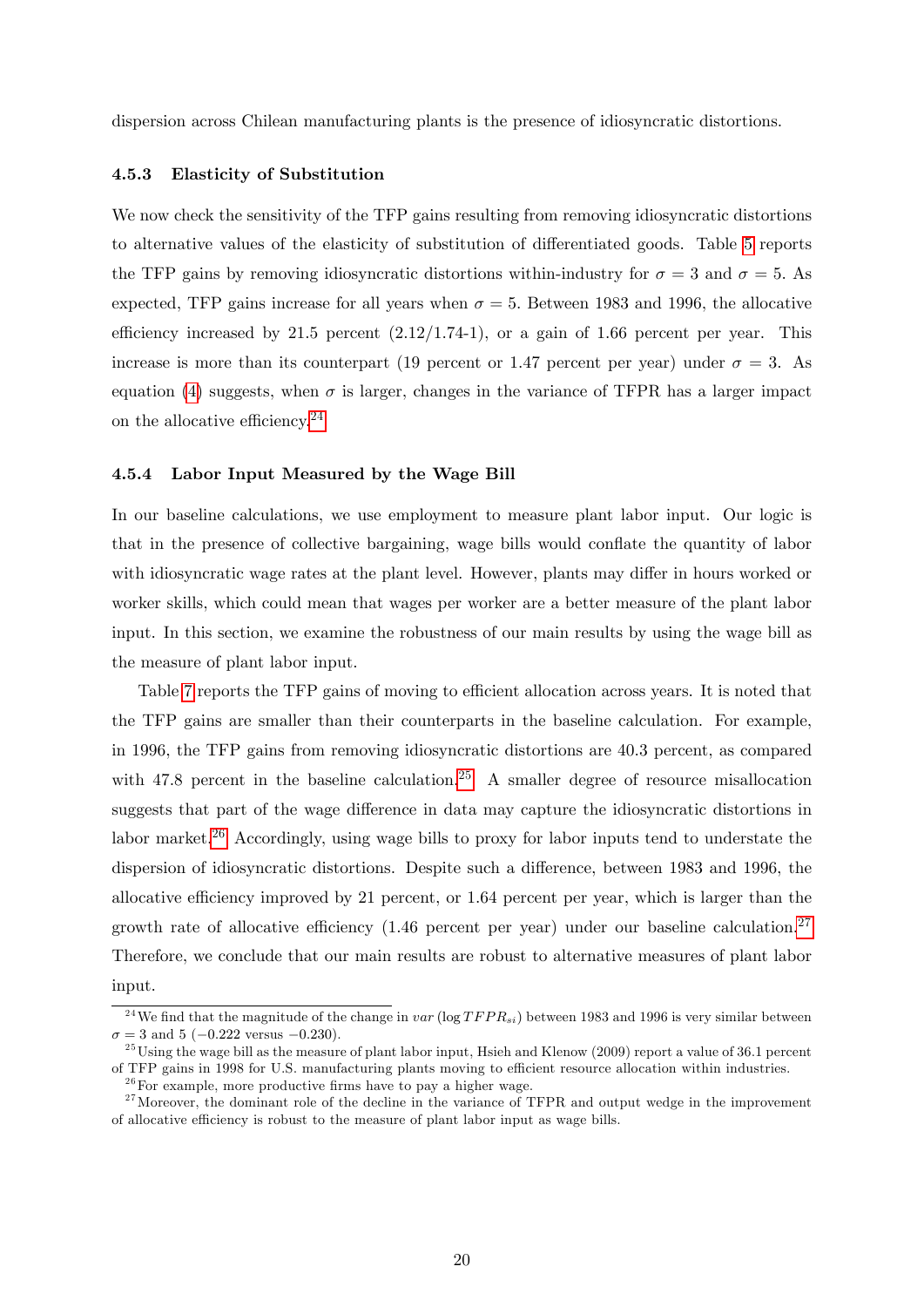# 5 Banking Reforms and Changes in Allocative Efficiency

What are the potential sources of resource misallocation among Chilean manufacturing plants and what policies might have led to an improvement of allocative efficiency observed during the 1980s? It has been argued in the literature that, in Chile, the presence of business groups (so called "grupo") might have distorted the allocation of bank credit between firms owned or controlled by business groups and independent firms before and during the financial crisis. It is also noteworthy that Chile conducted a series of banking reforms in the 1980s. Therefore, we make a first pass in linking the preferential credit policy by Chilean banks to our measured idiosyncratic distortions and assess the potential roles that Chile's banking reforms might have played in the observed improvement of resource allocation after the 1982 Önancial crisis.

### 5.1 Preferential Credit Policy and Distortions

In this section, we first document the widespread presence of preferential credit policy among Chilean banks towards the affiliated firms to motivate our following empirical exercises. We then characterize the link between our measures of idiosyncratic distortions and a plant's leverage position and the link between the degree of resource misallocation and an industryís leverage position.

#### 5.1.1 Preferential Bank Loan towards Affiliated Firms

Before the banking reform occurred during the early and mid-1980s, all the major business groups in Chile were organized around one or more banks, which were used to channel credit to the firms they owned or controlled. For example, in 1979 business groups directly controlled 10 major banks, whose equity represented more than 80 percent of all private bank equity. Accordingly, firms in business groups were in a relatively favored financial position.<sup>[28](#page-21-0)</sup> This is evident in the rates of debt growth. In 1980 and 1981, independent firms absorbed debt at a real rate that exceeded their operating earnings rate by only a few percentage points. Yet, the group-a¢ liated Örms absorbed debt at rates that exceeded their returns on equity by close to 30 percent over the two-year period (Galvez and Tybout, 1985). In late 1982, the proportion of credit that banks had granted to the Örms directly related to the controlling business groups became alarmingly high. In fact, some of the banks had granted almost half of their loans to the controlling grupos (Table 4-2 of Edwards and Edwards, 1987).

The preferential credit access by group-affiliated firms is reflected by the drastically different investment growth that occurred in 1981 in the presence of high interest rates. According to Galvez and Tybout (1985), in 1981 independent firms reduced the rate of fixed capital investment from 7 percent in 1980 to  $-6$  percent. By contrast, group-affiliated firms reduced

<span id="page-21-0"></span> $^{28}$  According to Tybout (1986), in 1978, when Chile's capital accounts were still relatively closed, group-affiliated Örms enjoyed Önancial costs that average 14 percent a year, while independent Örms were paying an average of 22 percent.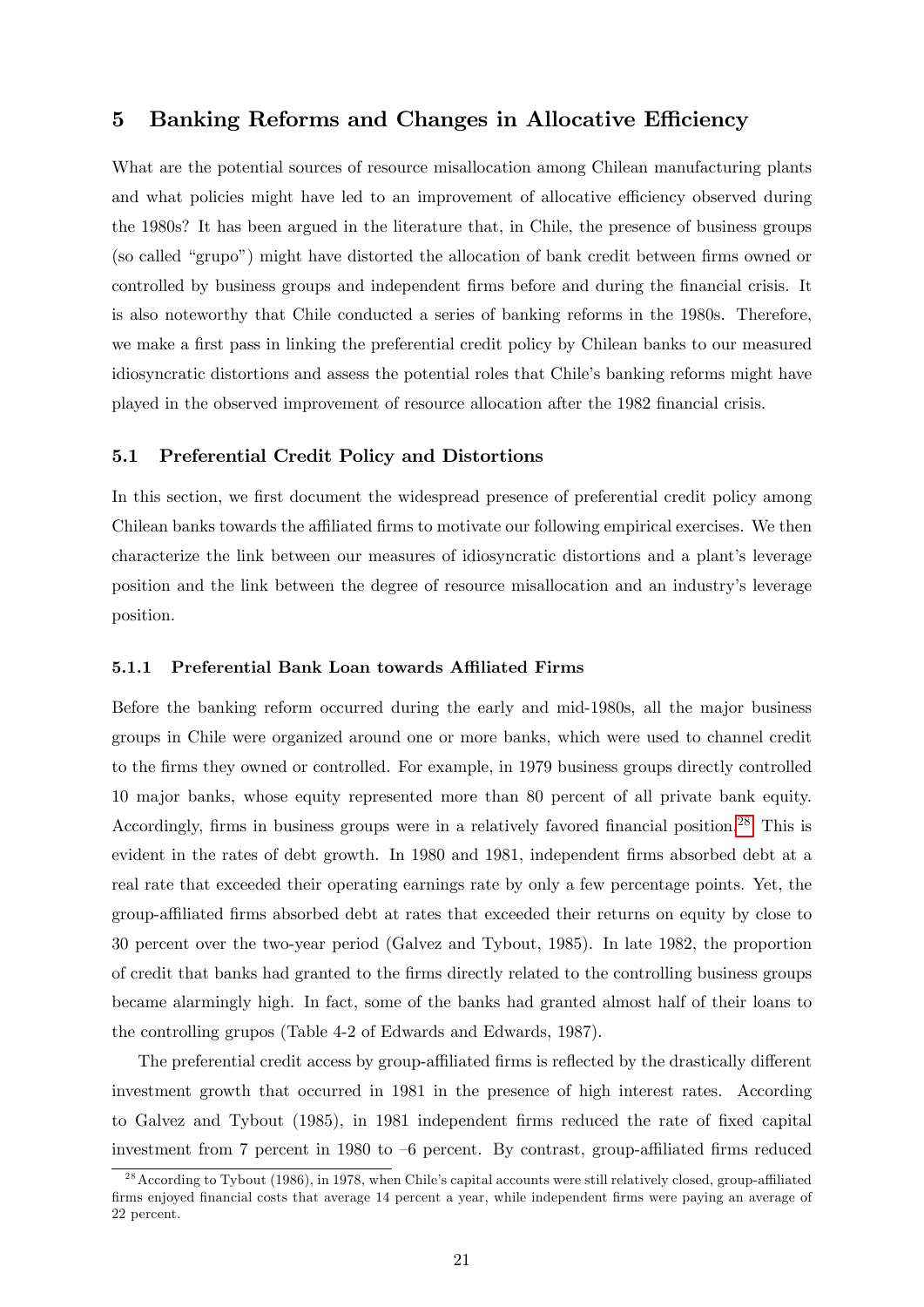the rate of Öxed capital investment from 11 percent in 1980 to 8 percent in 1981, suggesting these Örms adjusted their investment plan by too little in reaction to rising interest rates and financed the continuing expansion with additional debt.

Another potential channel for preferential access to bank loans by group-affiliated Chilean firms to translate into output distortion is through working capital used to finance the purchase of intermediate inputs. Edwards and Edwards (1987, pp.65) argue that in late 1970s there was a strong credit demand, by all sorts of firms, to finance working capital. Also, according to Corbo and Sanchez (1985), all the firms in their survey ranked the increasing cost to finance working capital as the number one negative shock during the  $1981-1983$  financial crisis, suggesting the major role bank loans played in funding of working capital. In addition, the findings of Oberfield (2013) suggest that during Chilean financial crisis, deteriorating financing conditions increased the cost of working capital required to purchase imported intermediates inputs.

### 5.1.2 Leverage Position and Distortions

Even though in our data it is not possible to identify which plants belong to the business groups, in this section we make a first pass of relating a plant's leverage position to measured distortions. Intuitively, group-affiliated firms had a larger leverage position. To establish the linkage between leverage and distortions, we regress TFPR, different wedges, and TFPQ on the liability-asset ratio,  $\frac{\text{total liability}}{\text{total assets}}$ , with sectoral fixed effects. For example, for TFPR, we specify

$$
\log \frac{TFPR_{si}}{TFPR_s} = \beta_0 + \beta_1 \log \left(\frac{\text{total liability}}{\text{total assets}}\right) + \varepsilon_{si}.
$$

If the preferential credit access by group-affiliated firms is the main distortion driving our results, we should observe that firms with a higher liability-asset ratio are less productive, and have higher revenue productivity and a higher output wedge,  $1 - \tau_{\chi_{si}}$ . Table [9](#page-46-0) reports estimates of  $\beta_1$  for different measures of distortions. We see that for both 1980 and 1981 plants with a higher liability-asset ratio had a higher output subsidy and a lower  $\frac{TFPR}{TFPR}$ . Moreover, these plants tended to have lower physical productivity. Thus, our finding points to preferential credit policy as one plausible source of the observed idiosyncratic distortions.

Similarly, if group-affiliated firms are disproportionally represented by some particular industries, we should observe that those industries tend to be subject to greater resource misallocation before the banking reform, assuming that the preferential credit policy is the main policy distortion. We therefore check the cross-industry correlation between an industryís me-dian liability-asset ratio and the different measures of its misallocation. Table [10](#page-46-1) shows that during 1980-1981, industries with a larger median liability-asset ratio had, on average, a larger variance of revenue productivity, output distortions and physical productivity. This positive correlation got strengthen as Chilean economy moved towards the financial crisis.<sup>[29](#page-22-0)</sup> Therefore,

<span id="page-22-0"></span><sup>&</sup>lt;sup>29</sup>According to p-values, all the correlation coefficients in 1981 are significant at  $10\%$  level, while in 1980 only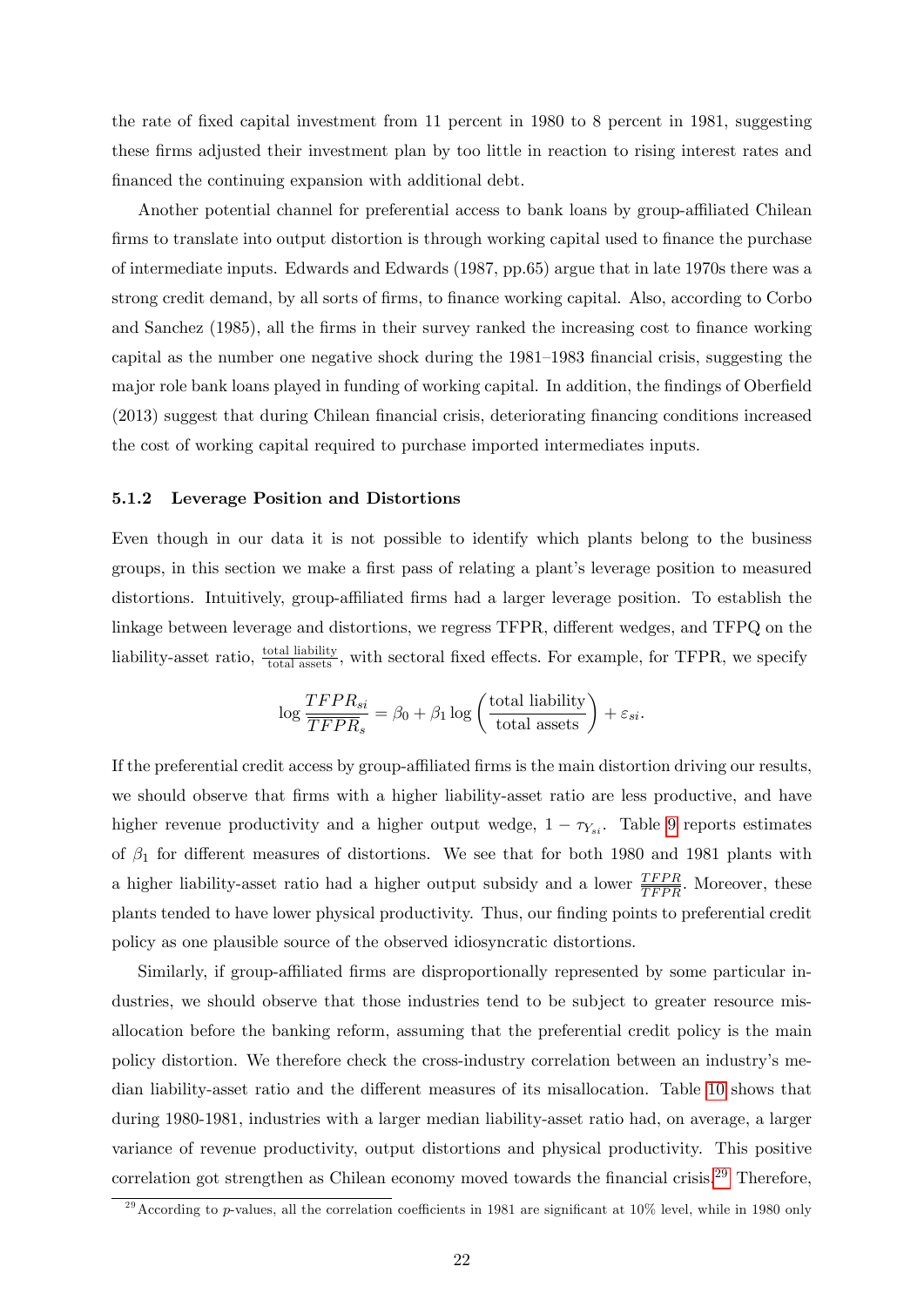our evidence suggests that before the banking reforms, bankís preferential credit policy towards a¢ liated Örms were likely to be an important driver for resource misallocation among Chilean manufacturing plants.

# 5.2 Banking Reforms and Changes in Distortions

Is it possible that banking reforms in Chile played a role in the observed improvement of allocative efficiency? In this section, we first document Chile's banking reforms that took place in the early and middle 1980s and their impact on the banks' self-loans. We then assess the role of banking reforms by examining at the industry level the relationship between the industryís initial leverage position and the change in the allocative efficiency since 1983.

#### 5.2.1 Chile's Banking Reforms

In response to the alarmingly large share of bank loans made to affiliated firms, Chile conducted a series of banking reforms started in the middle of a banking crisis. In the late 1981, the Superintendency of Banks adopted measures that limited the amount of bank exposure to a single enterprise and to a bankís own subsidiaries. But it was not until 1982 that a set of comprehensive measures were approved that tightened bank supervision. The regulation included a more precise definition of the limit on loans to a single enterprise that took into account the interlocking ownership of firms. In June 1982, the Superintendency of Banks announced a new self-loan limit of 5 percent of a bank's total loans, meaning a 100 percent of a bankís equity. Two weeks later, the target was changed to a complete ban on self-loans to shell companies, and the limit on self-loans to productive companies was reduced to 2.5 percent of total loans.

Meanwhile, for the first time in the early 1980s, the Superintendency attempted to classify loans on a risk scale. In April 1981, its required the classification of the 300 largest debtors. However, it turned out that as of June 1982, when the overall result of the classification procedure was published, only 6 percent of loans were considered to be at risk. According to Held (1989), the Superintendency of Banks did not review the classification of loans made by at least some important banks, and self-loans among the business groups comprising the respective banks had simply not been classified.

Chile's new banking legislation was enacted in 1986 (Law No. 18,756) and supplemented in 1988 (Law No. 18707) and 1989 (Law No. 18818). A major issue in the new banking law was the establishment of stringent restrictions on the power of banks to do business with related parties. The various loans granted to firms owned by the same group of shareholders were viewed as a single individual loan subject to relevant loan limitation  $-5$  percent or 25 percent of the bank's equity, depending on whether valid guarantees were involved (Article 84, No. 2). In addition,

var (log(1  $-\tau_y$ )) is significant at 10% level.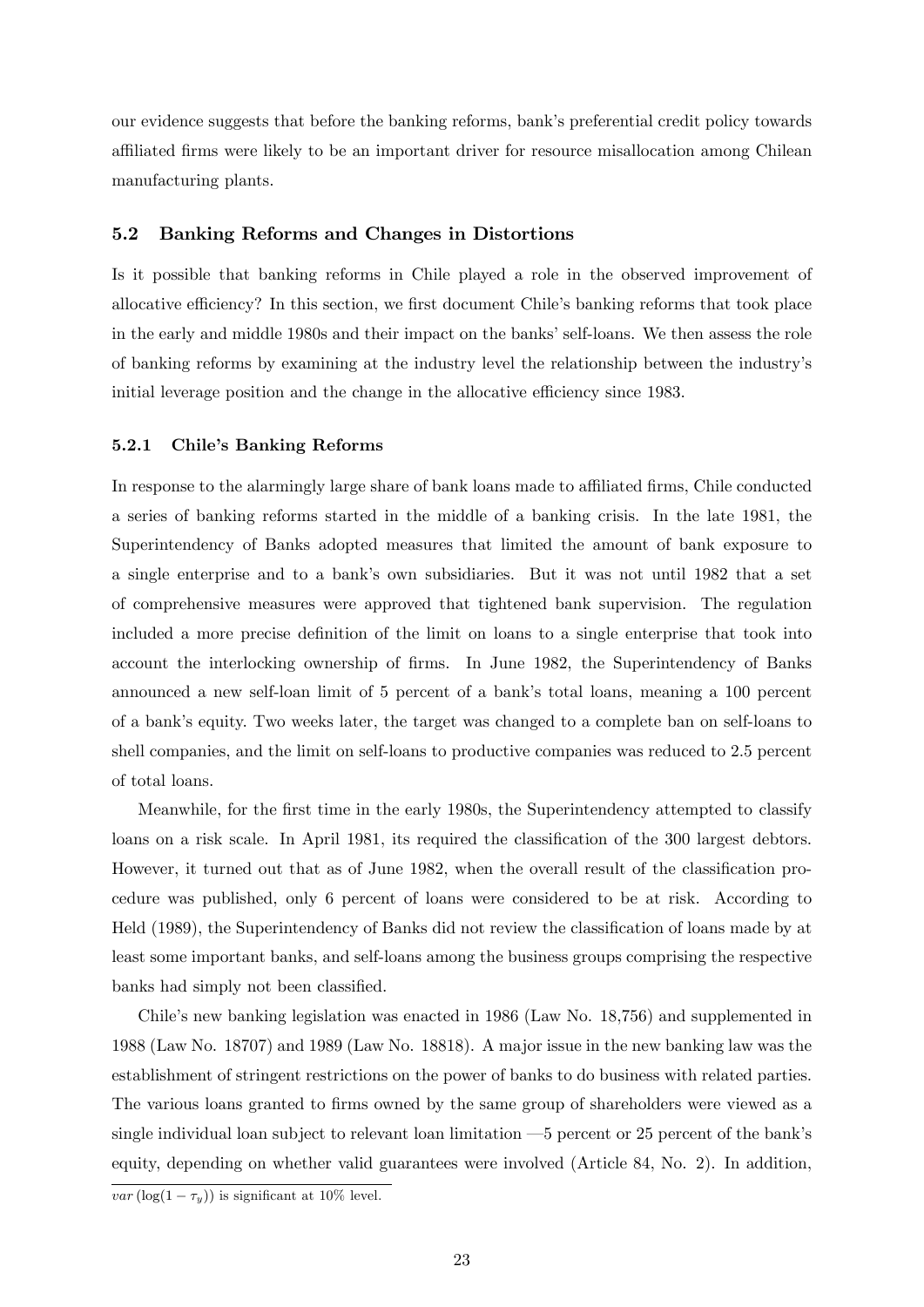the agreed-upon terms for such debt had to be made at market value. The Superintendency of Banks was also legally empowered to object to various kinds of contracts executed by the bank and the related parties (Article 19 bis).

Following the series of banking reforms, the preferential credit access by group-affiliated firms in Chile was largely eliminated. Figure [8,](#page-53-0) which replicates Figure 7 of Held and Jimenez (1999), illustrates the substantial reduction of self-loan between June 1982 and 1998, both as a proportion of bank's equity and as a proportion of banks' total loans. The ratio of self-loans to banks' equity dropped from 160 percent in 1983 to about 20 percent in 1986 and has remained at that level since then. Similarly, the share of self-loans in banks' total loan portfolio declined from 16 percent in 1983 to around 2 percent by 1988. Such an outcome suggests that the Superintendency of Banks succeeded in preventing business groups from advancing preferential credit access to their affiliated firms.

In addition, the reorganization of the banking sector led to a severe curtailing of banking cartels. Between 1982 and 1985, the government intervened in 21 financial institutions; 14 were liquidated and the rest were rehabilitated and privatized. A vigorous bank recapitalization program was carried out in 1985 and 1986, based on selling stocks in those banks to small-scale stockholders. In the late 1986, the Herfindahl concentration index for Chile's banking sector was  $0.102$ , compared to  $0.082$  in late 1988. During the same period, the share of the five main institutions in total loans fell from 61 percent to 55 percent.

#### 5.2.2 Leverage Position and Improved Allocation

To assess the contribution of banking reforms to improved allocation, we explore the link between the magnitudes of different measures of an industry's improvement in allocation and its initial leverage position during  $1980-1982$ . Our evidence suggests that plants with initially higher liability-asset ratios had lower physical and revenue productivity initially. Accordingly, industries with higher liability-asset ratios before the banking reforms are likely to be subject to more severe resource misallocation due to the presence of self-loans. Therefore, if the banking reforms were important for the allocative efficiency gain in Chile after the financial crisis, we should observe a larger improvement in allocation for industries with higher initial liability-asset ratio.

Table [11](#page-46-2) reports the cross-industry correlation of the initial liability-asset ratio during 1980- 1982 with the allocative efficiency gain between 1983 and 1996, and changes in dispersion of physical and revenue productivity. We use the industryís value-added shares in the manufacturing sector as weights when computing correlation coefficients. The correlation of the initial leverage position with the allocative efficiency gain during this period is 0.64, and its correlation with the decline in the dispersion of TFPR is 0.58. This suggests that the banking reforms in Chile are likely to be important in the resource reallocation via the stringent restrictions on the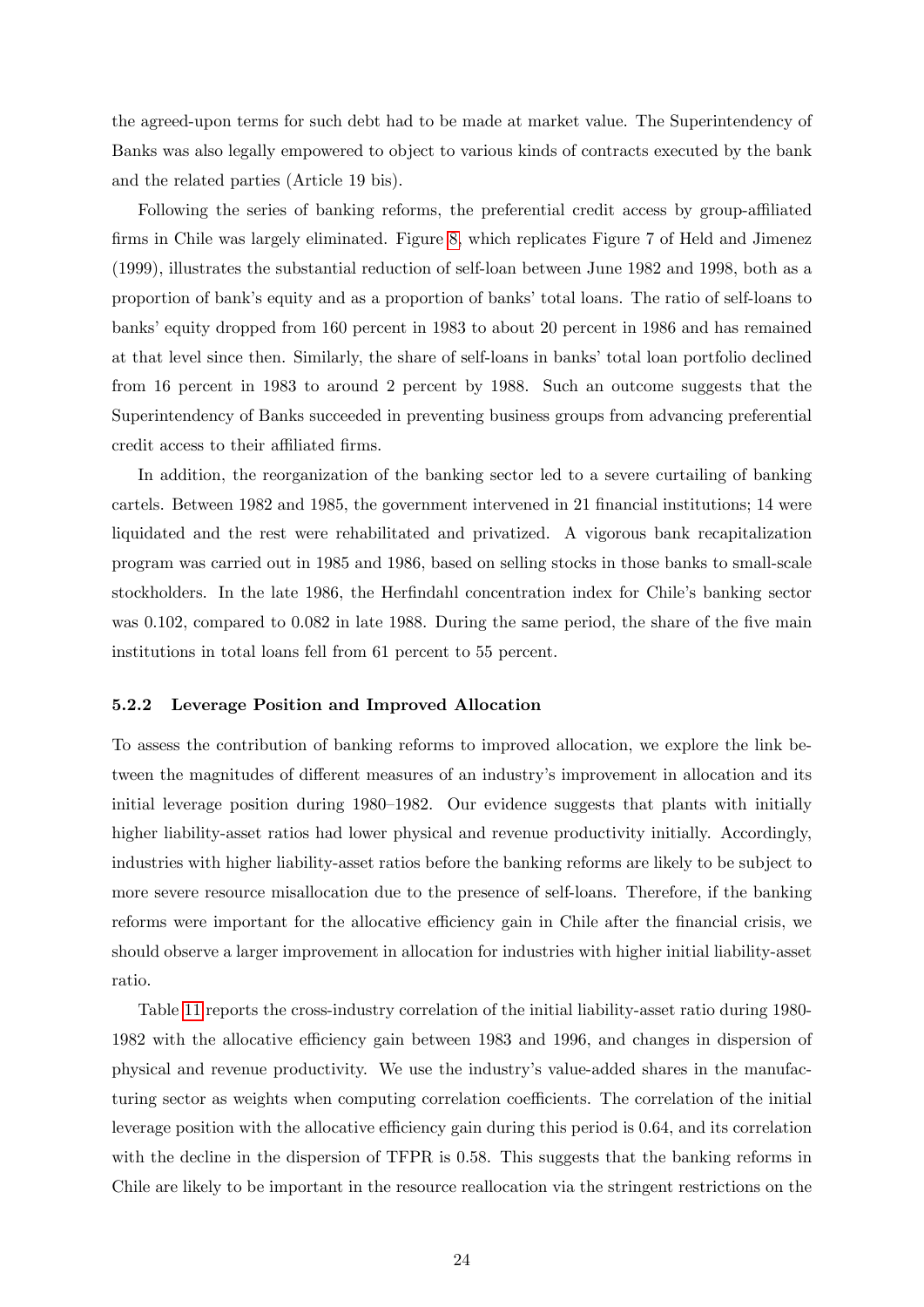power of banks to do business with related parties.

Another interesting Önding is that industries with a higher initial liability-asset ratio in 1980–1982 also experienced a faster decline in the dispersion of TFPQ between 1983 and 1996, with a weighted correlation coefficient of  $0.55$ . A possible explanation is that according to the new banking law, the Superintendency of Banks requires all banks to rate the quality of all loans above a certain size according to their risks. In addition, the Superintendency receives this information monthly and can compare risk ratings given by different banks to the same companies. This reform would tend to increase banks' incentive to monitor and screen the business groups' self-loans, raising the intermediation cost for business-affiliated firms. Accordingly, managers in group-affiliated firms would exert more effort to increase their plants productive efficiency by, for example, better inventory management, streamlining production lines, closing inefficient plants, and reassigning workers. All these process innovations would likely contribute to an increase in TFPQ.

Apart from the banking reforms, other policy reforms Chile implemented during this period might also have contributed to the allocative efficiency gain established in this paper. For example, the 1984 corporate tax reform lowered the tax on retained earnings and eliminated the preferential treatment of a firm's debt liabilities. By eliminating the taxation of retained profits, this policy reform might have allowed larger and more productive firms to accumulate more internal funds for further investment, rather than to distribute these funds as dividends from retained earnings. As a result, larger firms expanded their production scales. The contribution of corporate tax reforms to better resource allocation in Chile is clearly an interesting issue for future research.

### 5.3 An Illustrative Model of Chile's Banking Reform

A positive relationship between the industryís initial leverage position and improvements in allocative efficiency is puzzling from the perspective of standard models of financial frictions with idiosyncratic distortions (e.g. Buera and Shin, 2010 and Moll, 2014). According to these models, an increase in an economyís overall leverage ratio implies an improvement in resource allocation. To reconcile this puzzle, we develop a simple model to formalize the idea that banking reforms lead to both an improvement in resource allocation and a lower overall leverage position of an economy. The key ingredient in the model is the heterogeneity in access to the credit market: a fraction of them own both a bank and a project while the remaining entrepreneurs only own a project. Accordingly, the collateral constraint on the project belonging to the entrepreneur who also owns a bank is essentially not binding, while it is binding for a project belonging to the independent entrepreneur. This creates idiosyncratic distortions that resemble output distortion. And banking reforms, by restricting the share of self-loans in the net worth of the entrepreneur who owns a bank, leads to a decline in the dispersion of TFPR.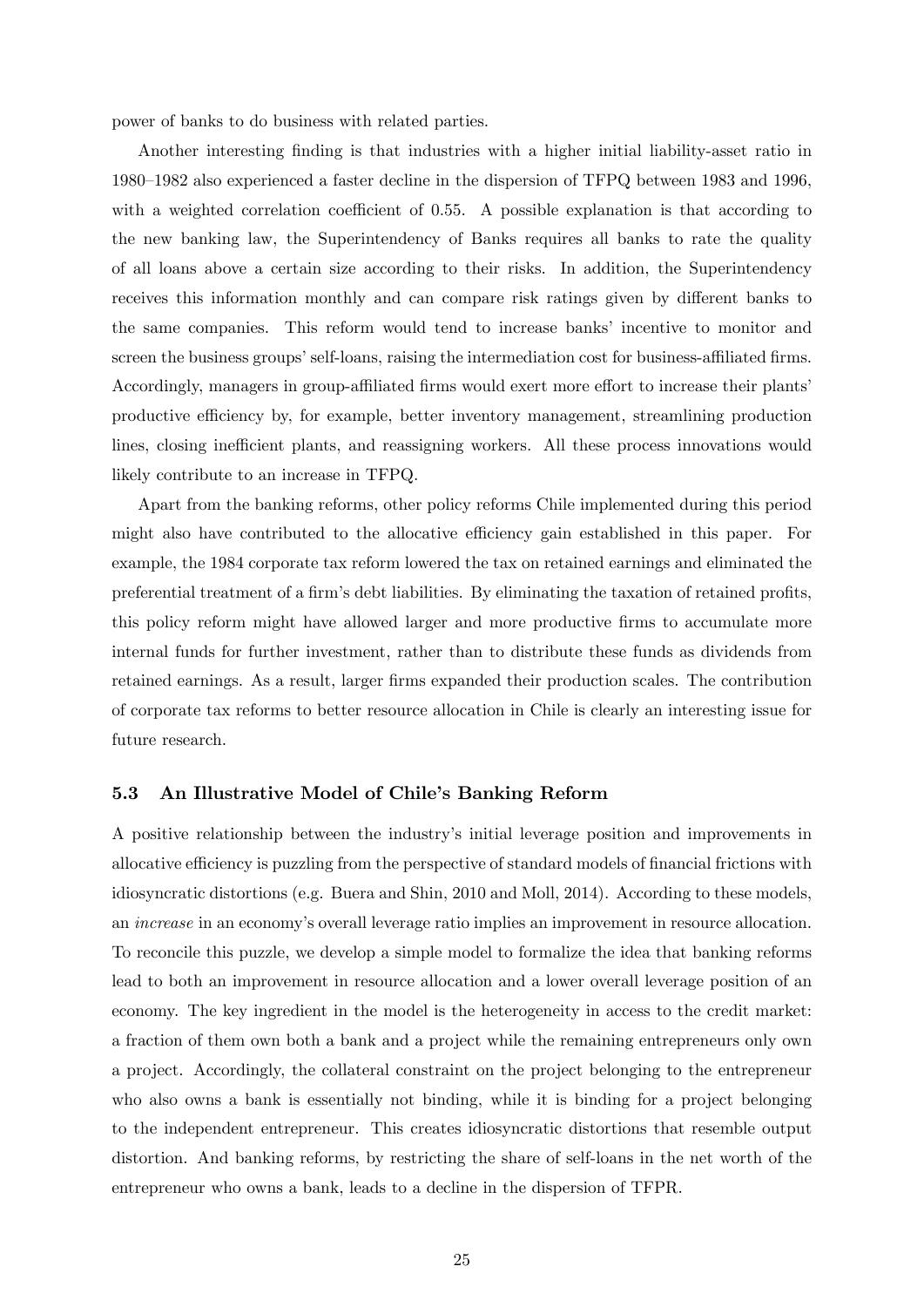To fix idea, we sketch the key ingredients of the model in this section and refer the readers to the model details in the online Appendix. Consider an economy inhabited by two types of entrepreneurs: type-E and type-F, with share  $\eta$  and  $1-\eta$ , respectively. A type-F (financially integrated) entrepreneur owns a bank, while a type-E (independent) entrepreneur does not. Both types of entrepreneurs need to finance their working capital each period before the production takes place. Specifically, a type- $i$  entrepreneur's problem is

$$
\pi_t^j\left(s_{t-1}^j\right) = \max_{L_t^j, K_t^j} A_t^j \left[ \left(K_t^j\right)^{\alpha} \left(L_t^j\right)^{1-\alpha} \right]^{\mu} - \left(W_t L_t^j + R_t K_t^j\right) (1+i_t)
$$

subject to

<span id="page-26-0"></span>
$$
\left(W_t L_t^j + R_t K_t^j\right) (1 + i_t) \le \eta_t^j s_{t-1}^j, \ \eta_t^j \ge 1. \tag{16}
$$

where  $\mu < 1, Y_t^j \equiv A_t^j$ t  $\left( K_t^j \right)$ t  $\big)^{\alpha}\big(L^{j}_{t}$ t  $\left(\int_{0}^{1-\alpha}\right)^{\mu}$ ,  $K_t^j$ , and  $L_t^j$  denote the output, capital stock, and labor of a type-j project, respectively.  $i_t$  is the interest rate for working capital loan,  $s_t^j$  $\int_{t-1}^{j}$  is the net worth for a type-j entrepreneur.  $\eta_t^j$  $t_t^j$  is a choice variable by the bank, as will be specified below.  $\eta_t^j = 1$  implies that the project is self-financing.

Consistent with  $(12)$ , we can define the output distortion as

$$
1 - \tau_{yt}^{j} \equiv \frac{W_t L_t^{j}}{(1 - \alpha)\mu Y_t^{j}} = \frac{1}{(1 + i_t)\left(1 + \lambda_t^{j}\right)}, \ j = E \text{ or } F. \tag{17}
$$

where  $\lambda_t^j$  $_t^j$  is the Lagrangian multiplier associated with  $(16)$ . Similarly, we define the revenue productivity as  $TFPR_t^j \equiv \frac{Y_t^j}{(K_t^j)^{\alpha} (L_t^j)^{1-\alpha}}$ .<sup>[30](#page-26-1)</sup> The revenue productivity can be expressed as

$$
TFPR_t^j = \frac{1}{\mu \left(1 - \tau_{yt}^j\right)} \left(\frac{R_t}{\alpha}\right)^{\alpha} \left(\frac{W_t}{1 - \alpha}\right)^{1 - \alpha}.
$$

The dispersion of TFPR can be proxied by the ratio of TFPR between the two groups of entrepreneurs

$$
\frac{TFPR_t^E}{TFPR_t^F} = \frac{1 - \tau_{yt}^F}{1 - \tau_{yt}^E} = \frac{1 + \lambda_t^E}{1 + \lambda_t^F},
$$

which implies  $var\left[log T F P R_t^j\right]$  $\Big] = var \left[ \log \left( 1 - \tau_y t^j \right) \right] = var \left[ \log \left( 1 + \lambda_t^j \right) \right]$  $\begin{bmatrix} j \\ t \end{bmatrix}$ .

Now consider the bank's choice of leverage ratio for each types of project,  $\eta_t^j$  $t_t^j$ . For a type-F project, since the bank and the project are owned by the same entrepreneur, there is no conflict of interest. This implies that the bank would like to set  $\eta_t^F$  sufficiently large to maximize the type-F project's profit. By contrast, a type-E entrepreneur, since it does not own the bank, has incentive to default on the bank loan. The optimal contract per Hart and Moore (1994),

<span id="page-26-1"></span><sup>&</sup>lt;sup>30</sup>We can also define the capital wedge as  $1 + \tau_{k,t}^j \equiv \frac{\alpha \mu}{1 - \alpha}$  $\frac{W_t L_t^j}{R_t K_t^j}$ . The online Appendix shows that  $1 + \tau_{k,t}^j = 1$ ,  $j = E$  or  $F$ .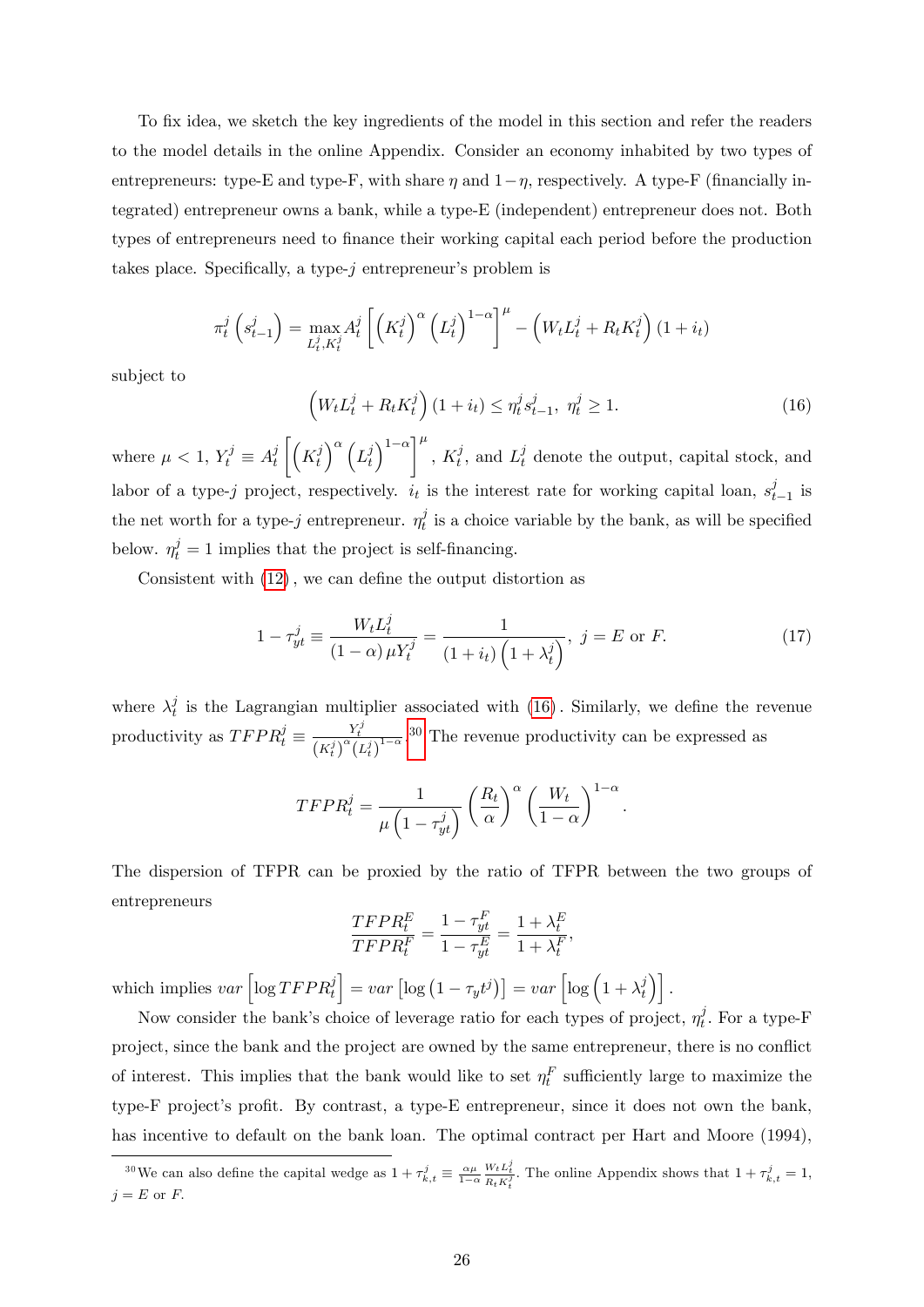determines  $\eta_t^E$ , which implicitly is positively related to the recovery rate of the collateral value. Assuming that the constraint [\(16\)](#page-26-0) is binding ONLY for a type-E project, we have  $\lambda_t^E > \lambda_t^F = 0$ , which implies that  $\tau_{yt}^E > \tau_{yt}^F$ .

A banking reform sets the self-loan to be a fraction of the bank's (the type-F entrepreneur's) net worth. In other words, the banking reform places an upper bound on the bank's leverage ratio,  $\eta_t^F \leq \overline{\eta}^F$ . This is captured in our model by a decrease in  $\eta_t^F$ , such that the type-F projects are subject to a binding borrowing constraint. Accordingly, the Lagrangian multiplier associated with working capital constraint becomes positive,  $\lambda_t^F > 0$ . This implies that  $1 - \tau_t^F = \frac{1 - i_t}{1 + \lambda_t^F}$ will fall. Since the working capital constraint for a type-E project is unaffected by the banking law's restriction on self-loans, the leverage ratio for the type-E entrepreneur,  $\eta_t^E$  will not change. Accordingly, the dispersion of output distortion and TFPR, as measured by  $\frac{1+\lambda_t^E}{1+\lambda_t^F}$  will decline. In the meantime, the overall leverage ratio of the economy will decline as a result of banking reform. Therefore, consistent with Chile's evidence found in this paper, our model predicts that following the banking reform that restricts self-loans, the allocative efficiency improves while the overall leverage ratio of the economy declines.

# 6 Conclusion

Chile's aggregate TFP grew spectacularly and became the country's engine of output growth in the decade following its 1982 financial crisis. In this paper, we use micro data on manufacturing firms to assess the role that changes in allocative efficiency played in aggregate productivity growth during this period. We find that the cross-sectional allocative efficiency significantly improved and contributed to about 40 percent of the aggregate TFP growth between 1983 and 1996. Moreover, a reduction in the least productive plantsí implicit output subsidy and the corresponding increase in their average revenue productivity were the most important reasons for the reduction in resource misallocation during this period: Furthermore, less productive plants enjoyed faster productivity growth than the industry average during this period. This suggests that Chile's policy reforms that eliminated the subsidies on the initially unproductive plants contributed to not only an improvement of resource allocation among incumbent Örms, but also to their faster productivity growth.

We have provided a first pass in linking a series of Chile's banking reforms during the early and mid-1980s to the observed improvement in resource allocation. The regression results suggest that in the early 1980s, Chilean plants with higher implicit output subsidy and thus lower physical and revenue productivity had, on average, a higher liability-asset ratio, suggesting preference credit access by these Örms. Moreover, industries with a higher average liability-asset ratio in the early 1980s enjoyed a faster improvement in allocative efficiency since 1983, with a correlation coefficient of 0.64. Such evidence suggests that Chile's banking reforms during the early and mid-1980s, which largely restricted self-loans within business groups, were likely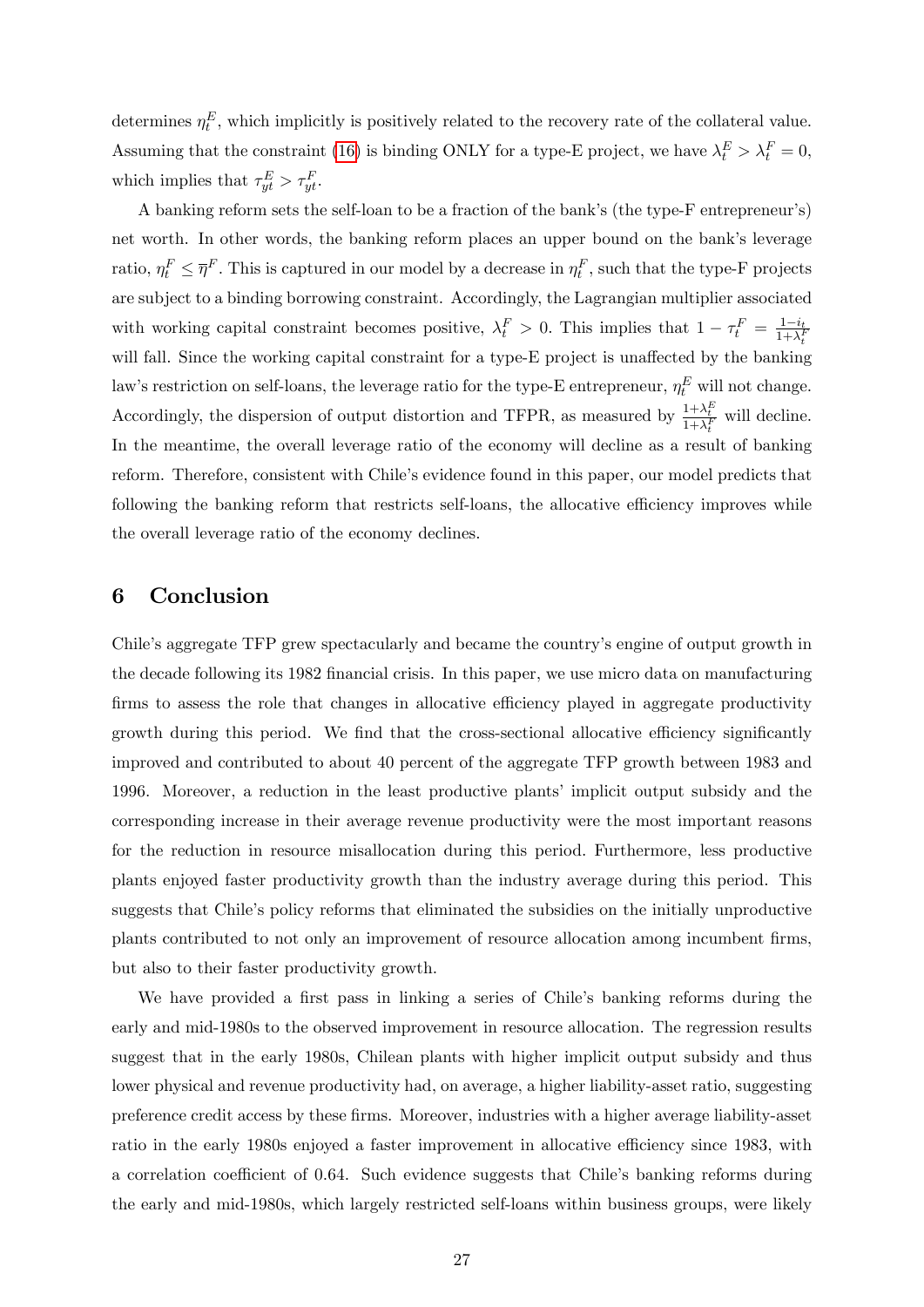important factors in reducing the resource misallocation between business group-affiliated and independent Örms. We provide a model to illustrate the mechanism for banking reforms to improve resource allocation, which predictions are consistent with the above evidence.

Given the importance of output distortions in the improvement of resource allocation, the next question is: what are the origins of these distortions, and what is the quantitative importance of banking reforms in reducing such distortions?[31](#page-28-0) A related issue is why similar reforms have not happened in other countries after a financial crisis-for example, in Japan and Mexico. Answers to these questions are important for shedding light on how Western economies can emerge from their current recession as Chile did in the mid-1980s. We address some of these issues in our ongoing research.

<span id="page-28-0"></span> $31$ To our knowledge, Buera, Moll, and Shin (2011) is the first attempt to provide a theory for idiosyncratic distortions. They show that well-intended policy intervention during a period of market failure may evolve into idiosyncratic distortions.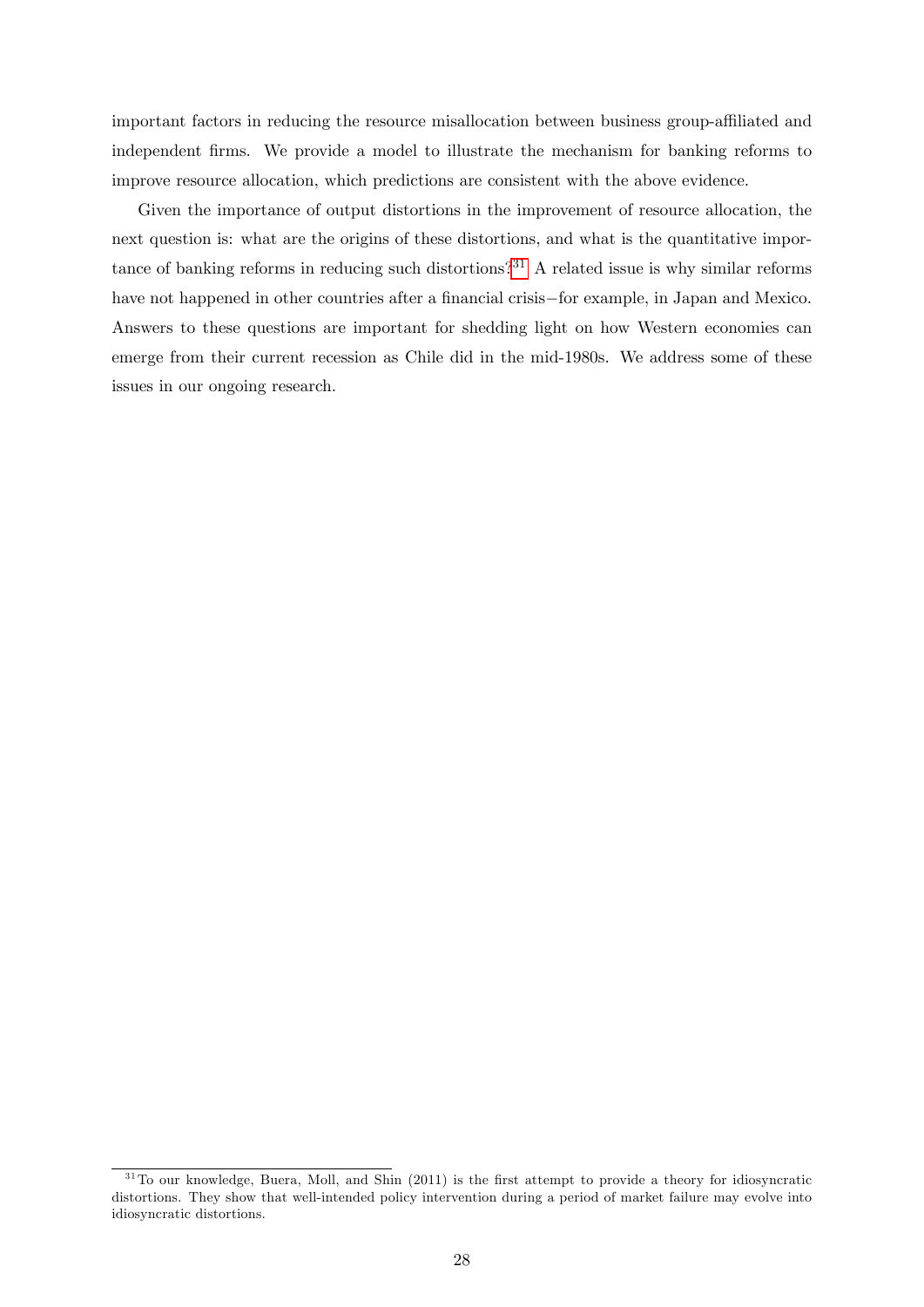# References

- [1] Akerlof, G. and P. M. Romer (1993), "Looting, The Economic Underworld of Bankruptcy for Profit", *Brookings Paper on Economic Activity*, 2, 1-73.
- [2] Bartlesman, E., J. Haltiwanger and S. Scarpetta (2013), "Cross-Country Difference in Productivity: The Role of Allocation and Selection", American Economic Review, 103(1), 305-334.
- [3] Bello, O., J. Blyde and D. Restuccia (2011), "Venezuela's Growth Experience," Latin American Journal of Economics, 48 (2), 199-226.
- [4] Bergoeing, R., P. Kehoe, T. Kehoe and R. Soto (2007), "A Decade Lost and Found: Mexico and Chile in the 1980s," in Timothy J. Kehoe and Edward C. Prescott, editors, Great Depressions of the Twentieth Century, Federal Reserve Bank of Minneapolis, 217–56.
- [5] Bhattacharya, D., N. Guner and G. Ventura (2013), "Distortions, Endogenous Managerial Skills and Productivity Differences", Review of Economic Dynamics,  $16(1)$ ,  $11-25$ .
- $[6]$  Bollard, A., P. Klenow and G. Sharma  $(2013)$ , "India's Mysterious Manufacturing Miracle," Review of Economic Dynamics, 16(1), 59-85.
- [7] Buera, F. J., B. Moll and Y. Shin (2011), "Well-Intended Policies", Working Paper, University of California at Los Angeles.
- [8] Buera, F. J. and Y. Shin (2008), "Financial Frictions and the Persistence of History: A Quantitative Explorationî, Working Paper, University of California at Los Angeles.
- [9] Buera, F. and Y. Shin (2010), "Productivity Growth and Capital Flows: The Dynamics of Reforms", Working Paper, University of California at Los Angeles.
- [10] Buera, F., J. Kaboski and Y. Shin (2011), "Finance and Development: A Tale of Two Sectors," American Economic Review (101), 1964-2002.
- $[11]$  Camacho, A. and E. Conover  $(2010)$ , "Misallocation and productivity in Colombia's manufacturing Industries," Working Paper, Inter-American Development Bank.
- [12] Casacuberta, C. and N. Gandelman (2009), "Productivity, Exit and Crisis in Uruguayan Manufacturing and Services Sector", mimeo, Universidad, ORT, Uruguay.
- [13] Conesa, J. C., T. Kehoe and K. Ruhl (2007), "Modeling Great Depressions: The Depression in Finland in the 1990s," in Tomothy J. Kehoe and Edward C. Prescott, ed., Great Depressions of the Twentieth Century, Federal Reserve Bank of Minneapolis, 427-75.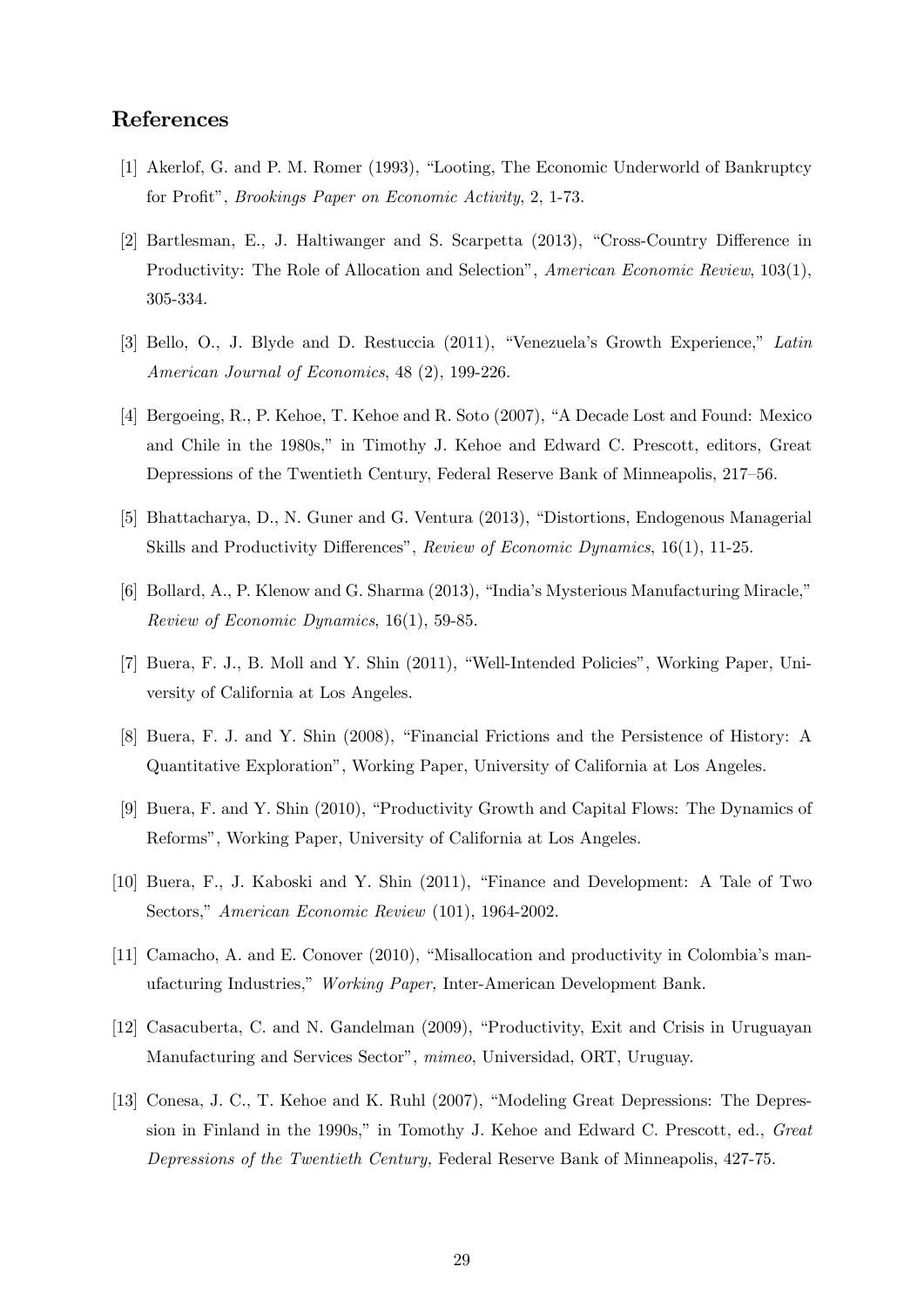- [14] Corbo, V. and J. M. Sanchez (1985), "Adjustments by Industrial Firms in Chile During 1974-1982," in. Corbo, V. and de. J. Melo, ed. Scrambling for Survival: How firms Adjusted to the Recent Reforms in Argentina, Chile and Uruguay, World Bank Staff Working Paper, N. 764.
- [15] Da-Rocha, J. M., M. Tavares and D. Restuccia (2014), "Policy Distortions and Aggregate Productivity with Endogenous Establishment-Level Productivity", working paper.
- [16] de la Cuadra, S. and S. Valdés (1992), "Myths and Facts about Financial Liberalization in Chile: 1974-1983." In If Taxas were Chile: A Primer on Banking Reform, edited by Philip L. Brock. San Francisco: ICS Press.
- [17] Diaz-Alejandro, C. (1985), "Good-bye Financial Repression, Hello Financial Crash,"  $Jour$ nal of Deveopment Economics, 19, 1-24
- [18] Edwards, S. and A. C. Edwards (1987), "Monetarism and Liberalization: The Chilean Experiment." Cambridge, Amss,: Ballinger
- [19] Edwards, S. and A. C. Edwards (2000), "Economic Reforms and Labor Markets: Policy Issues and Lessons from Chile," *Economic Policy*, CEPR  $\&$  CES  $\&$  MSH, vol. 15(30), pages 181-230, 04.
- [20] Foster, L., J. Haltiwanger and C. Syverson (2008), "Reallocation, Firm Turnover, and Efficiency: Selection on Productivity or Profitability?," American Economic Review,  $98(1)$ , 394-425.
- [21] Gabler, A. and M. Poschke  $(2013)$ , "Experimentation by Firms, Distortions, and Aggregate Productivity," Review of Economic Dynamics, 16(1), 26-38
- [22] Galvez, J. and J. Tybout (1985), "Microeconomic Adjustments in Chile during 1977-81: The Importance of Being a Grupo," World Development,  $13(8)$  969-994.
- [23] Guner, N., G. Ventura and Y. Xu (2008), "Macroeconomic Implications of Size Dependent Policies," Review of Economic Dynamics, 721-744.
- [24] Harberger, A. C. (1985), "Observations on the Chilean Economy, 1973-1983," Economic Developement and Cultural Change, 33(3), 451-462.
- [25] Hayashi, F. and E. Prescott (2002), "The 1990s in Japan: A Lost Decade," Review of Economic Dynamics, 5(1), 206-235
- [26] Held, G. (1989), "Regulación y Supervisión de la Banca en la Experiencia de Liberalización Financiera en Chile (1974-1988)," Working Paper IC/R 758, May 3, Santiago: Economic Commission for Latin America and Caribbean.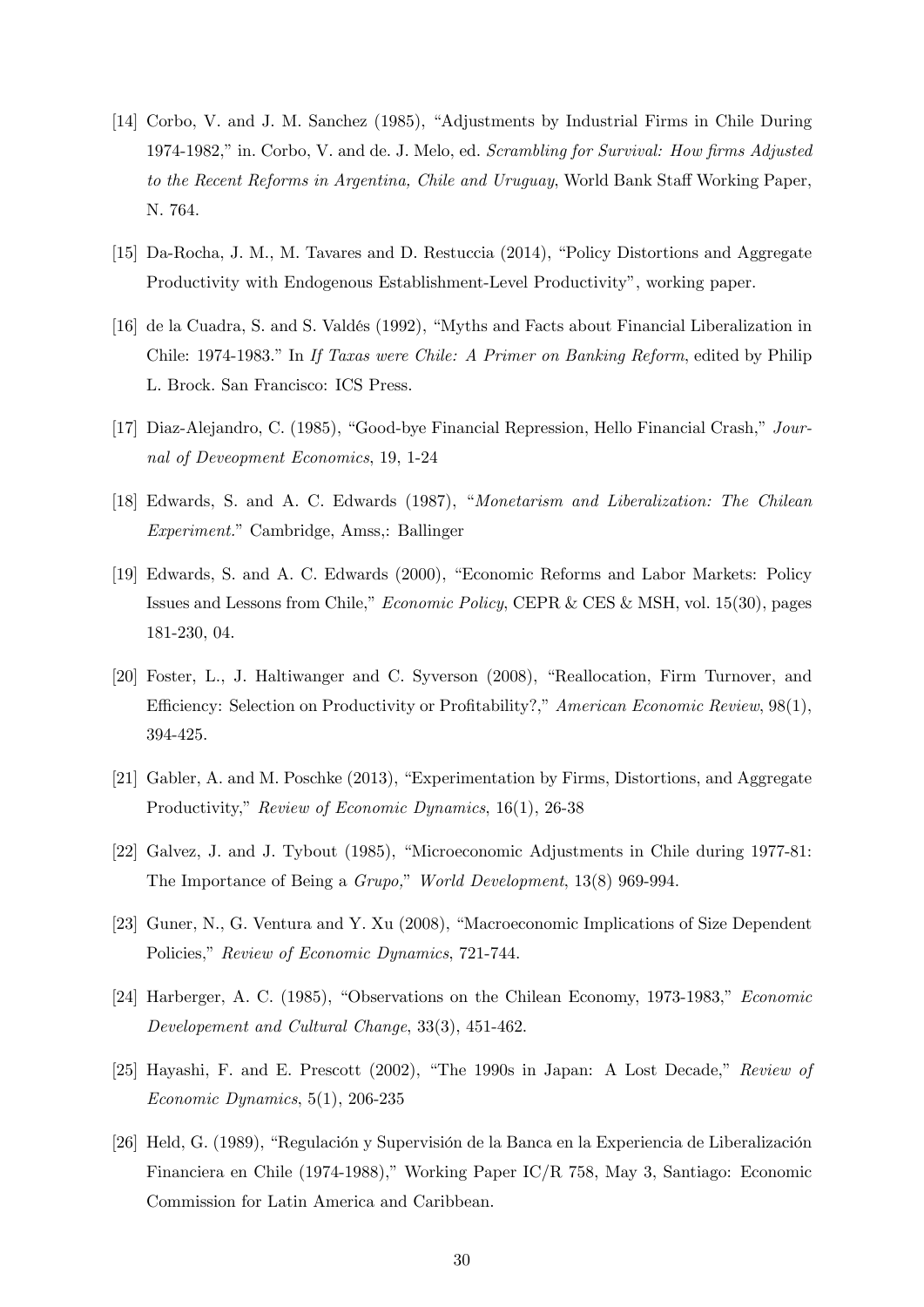- [27] Held, G. and L.F. Jiménez (1999), "Liberalización Financiera, Crisis y Reforma del Sistema Bancario Chileno: 1974-1999", CEPAL-SERIE Financiamiento del desarrollo, Naciones Unidas, Santiago de Chile.
- [28] Hsieh, C.T. and P. Klenow (2009), "Misallocation and Manufacturing TFP in China and Indiaî, Quarterly Journal of Economics, 124(4), 1403-1448.
- [29] Hsieh, C.T. and P. Klenow (2012), "The life-cycle of plants in India and Mexico" NBER Working Paper 18133.
- [30] Liu, L.(1990), "Chilean Data Preparation", CECTP, the World Bank.
- [31] Machicado, C. and J.C. Birbuet (2011), "Misallocation and Manufacturing TFP in the Market Liberalization Period of Bolivia," mimeo, Institute for Advanced Development Studies.
- [32] McKinnon, R. I. (1991), "The Order of Economic Liberalization, Financial Control in the Transition to a Market Economy," Baltimore, John Hopkins University Press.
- [33] Midrigan, V. and D. Y. Xu (2010), "Finance and Misallocation: Evidence from Plant-Level Data," NBER work paper
- [34] Moll, B. (2014), "Productivity Losses from Financial Frictions: Can Self-financing Undo Capital Misallocation?," forthcoming, American Economic Review.
- [35] Neumeyer, P. and G. Sandleris (2010), "Understanding Productivity During the Argentine Crisis," Working Paper.
- [36] Oberfield, E. (2013): "Productivity and Misallocation During a Crisis: Evidence from the Chilean Crisis of 1982," Review of Economic Dynamics,  $16(1)$ , 100-119
- [37] Ohanian, L. (2010), "The Economic Crisis from a Neoclassical Perspective," Journal of Economic Perspectives 24(4), 45-66.
- [38] Palacio, I. (2006), "Decentralized Collective Bargaining: A Study of Labor Union Power In Chile, 1990-2004î, Dissertation, University of North Carolina at Chapel Hill.
- [39] Petrin, A. and J. Levinsohn (2012), "Measuring Aggregate Productivity Growth Using Plant-Level Data," forthcoming, RAND Journal of Economics.
- [40] Restuccia, D. and R. Rogerson (2008), "Policy Distortions and Aggregate Productivity with Heterogeneous Plants," Review of Economic Dynamics,  $11(4)$ , 707-720.
- [41] Restuccia (2013), "The Latin American Development Problem: An Interpretation,"  $Economia, 13(2), 2013, 69-100$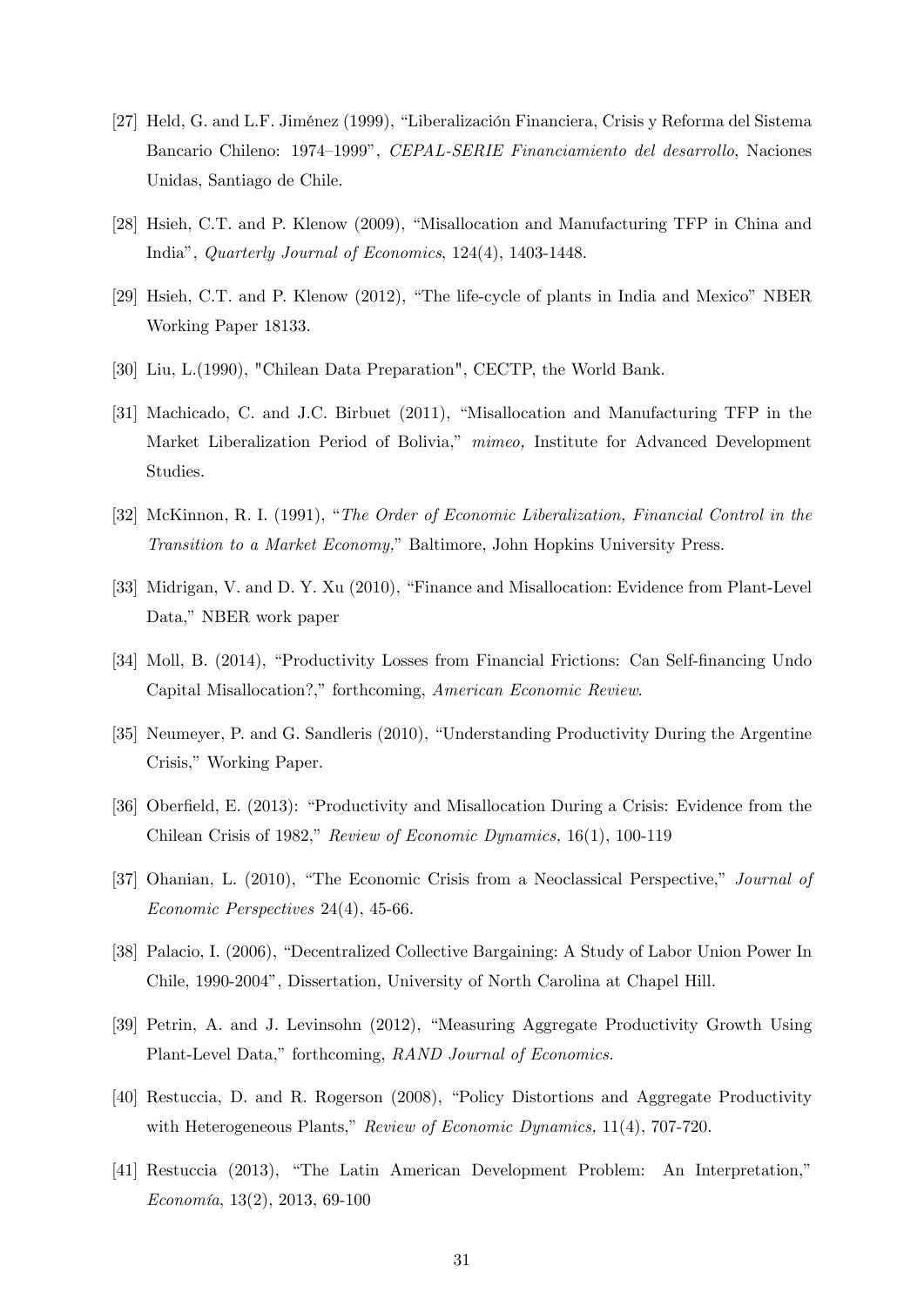- [42] Tybout, J. (1986), "A Firm-level Chronicle of Financial Crises in The Southenr Cone," Journal of Development Economics (24), 371-400.
- [43] Yang, Mu-Jeung (2012), "Micro-level Misallocation and Selection: Estimation and Aggregate Implications," Working Paper, University of Washington at Seattle.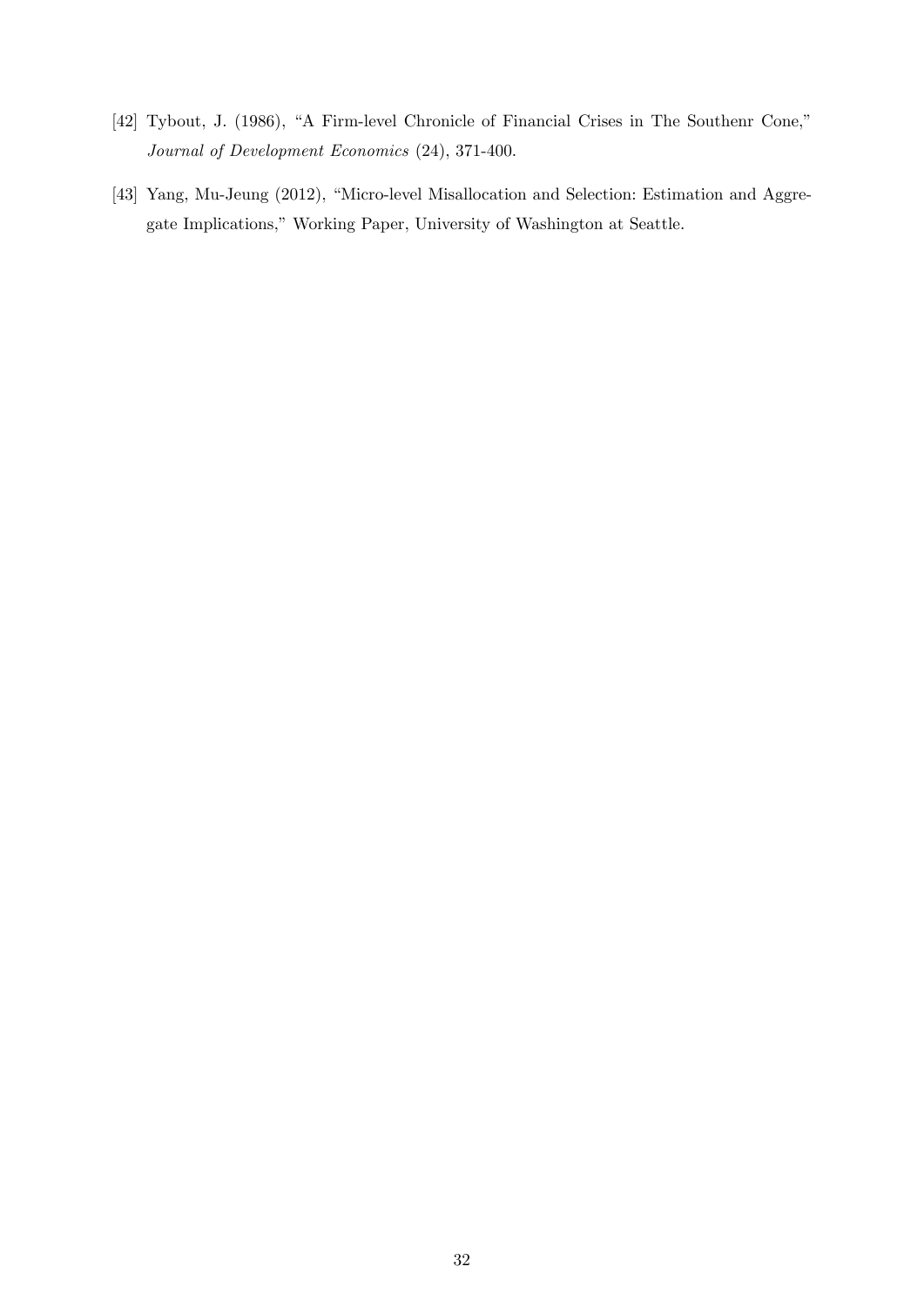# 7 Appendix

In this appendix, we first describe the procedure for data construction and sampling. We then derive the aggregate TFP and decompose it into various components. Finally, we present a simple model to capture the idea that banking reforms, by restricting self-loans, contribute to the improvement in allocative efficiency.

### 7.1 Data Construction and Sampling

The construction of capital series follows Liu (1990). There are five categories of capital good: buildings, machines, vehicles, furniture and others. First, we deflate investment and capital for each category using category-specific deflators. Most plants in our sample that existed before 1982 have capital stock available for two years 1980 and 1981. However, some plants may have missing capital information in later years. For plants having capital available in 1980, we use the perpetual inventory method to update forward the capital using real investment following the law of motion for capital. For the plants without capital in 1980, we generate their capital backward starting from the year when capital and investment information is available. We assume a depreciation rate of 5 percent for building, 10 percent for machines and 20 percent for vehicles, and zero for furniture and others. Finally, the aggregate real capital series for the manufacturing sector is the sum of capital stock for each category using the 1980 base series. For those plants where the 1980 capital information is missing, we aggregate using the 1981 based series.

In our original data, all plants have at least 10 employees. We clean the dataset in the following steps.[32](#page-33-1) First, we drop the plants which enter/exit more than twice, and those that stay in the sample for less than Öve consecutive years. Second, we drop those plants at the top 0.1 percent of investment in each year. Third, we drop those plants with negative value added and investment, and missing information in employment, fixed assets, value added, and wage. Finally, we drop plants within the top and bottom 0.2 percent tails of wage distribution in each year.

# <span id="page-33-0"></span>7.2 Derivation of Aggregate TFP

In this section, we derive [\(1\)](#page-6-1) and [\(4\)](#page-7-0). Again, we use the growth accounting  $TFP_s = \frac{Y_s}{K^{\alpha_s}T_s}$  $\frac{Y_s}{K_s^{\alpha_s}L_s^{1-\alpha_s}}$ . The first-order conditions of a firm  $i$  in industry  $s$  imply

<span id="page-33-2"></span>
$$
MRPL_{si} = W/(1 - \tau_{ysi})
$$
\n<sup>(18)</sup>

$$
MRPK_{si} = R\left(1 + \tau_{ksi}\right) / \left(1 - \tau_{ysi}\right),\tag{19}
$$

<span id="page-33-1"></span> $32$ Our results are robust to the order of the data cleaning steps.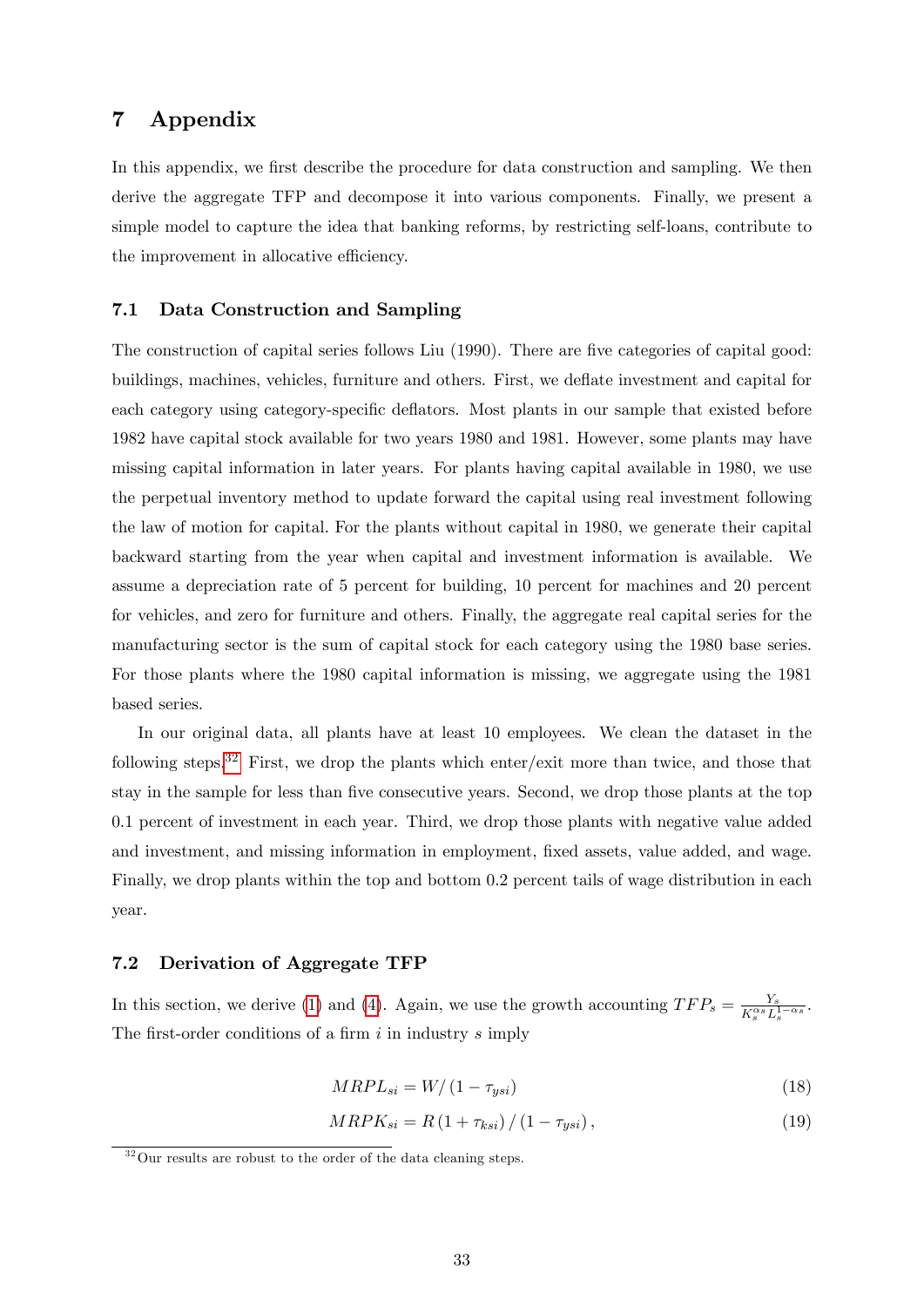From the first-order conditions, we obtain

<span id="page-34-3"></span><span id="page-34-2"></span><span id="page-34-0"></span>
$$
\frac{K_{si}}{L_{si}} = \frac{W}{R} \frac{\alpha_s}{1 - \alpha_s} \frac{1}{1 + \tau_{ksi}}.
$$
\n(20)

We can express  $L_{si}$  and  $K_{si}$  as functions of  $Y_s$ . Equation [\(19\)](#page-33-2) implies

<span id="page-34-1"></span>
$$
\alpha_s \left[ \left( 1 - \tau_{ysi} \right) P_{si} \right] \frac{\sigma}{\sigma - 1} A_{si} \left( \frac{K_{si}}{L_{si}} \right)^{\alpha_s - 1} = \left( 1 + \tau_{ksi} \right) R. \tag{21}
$$

Note also:

$$
P_{si} = \left(\frac{Y_{si}}{Y_s}\right)^{-\frac{1}{\sigma}} P_s = \left(\frac{A_{si} K_{si}^{\alpha} L_{si}^{1-\alpha}}{Y_s}\right)^{-\frac{1}{\sigma}} P = \left(\frac{A_{si} (K_{si}/L_{si})^{\alpha} L_{si}}{Y_s}\right)^{-\frac{1}{\sigma}} P_s \tag{22}
$$

$$
= \left(\frac{A_{si}\left(K_{si}/L_i\right)^{\alpha_s-1}K_{si}}{Y_s}\right)^{-\frac{1}{\sigma}}P_s.
$$
\n
$$
(23)
$$

Plugging [\(22\)](#page-34-0) into [\(21\)](#page-34-1) and using [\(20\)](#page-34-2), we get

<span id="page-34-4"></span>
$$
L_{si} = \frac{A_{si}^{\sigma - 1} (1 - \tau_{ysi})^{\sigma}}{(1 + \tau_{ksi})^{\alpha_s(\sigma - 1)}} \left(\frac{\sigma - 1}{\sigma}\right)^{\sigma} \left(\frac{R}{\alpha}\right)^{\alpha_s(1 - \sigma)} \left(\frac{W}{1 - \alpha_s}\right)^{\alpha_s(\sigma - 1) - \sigma} Y_s.
$$
 (24)

Plugging [\(23\)](#page-34-3) into [\(21\)](#page-34-1) and using [\(20\)](#page-34-2), we get

<span id="page-34-5"></span>
$$
K_{si} = \frac{A_{si}^{\sigma-1} (1 - \tau_{ysi})^{\sigma}}{(1 + \tau_{ksi})^{\alpha_s(\sigma-1)+1}} \left(\frac{\sigma-1}{\sigma}\right)^{\sigma} \left(\frac{R}{\alpha_s}\right)^{\alpha_s(1-\sigma)-1} \left(\frac{W}{1-\alpha_s}\right)^{(\alpha_s-1)(\sigma-1)} Y_s.
$$
 (25)

We now compute  $Y_{si}$ 

<span id="page-34-8"></span><span id="page-34-7"></span><span id="page-34-6"></span>
$$
Y_{si} = A_{si} \left(\frac{K_{si}}{L_{si}}\right)^{\alpha_{s}} L_{si}
$$
  
=  $A_{si} \left[\frac{W_{si}}{R} \frac{\alpha_{s}}{1 - \alpha_{s}} \frac{1}{1 + \tau_{ksi}}\right]^{\alpha_{s}} L_{si}$   
=  $\frac{A_{si}^{\sigma} (1 - \tau_{ysi})^{\sigma}}{(1 + \tau_{ksi})^{\alpha_{s}\sigma}} \left(\frac{\sigma - 1}{\sigma}\right)^{\sigma} \left(\frac{\alpha_{s}}{R}\right)^{\alpha\sigma} \left(\frac{1 - \alpha_{s}}{W}\right)^{\sigma(1 - \alpha_{s})} Y_{s}.$  (26)

Using  $(24)$  and  $(25)$ , we can rewrite L and K as

$$
L_s = \sum_{i=1}^{M_s} L_{si} = Y_s \sum_{i=1}^{M_s} \frac{A_{si}^{\sigma-1} (1 - \tau_{ysi})^{\sigma}}{(1 + \tau_{ksi})^{\alpha_s(\sigma - 1)}} \left(\frac{\sigma - 1}{\sigma}\right)^{\sigma} \left(\frac{R}{\alpha_s}\right)^{\alpha_s(1 - \sigma)} \left(\frac{W}{1 - \alpha_s}\right)^{\alpha_s(\sigma - 1) - \sigma},\tag{27}
$$

$$
K_s = \sum_{i=1}^{M_s} K_{si} = Y_s \sum_{i=1}^{M_s} \frac{A_{si}^{\sigma-1} (1 - \tau_{ysi})^{\sigma}}{(1 + \tau_{ki})^{\alpha_s(\sigma-1)+1}} \left(\frac{\sigma - 1}{\sigma}\right)^{\sigma} \left(\frac{R}{\alpha_s}\right)^{\alpha_s(1 - \sigma) - 1} \left(\frac{W}{1 - \alpha_s}\right)^{(\alpha_s - 1)(\sigma - 1)}.
$$
 (28)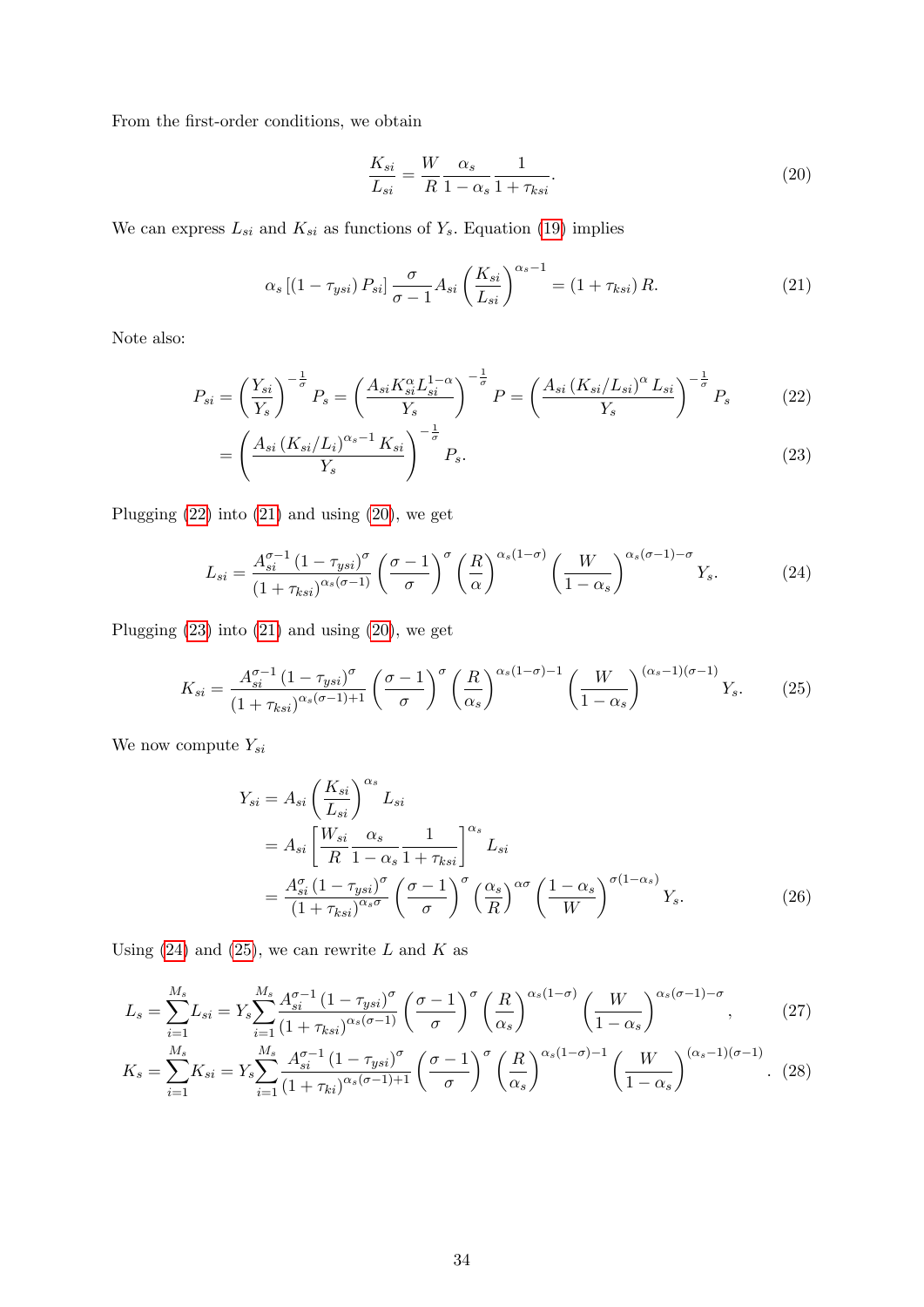Plugging  $(27)$  and  $(28)$  into the definition of TFP, we get

$$
TFP_s = \frac{1}{\left[\left(\sum_{i=1}^{M_s} \frac{A_{si}^{\sigma-1} (1-\tau_{ysi})^{\sigma}}{(1+\tau_{ksi})^{\alpha_s(\sigma-1)+1}} \left(\frac{\sigma-1}{\sigma}\right)^{\sigma} \left(\frac{R}{\alpha_s}\right)^{\alpha_s(1-\sigma)-1} \left(\frac{W}{1-\alpha_s}\right)^{(\alpha_s-1)(\sigma-1)}\right)\right]^{\alpha_s}}
$$
\n
$$
\frac{1}{\left[\sum_{i=1}^{M_s} \frac{A_{si}^{\sigma-1} (1-\tau_{ysi})^{\sigma}}{(1+\tau_{ksi})^{\alpha_s(\sigma-1)}} \left(\frac{\sigma-1}{\sigma}\right)^{\sigma} \left(\frac{R}{\alpha_s}\right)^{\alpha_s(1-\sigma)} \left(\frac{W}{1-\alpha_s}\right)^{\alpha_s(\sigma-1)-\sigma}\right]^{1-\alpha_s}}
$$
\n
$$
= \frac{\left[\frac{\sigma}{\sigma-1} \left(\frac{W}{1-\alpha_s}\right)^{1-\alpha_s} \left(\frac{R}{\alpha_s}\right)^{\alpha_s}\right]^{\sigma}}{\left[\sum_{i=1}^{M_s} \frac{A_{si}^{\sigma-1} (1-\tau_{ysi})^{\sigma}}{(1+\tau_{ksi})^{\alpha_s(\sigma-1)+1}}\right]^{\alpha_s} \left[\sum_{i=1}^{M_s} \frac{A_{si}^{\sigma-1} (1-\tau_{ysi})^{\sigma}}{(1+\tau_{ksi})^{\alpha_s(\sigma-1)}}\right]^{1-\alpha_s}}.
$$
\n(29)

Finally, using [\(26\)](#page-34-8), we have

<span id="page-35-1"></span>
$$
Y_s = \left[\sum_{i=1}^{M_s} Y_{si}^{\frac{\sigma-1}{\sigma}}\right]^{\frac{\sigma}{\sigma-1}}
$$
  
= 
$$
\left[\sum_{i=1}^{M_s} \left(\frac{A_{si}^{\sigma}(1-\tau_{ysi})^{\sigma}}{(1+\tau_{ksi})^{\alpha_s\sigma}} \left(\frac{\sigma-1}{\sigma}\right)^{\sigma} \left(\frac{\alpha_s}{R}\right)^{\alpha_s\sigma} \left(\frac{1-\alpha_s}{W}\right)^{\sigma(1-\alpha_s)} Y_s\right]^{\frac{\sigma-1}{\sigma}}\right]^{\frac{\sigma}{\sigma-1}}
$$
  
= 
$$
Y_s \left[\frac{\sigma-1}{\sigma} \left(\frac{\alpha_s}{R}\right)^{\alpha_s} \left(\frac{1-\alpha_s}{W}\right)^{(1-\alpha_s)}\right]^{\sigma} \left[\sum_{i=1}^{M_s} \left(A_{si} \frac{(1-\tau_{ysi})}{(1+\tau_{ksi})^{\alpha_s}}\right)^{\sigma-1}\right]^{\frac{\sigma}{\sigma-1}},
$$

which gives

<span id="page-35-0"></span>
$$
\frac{\sigma}{\sigma - 1} \left( \frac{W}{1 - \alpha_s} \right)^{1 - \alpha_s} \left( \frac{R}{\alpha_s} \right)^{\alpha_s} = \left[ \sum_{i=1}^{Ms} \left( A_{si} \frac{(1 - \tau_{ysi})}{(1 + \tau_{ksi})^{\alpha_s}} \right)^{\sigma - 1} \right]^{\frac{1}{\sigma - 1}}.
$$
(30)

Substituting [\(30\)](#page-35-0) for  $\frac{\sigma}{\sigma - 1}$  $\begin{pmatrix} 1 \end{pmatrix}$  $1-\alpha_s$  $\bigwedge^{1-\alpha_s}$  (R  $\overline{\alpha_s}$  $\int_{0}^{\alpha_s}$  in the numerator of [\(29\)](#page-35-1), we get equation [\(1\)](#page-6-1). To derive equation [\(15\)](#page-17-1), we rewrite TFPR for an individual plant as

$$
TFPR_{si} = A_{si}^{1-\frac{1}{\sigma}} \left( K_{si}^{\alpha_s} L_{si}^{1-\alpha_s} \right)^{-\frac{1}{\sigma}} P_s Y_s^{\frac{1}{\sigma}}
$$
\n(31)

<span id="page-35-3"></span><span id="page-35-2"></span>
$$
= A_{si}^{1-\frac{1}{\sigma}} A_{si}^{\frac{1}{\sigma}-1} \frac{\left(1+\tau_{ksi}\right)^{\alpha_{s}}}{1-\tau_{ysi}} \frac{\sigma}{\sigma-1} \left(\frac{R}{\alpha_{s}}\right)^{\alpha_{s}} \left(\frac{W}{1-\alpha_{s}}\right)^{1-\alpha_{s}}.
$$
 (32)

Equation [\(32\)](#page-35-2) implies that if an increase in  $\frac{(1+\tau_{ksi})^{\alpha_s}}{1-\tau_{k}}$  $\frac{1+\tau_{ksi}}{1-\tau_{ysis}}$  is accompanied by a proportional increase in  $A_{si}^{1-\frac{1}{\sigma}}$ , then changes in TFPR show up as an increase in TFPQ (holding constant the relationship between TFPQ and TFPR). On the other hand, when  $\frac{(1+\tau_{ksi})^{\alpha_s}}{1-\tau_{k}}$  $\frac{1-\tau_{ksi}}{1-\tau_{ysi}}$  increases while  $A_{si}$ stays unchanged, then the relationship between TFPQ and idiosyncratic distortions (TFPR)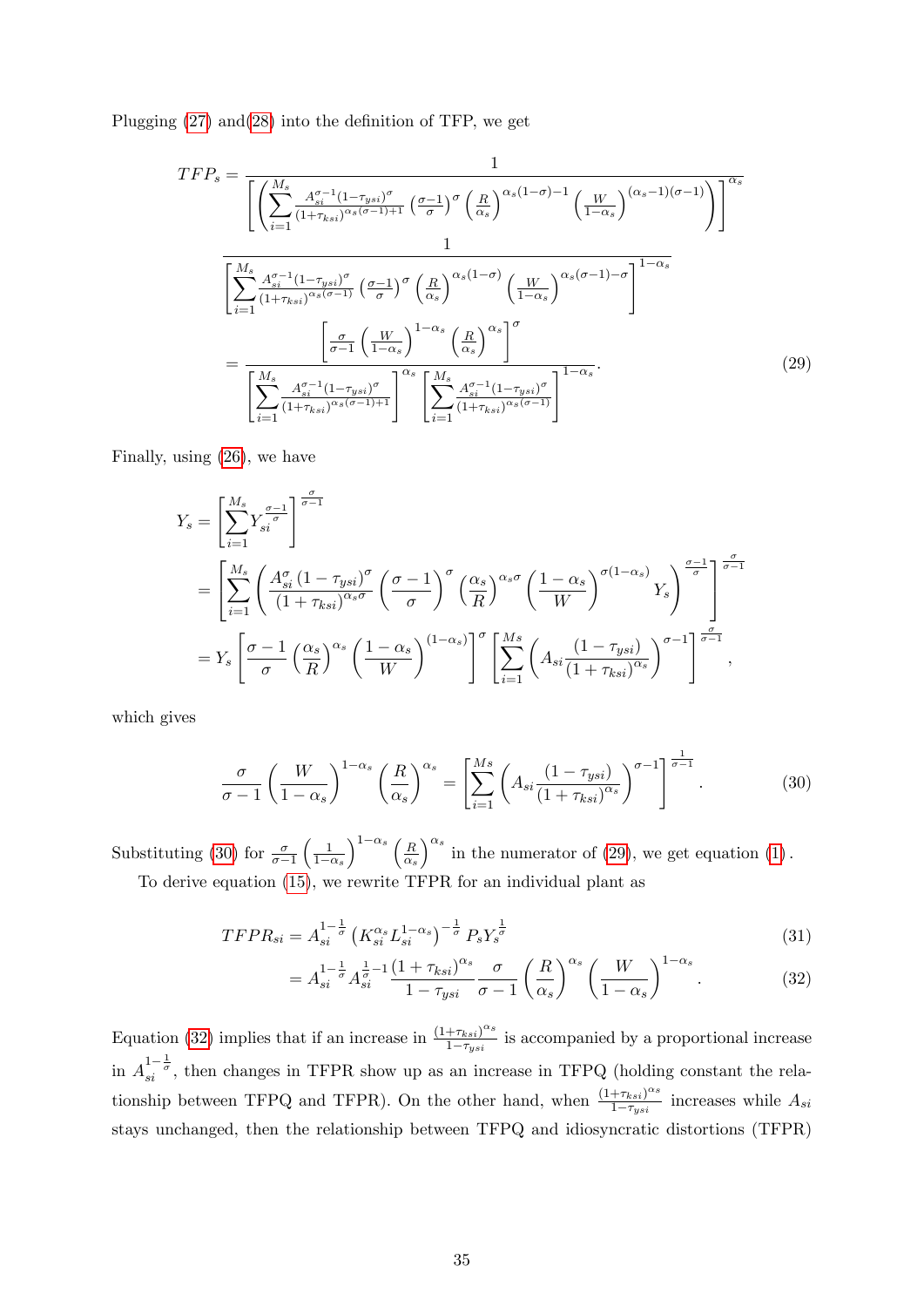changes. Taking  $log$  difference to  $(31)$ , we have

<span id="page-36-1"></span>
$$
\Delta \log T FPR_{si} = \left(1 - \frac{1}{\sigma}\right) \Delta \log A_{si} - \frac{1}{\sigma} \left[\alpha_s \Delta \log K_{si} + (1 - \alpha_s) \Delta \log L_{si}\right] + \Delta \log P_s Y_s^{\frac{1}{\sigma}}.
$$
 (33)

Taking average of both sides of  $(33)$  across all firms for the qth quintile and across all firms in the industry  $s$ , respectively, and subtracting each other, we obtain equation  $(15)$ .

# <span id="page-36-0"></span>7.3 Decomposition of Aggregate TFP

Under the central limit theorem, as  $M^s \to \infty$ , equation [\(1\)](#page-6-1) becomes

<span id="page-36-4"></span>
$$
\log TFP_s = \frac{\sigma}{\sigma - 1} \log \int \left( A_{si} \frac{(1 - \tau_{ysi})}{(1 + \tau_{ksi})^{\alpha_s}} \right)^{\sigma - 1} -\alpha_s \log \int \frac{A_{si}^{\sigma - 1} (1 - \tau_{ysi})^{\sigma}}{(1 + \tau_{ksi})^{\alpha_s (\sigma - 1) + 1}} - (1 - \alpha_s) \log \int \frac{A_{si}^{\sigma - 1} (1 - \tau_{ysi})^{\sigma}}{(1 + \tau_{ksi})^{\alpha_s (\sigma - 1)}}.
$$
(34)

Assuming that  $A_{si}$ ,  $1 - \tau_{ysi}$  and  $1 + \tau_{ksi}$  are joint log normal, we have

$$
\log \int \left( A_{si} \frac{(1 - \tau_{ysi})}{(1 + \tau_{ksi})^{\alpha_s}} \right)^{\sigma - 1} \n= (\sigma - 1) E \left[ \log A \right] + \frac{(\sigma - 1)^2}{2} var \left[ \log A \right] + (\sigma - 1) E \left[ \log (1 - \tau_{ysi}) \right] + \frac{(\sigma - 1)^2}{2} var \left[ \log (1 - \tau_{ysi}) \right] \n- \alpha_s (\sigma - 1) E \left[ \log (1 + \tau_{ksi}) \right] + \frac{(\sigma - 1)^2 \alpha_s^2}{2} var \left[ \log (1 + \tau_{ksi}) \right] \n+ (\sigma - 1)^2 cov \left[ \log A_{si}, \log (1 - \tau_{ysi}) \right] \n- \alpha_s (\sigma - 1)^2 cov \left[ \log A_{si}, \log (1 + \tau_{ksi}) \right] - \alpha_s (\sigma - 1)^2 cov \left[ \log (1 - \tau_{ysi}) , \log (1 + \tau_{ksi}) \right].
$$
\n(35)

<span id="page-36-3"></span><span id="page-36-2"></span>
$$
\log \int \frac{A_{si}^{\sigma-1} (1 - \tau_{ysi})^{\sigma}}{(1 + \tau_{ksi})^{\alpha_s(\sigma-1)+1}} \tag{36}
$$
\n
$$
= (\sigma - 1) E [\log A] + \frac{(\sigma - 1)^2}{2} var [\log A] + \sigma E [\log (1 - \tau_{ysi})] + \frac{\sigma^2}{2} [var \log (1 - \tau_{ysi})]
$$
\n
$$
- [1 + \alpha_s (\sigma - 1)] E [\log (1 + \tau_{ksi})] + \frac{[1 + \alpha_s (\sigma - 1)]^2}{2} var \log (1 + \tau_{ksi})
$$
\n
$$
+ (\sigma - 1) \sigma cov [\log A, \log (1 - \tau_{ysi})]
$$
\n
$$
- (\sigma - 1) [1 + \alpha_s (\sigma - 1)] cov [\log A, \log (1 + \tau_{ksi})]
$$
\n
$$
- \sigma [1 + \alpha_s (\sigma - 1)] cov [\log (1 - \tau_{ysi}), \log (1 + \tau_{ksi})].
$$
\n(36)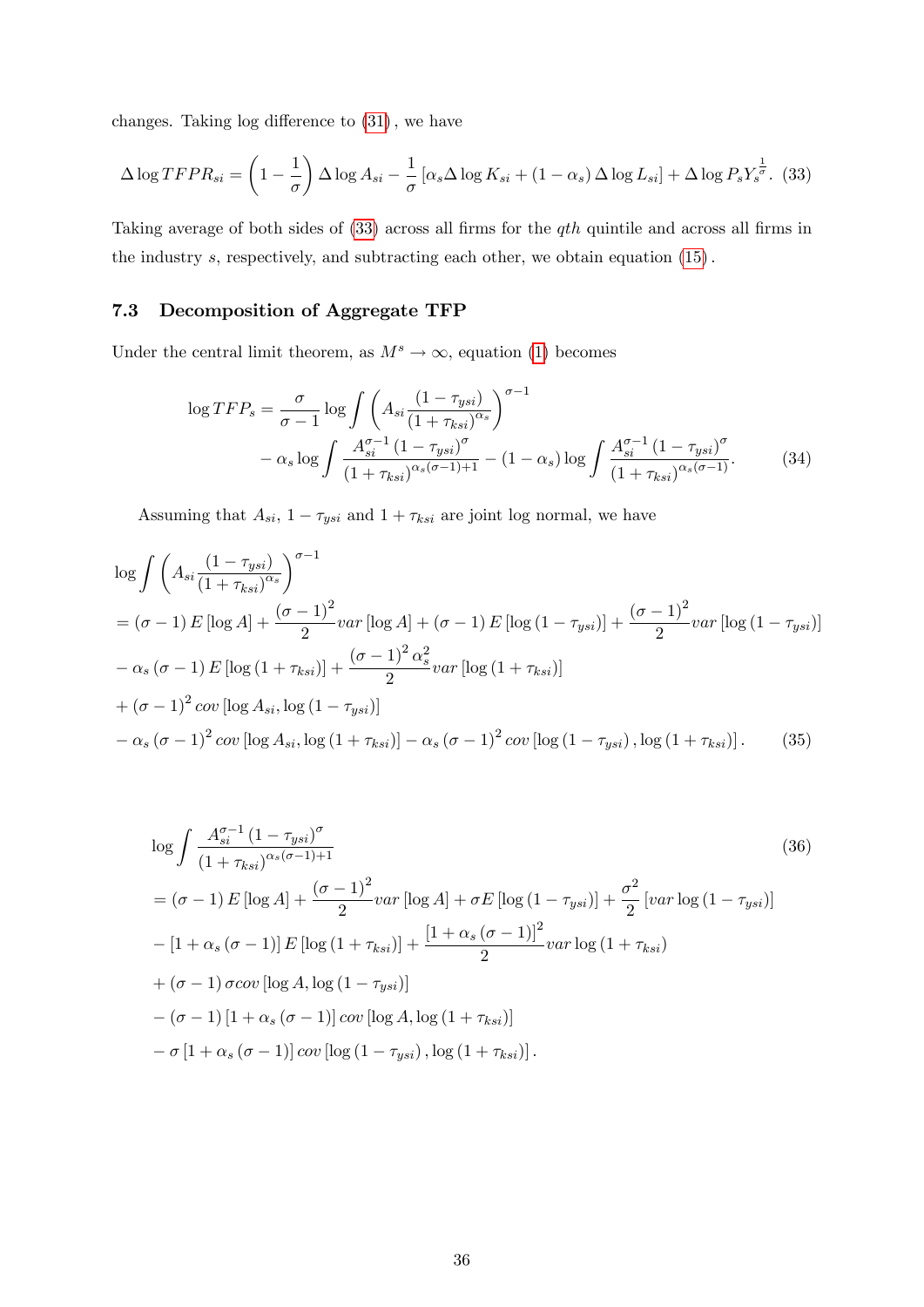$$
\log \int \frac{A_{si}^{\sigma-1} (1 - \tau_{ysi})^{\sigma}}{(1 + \tau_{ksi})^{\alpha_s(\sigma-1)}} = (\sigma - 1) E \left[ \log A \right] + \frac{(\sigma - 1)^2}{2} var \log A + \sigma E \left[ \log (1 - \tau_{ysi}) \right]
$$

$$
+ \frac{\sigma^2}{2} var \left[ \log (1 - \tau_{ysi}) \right] - \alpha_s (\sigma - 1) E \left[ \log (1 + \tau_{ksi}) \right]
$$

$$
+ \frac{\left[ \alpha_s (\sigma - 1) \right]^2}{2} var \left[ \log (1 + \tau_{ksi}) \right]
$$

$$
+ (\sigma - 1) \sigma cov \left[ \log A, \log (1 - \tau_{ysi}) \right]
$$

$$
- (\sigma - 1) \alpha_s (\sigma - 1) cov \left[ \log A, \log (1 + \tau_{ksi}) \right]
$$

$$
- \sigma \alpha_s (\sigma - 1) cov \left[ \log (1 - \tau_{ysi}) , \log (1 + \tau_{ksi}) \right]. \tag{37}
$$

Plugging [\(35\)](#page-36-2), [\(36\)](#page-36-3) and [\(37\)](#page-37-0) into [\(34\)](#page-36-4) and rearranging, we have

<span id="page-37-0"></span>
$$
\log TFP_s
$$
  
=  $E \log A_{si} + \frac{\sigma - 1}{2} \nu \text{ar} \log A_{si}$   

$$
-\frac{\sigma}{2} \nu \text{ar} \left[ \log \left( 1 - \tau_{ysi} \right) \right] - \frac{\alpha_s + \alpha_s^2 (\sigma - 1)}{2} \nu \text{ar} \left[ \log \left( 1 + \tau_{ksi} \right) \right]
$$
  
+  $\alpha_s \sigma \text{cov} \left[ \log \left( 1 - \tau_{ysi} \right), \log \left( 1 + \tau_{ksi} \right) \right].$  (38)

To see the relationship between equations  $(4)$  and  $(38)$ , note that in  $(4)$ , the first two arguments are

<span id="page-37-2"></span><span id="page-37-1"></span>
$$
\frac{1}{\sigma - 1} \log \sum A_i^{\sigma - 1} = E \left[ \log A \right] + \frac{\sigma - 1}{2} \operatorname{var} \left[ \log A \right]. \tag{39}
$$

<span id="page-37-3"></span>
$$
var\left(\log TFPR_{si}\right)
$$
  
=  $var\left(\log \frac{\left(1 + \tau_{ksi}\right)^{\alpha_s}}{1 - \tau_{ysi}}\right)$   
=  $\alpha_s^2 var\left[\log \left(1 + \tau_{ksi}\right)\right] + var\left[\log \left(1 - \tau_{ysi}\right)\right]$   
-  $2\alpha_s cov\left[\log \left(1 - \tau_{ysi}\right), \log \left(1 + \tau_{ksi}\right)\right]$  (40)

Plugging equations [\(39\)](#page-37-2) and [\(40\)](#page-37-3) into [\(4\)](#page-7-0), we have

$$
\log TFP_s = E \log A + \frac{\sigma - 1}{2} \left[ var \log A \right]
$$
  
-  $\frac{\sigma}{2} var \left[ log (1 - \tau_{ysi}) \right] - \frac{\alpha_s + \alpha_s^2 (\sigma - 1)}{2} var \left[ log (1 + \tau_{ksi}) \right]$   
+  $\alpha_s \sigma cov \left[ log (1 - \tau_{ysi}) , log (1 + \tau_{ksi}) \right],$ 

which is the same as [\(38\)](#page-37-1).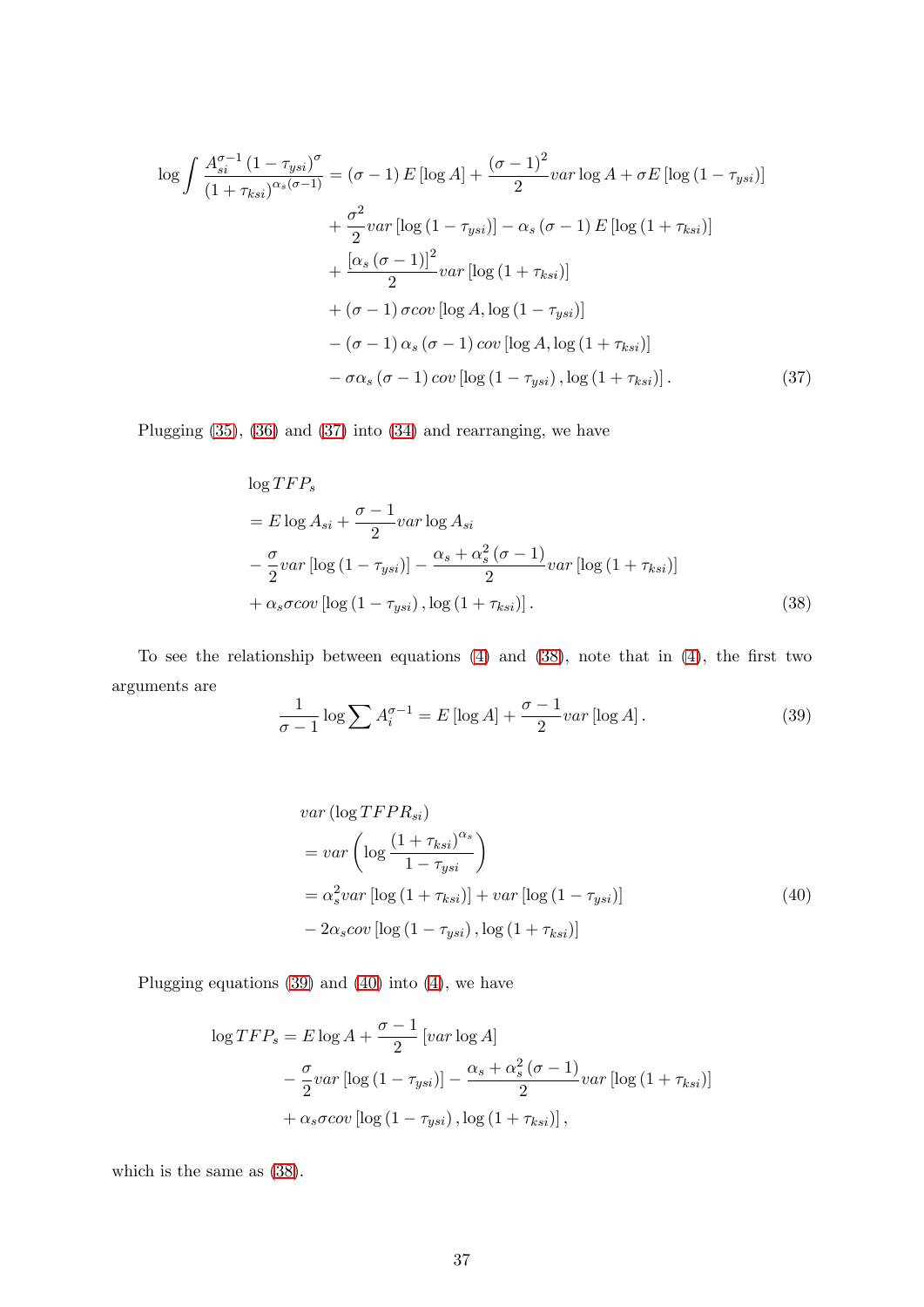### 7.4 A Simple Model of Banking Reforms

In this section, we develop a simple model to formalize the idea that the preferential bank loan access by group-affiliated firms creates idiosyncratic distortions that resemble output distortion. The model abstracts from many ingredients such as the entrepreneurial saving decision and the household's problem to highlight the asymmetric access to bank loan by different types of firms and the effects of banking reforms on such asymmetry.<sup>[33](#page-38-0)</sup> In particular, we would like our model to match the following facts found in this paper:

- 1. Before the banking reform, firms having a higher implicit output subsidy,  $1 \tau_y$  were less productive in terms of physical productivity and had a higher debt-to-asset ratio.
- 2. The banking reform, which had restricted the ratio of self-loans in the bank equity, has led to a decline in  $1 - \tau_y$  for firms with low physical productivity (and initially higher  $1 - \tau_y$ ).
- 3. After the banking reform, the variance of output distortion and, thus, revenue productivity declined steadily, while the covariance between physical and revenue productivity declined.

Consider an economy with a continuum of entrepreneurs with unit mass. Entrepreneurs have access to the technology of operating projects and are residual claimants on the profits. Each entrepreneur can operate only one project. Entrepreneurs are classified into two types, type-E and type-F, with share  $\eta$  and  $1-\eta$ , respectively. A type-F (financially integrated) entrepreneur owns a bank, while a type-E (independent) entrepreneur does not.

### 7.4.1 Technology

The revenue function of a type- $j$  project is given by

$$
y_t^j = A_t^j \left[ \left( k_t^j \right)^{\alpha} \left( l_t^j \right)^{1-\alpha} \right]^{\mu}, \ j = E \text{ or } F.
$$

where  $y_t^j$  $\frac{j}{t}, k_t^j$  $t_t^j$ , and  $l_t^j$  denote the output, capital stock, and labor of a type-j project, respectively. For simplicity, we assume away the within-group heterogeneity and time variation in physical productivity, i.e.  $A_t^E = \chi^E$ ,  $A_t^F = \chi^F$ , where  $0 < \chi^F < \chi^E$  reflecting that the technology of a type-E project is more efficient than that of a type-F project.<sup>[34](#page-38-1)</sup>

<span id="page-38-1"></span><span id="page-38-0"></span> $33A$  fully fledged model is available upon request.

 $34$  In an appendix, available upon request, we extend the model to allow for entrepreneurial effort choices and the fixed banking intermediation costs, thus endogenizing a project's mean TFPQ. The banking reform forces the bank to exert more strict screening or monitoring on a self-loan. This would incur a fixed intermediation cost to type-F entrepreneurs. With a negative wealth effect, type-F entrepreneurs would exert more effort, which enhances their TFPQ.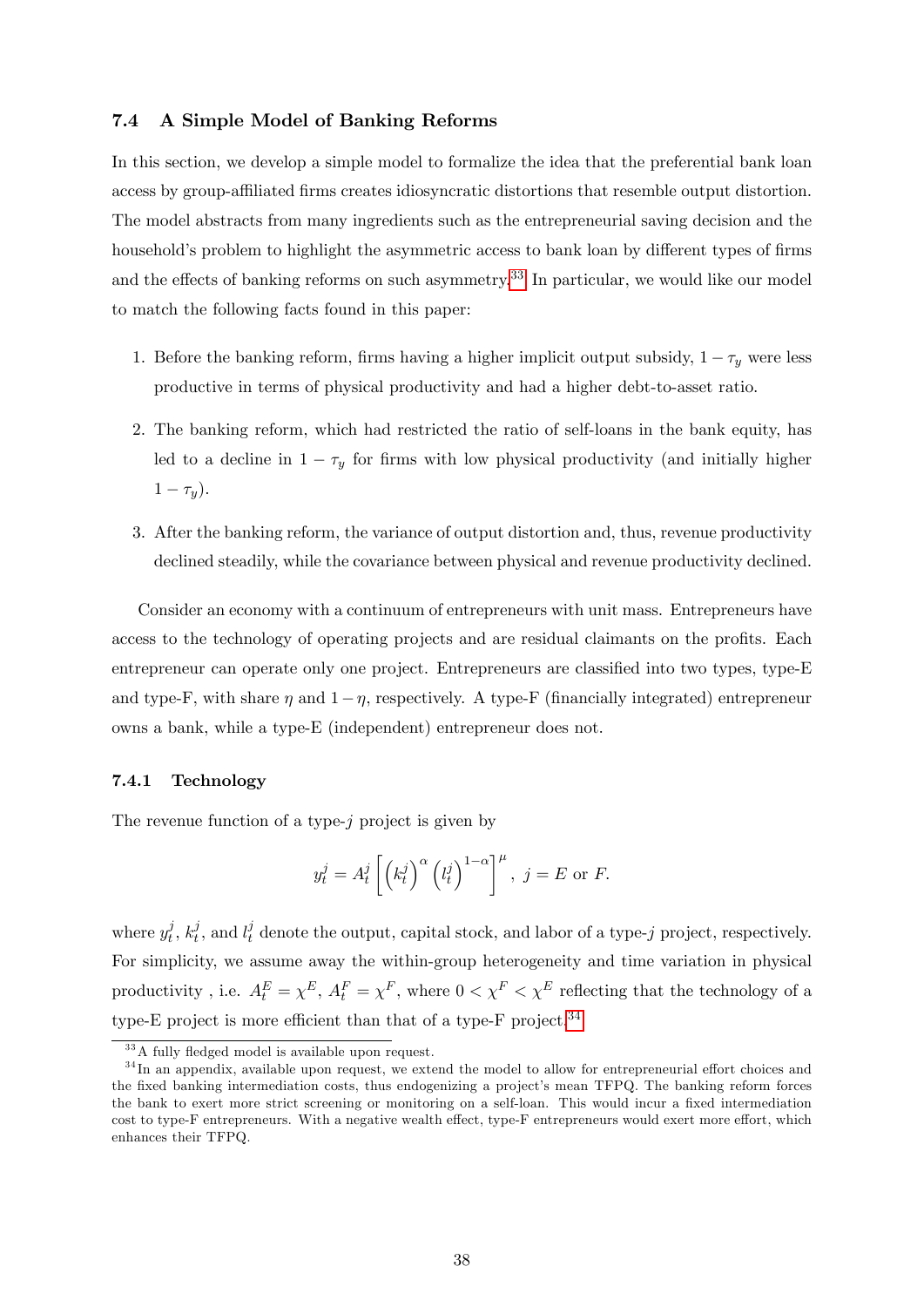#### 7.4.2 Working Capital Finance

Both types of projects need to advance working capital before production takes place. Entrepreneurs Önance working capital with their net worth or a bank loan. A type-E entrepreneur has only limited access to bank lending due to limited enforcement of debt repayment. By contrast, a type-F entrepreneur can borrow freely from the bank, reflecting the preferential policy of Chilean bank loans toward affiliated enterprises. Accordingly, credit is misallocated between the two types of entrepreneurs.

#### 7.4.3 The Type- $j$  Entrepreneur's Problem

At time t, a type-j entrepreneur with net worth  $s_t^j$  $_{t-1}^{\jmath}$  solves

$$
\pi_t^j\left(s_{t-1}^j\right) = \max_{l_t^j, k_t^j, b_t^j} A_t^j \left[ \left(k_t^j\right)^\alpha \left(l_t^j\right)^{1-\alpha} \right]^\mu - b_t^j \left(1+i_t\right) \tag{41}
$$

subject to

$$
\left(W_t l_t^j + R_t k_t^j\right) (1 + i_t) \le b_t^j,\tag{42}
$$

<span id="page-39-1"></span><span id="page-39-0"></span>
$$
b_t^j \le \eta_t^j s_{t-1}^E, \ \eta_t^j \ge 1. \tag{43}
$$

[\(42\)](#page-39-0) is the working capital constraint in that the size for working capital is constrained by the value of bank loan. [\(43\)](#page-39-1) is the borrowing constraint, stating that the bank loan is constrained to be a fraction  $\eta_t^j$  $t \to t$  of entrepreneur's net worth.  $\eta_t^j$  $t<sub>t</sub><sup>j</sup>$  is a choice variable by the bank, as will be specified below.  $\eta_t^j = 1$  implies that the project is self-financing. Implicitly, entrepreneurs have incentive to default on the factor payment. Accordingly, the size of their working capital loans is constrained to be proportional to the individual entrepreneur's net worth, which serve as the collateral for bank loan. It is easy to see that the working capital constraint [\(42\)](#page-39-0) is binding. Accordingly, the entrepreneur's problem can be rewritten as

$$
\pi_t^j\left(s_{t-1}^j\right) = \max_{l_t^j, k_t^j} A_t^j \left[ \left(k_t^j\right)^{\alpha} \left(l_t^j\right)^{1-\alpha} \right]^{\mu} - \left(W_t l_t^j + R_t k_t^j\right) (1+i_t)
$$

subject to

<span id="page-39-4"></span><span id="page-39-3"></span><span id="page-39-2"></span>
$$
\left(W_t l_t^j + R_t k_t^j\right) (1 + i_t) \le \eta_t^j s_{t-1}^j, \eta_t^j \ge 1.
$$
\n(44)

The first-order conditions for labor and capital are

$$
MRPL_t^j \equiv (1 - \alpha) \mu A_t^j \left(k_t^j\right)^{\alpha \mu} \left(l_t^j\right)^{(1 - \alpha)\mu - 1} = (1 + i_t) \left[1 + \lambda_t^j\right] W_t,\tag{45}
$$

$$
MRPK_t^j \equiv \alpha \mu A_t^j \left(k_t^j\right)^{\alpha \mu - 1} \left(l_t^j\right)^{(1 - \alpha)\mu} = (1 + i_t) \left[1 + \lambda_t^j\right] R_t,\tag{46}
$$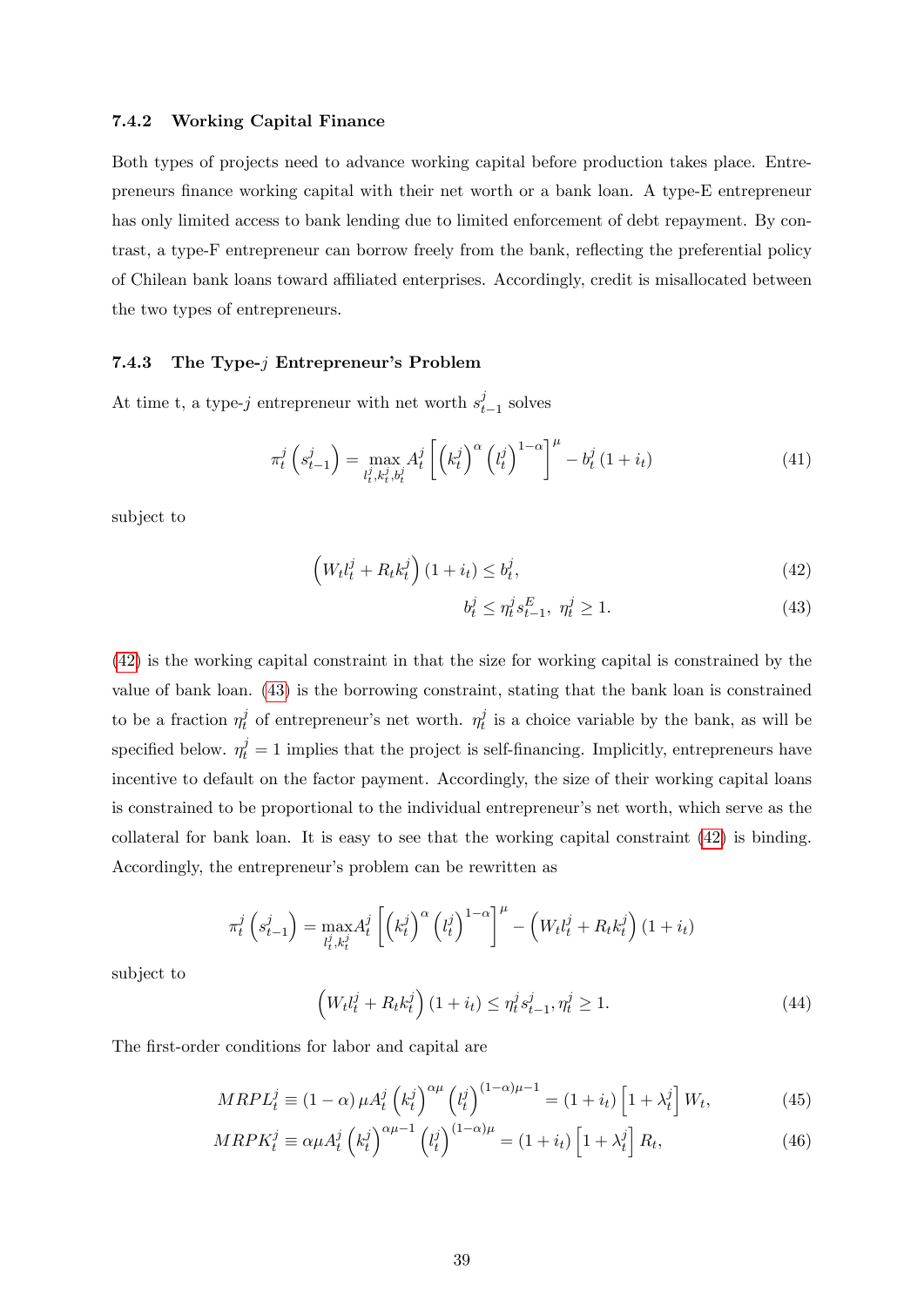where  $\lambda_t^j$  $_t^j$  is the Lagrangian multiplier associated with  $(44)$ . Moreover, consistent with equation  $(12)$  in the main text, we can define the output distortion as

$$
1 - \tau_{yt}^{j} \equiv \frac{W_t l_t^{j}}{(1 - \alpha) \mu y_t^{j}} = \frac{1}{(1 + i_t) \left(1 + \lambda_t^{j}\right)}, \ j = E \text{ or } F
$$

Similarly, we define the capital wedge as  $1 + \tau_{k,t}^j \equiv \frac{\alpha \mu}{1 - \alpha}$  $1-\alpha$  $\frac{W_t l_t^j}{R_t k_t^j}$ , and revenue productivity as  $TFPR_t^j \equiv \frac{y_t^j}{(k_t^j)^{\alpha} (l_t^j)^{1-\alpha}}$ . Equations [\(45\)](#page-39-3) and [\(46\)](#page-39-4) implies that  $1 + \tau_{k,t}^j = 1$ ,  $j = E$  or F. The revenue productivity can be expressed as

$$
TFPR_t^j = \frac{1}{\mu \left(1 - \tau_{yt}^j\right)} \left(\frac{R_t}{\alpha}\right)^{\alpha} \left(\frac{W_t}{1 - \alpha}\right)^{1 - \alpha}.
$$

The dispersion of TFPR can be proxied by the ratio of TFPR between the two groups of entrepreneurs

$$
\frac{TFPR_t^E}{TFPR_t^F} = \frac{1 - \tau_{yt}^F}{1 - \tau_{yt}^E} = \frac{1 + \lambda_t^E}{1 + \lambda_t^F},
$$

which implies  $var\left[ \log T F P R_t^j \right]$  $\left[\cos\left(1-\tau_{yt}^j\right)\right] = var\left[\log\left(1+\lambda_t^j\right)\right]$  $\begin{bmatrix} i \\ t \end{bmatrix}$ . Finally, the covariance between physical and revenue productivity is

$$
cov\left(\log TFPQ, \log TFPR\right) = \eta \left(1 - \eta\right) \left(\chi^E - \chi^F\right) \log \frac{1 + \lambda_t^E}{1 + \lambda_t^F}.
$$

Note that the fact that more productive projects (type- $E$  projects) are more likely to be financially constrained implies a positive covariance between physical and revenue productivity.

### 7.4.4 The Bank's Problem

Each period, the bank draws deposits  $d_t$ , which is the sum of deposits from type-E entrepreneur,  $s_t^E$  and from the foreign lender,  $s_t^I$ . The bank promises to pay a deposit rate  $1 + i_{t+1}$  at period  $t + 1$ . The bank's assets, which are the sum of the bank's deposit and its net worth  $(s_t^F)$ , are then lent to each type of entrepreneur at an lending rate  $1 + i_{t+1}^l$ . For expositional simplicity, the lending rate for both types of firms is the same. Moreover, we assume that banks commit to repay all the deposit. The bank solves a two-stage problem: in the first, it chooses the amount of deposit.

$$
\pi_{t+1}^{B} \equiv \max_{d_t} \left( 1 + i_{t+1}^l \right) \left( d_t + s_t^F \right) - \left( 1 + i_{t+1} \right) d_t
$$

where  $d_t$  is bank demand for deposits. It is easy to see that the first-order condition implies that the equilibrium deposit rate equals the lending rate, that is  $1 + i_{t+1}^l = 1 + i_{t+1}$ . As a result, the bank profit is  $\pi_{t+1}^B = (1 + i_{t+1}) s_t^F$ .<sup>[35](#page-40-0)</sup>

$$
s_t^E + s_t^F + s_t^I = b_{t+1}^E + b_{t+1}^F.
$$

<span id="page-40-0"></span><sup>&</sup>lt;sup>35</sup>Note that in equilibrium  $i_{t+1}^l$  is such that the bank loan market clears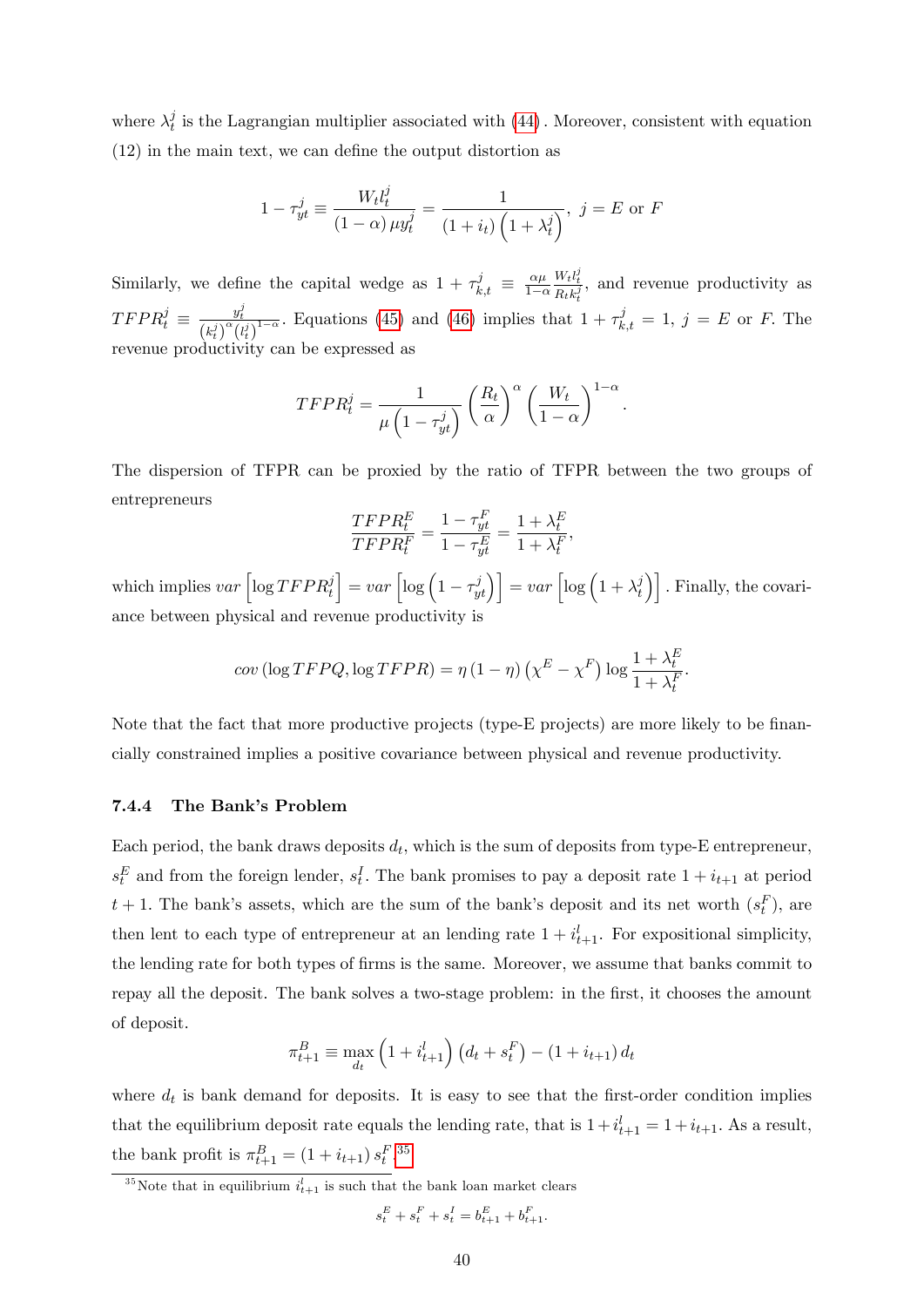Given the bank's demand for deposit,  $d_t$ , the bank sets a financial contract with each type of projects. For a type-F project, since the bank and the project are owned by the same entrepreneur, there is no conflict of interest. This implies that the bank would like to set  $\eta_t^F$ sufficiently large to maximize the type-F project's profit. Without tight banking regulation, as was the case in Chile before the banking reform, the bank simply sets  $\eta_t^F$  such that the borrowing constraint [\(43\)](#page-39-1) is essentially not binding. By contrast, a type-E entrepreneur, since it does not own the bank, has incentive to default on the bank loan. As a consequence, the bank would advance the loan based on the collateral of the type-E entrepreneurs, that is, their bank deposit. The optimal contract per Hart and Moore (1994), determines  $\eta_t^E$ , which implicitly is positively related to the recovery rate of the collateral value. Assuming that the constraint [\(44\)](#page-39-2) is binding ONLY for a type-E project, we have  $\lambda_t^E > \lambda_t^F = 0$ , which implies that  $\tau_{yt}^E > \tau_{yt}^F$ .

A banking reform sets the self-loan to be a fraction of the bank's (the type-F entrepreneur's) net worth. In other words, the banking reform places an upper bound on the bankís leverage ratio,  $\eta_t^F \leq \overline{\eta}^F$ . This is captured in our model by a decrease in  $\eta_t^F$ , such that the type-F projects are subject to a binding borrowing constraint. Accordingly, the Lagrangian multiplier associated with working capital constraint becomes positive,  $\lambda_t^F > 0$ . This implies that  $1 - \tau_t^F = \frac{1 - i_t}{1 + \lambda_t^F}$  will fall. Since the working capital constraint for a type-E project is unaffected by the banking law's restriction on self-loans, the leverage ratio for the type-E entrepreneur,  $\eta_t^E$  will not change. This implies that the overall leverage ratio of the economy will decline as a result of banking reform. Accordingly, the dispersion of output distortion and TFPR, as measured by  $\frac{1+\lambda_t^E}{1+\lambda_t^F}$  will decline. Correspondingly, the covariance between physical and revenue productivity also declines.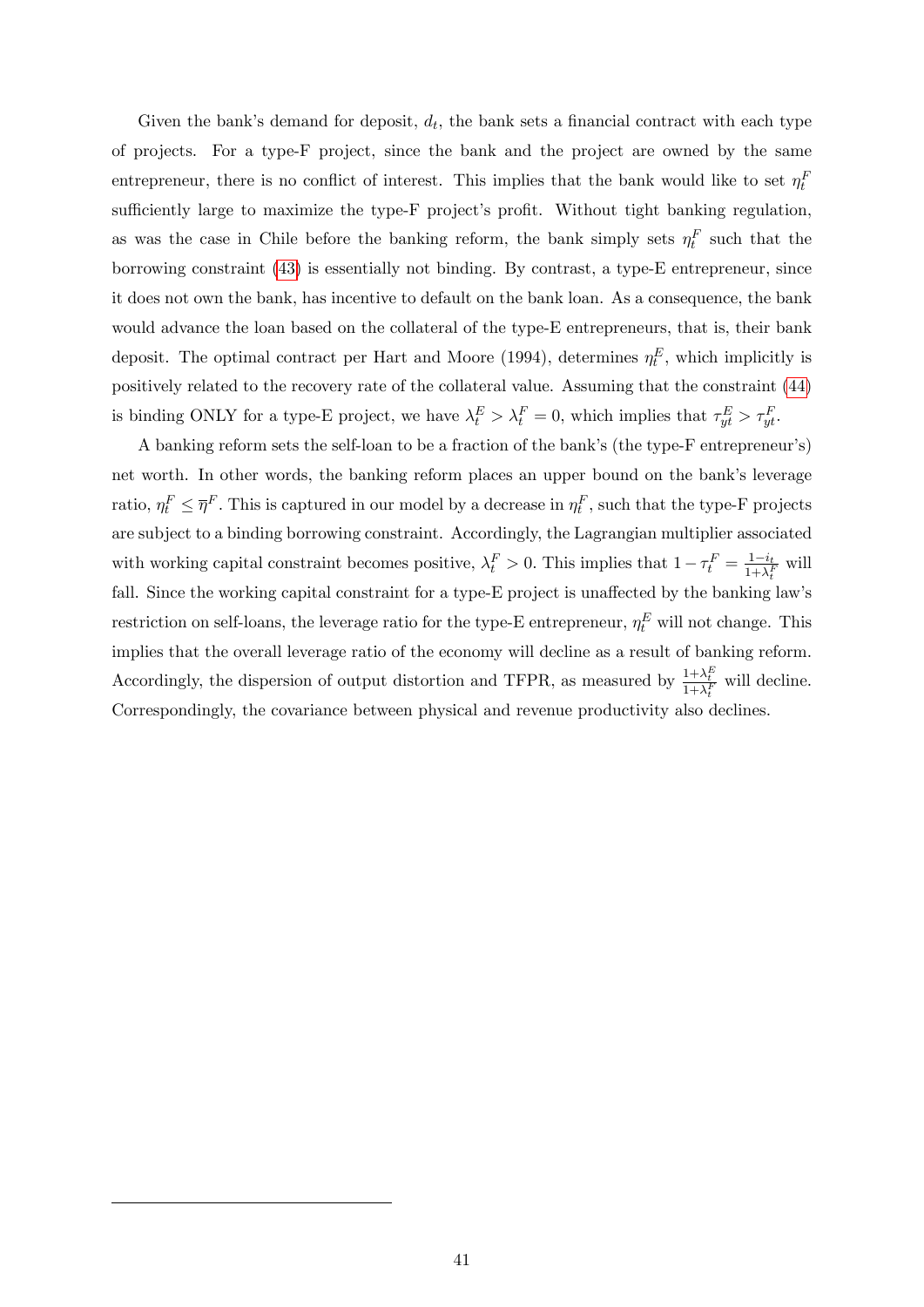|                               | All plants (shares) |                          |              |            | Unbalanced panel (shares) |              |
|-------------------------------|---------------------|--------------------------|--------------|------------|---------------------------|--------------|
| Number of<br><b>Employees</b> | $#$ plants          | Share of<br>Total $(\%)$ | Labor $(\%)$ | $#$ plants | Share of<br>Total $(\%)$  | Labor $(\%)$ |
| $10 - 19$                     | 1720                | 41.7                     | 10.7         | 768        | 44.3                      | 14.0         |
| $20 - 49$                     | 1447                | 35.1                     | 19.5         | 629        | 36.3                      | 24.0         |
| $50 - 99$                     | 491                 | 11.9                     | 15.6         | 179        | 10.3                      | 16.9         |
| $100 - 249$                   | 314                 | 7.6                      | 22.7         | 119        | 6.9                       | 25.1         |
| $250 - 499$                   | 96                  | 2.3                      | 14.7         | 30         | 1.7                       | 13.4         |
| $500 - 999$                   | 36                  | 0.9                      | 11.2         | 8          | 0.5                       | 6.5          |
| $>=1000$                      | 24                  | 0.6                      | 5.7          | $\theta$   | $\theta$                  | $\theta$     |

<span id="page-42-0"></span>Table 1: Number of Plants and Employees by Subgroups (1983)

Table 2: TFP Gains from Removing Idiosyncratic Distortions within Industries

<span id="page-42-1"></span>

| Year<br>TFP gains 76.1 69.4 63.9 61.4 50.8 54.6 45.7 | 1983 |  |  | 1984 1985 1986 1987 1988 1989      |  |
|------------------------------------------------------|------|--|--|------------------------------------|--|
| Year<br>TFP gains 43.2 53.4 40.6 47.3 46.2 44.2 47.8 |      |  |  | 1990 1991 1992 1993 1994 1995 1996 |  |

Notes: Entries are  $(Y^e/Y-1) \times 100$ , where  $Y/Y^e = \Pi_{s=1}^S \left( \sum_{i=1}^{M_s} \left\{ \frac{A_{si}}{A_s} \right\} \right)$  $A_s$  $\frac{\overline{TFPR_s}}{\overline{TFPR_{si}}}$  $\rbrace^{\sigma-1}$  $\rbrace^{\frac{\theta_s}{\sigma-1}}$ .  $TFPR_{si} = \frac{P_{si}Y_{si}}{K^{\alpha s}L^{1-\alpha}}$  $\frac{P_{si}Y_{si}}{K_{si}^{\alpha}L_{si}^{1-\alpha s}}$ . This table is based on HK (2009)'s table IV.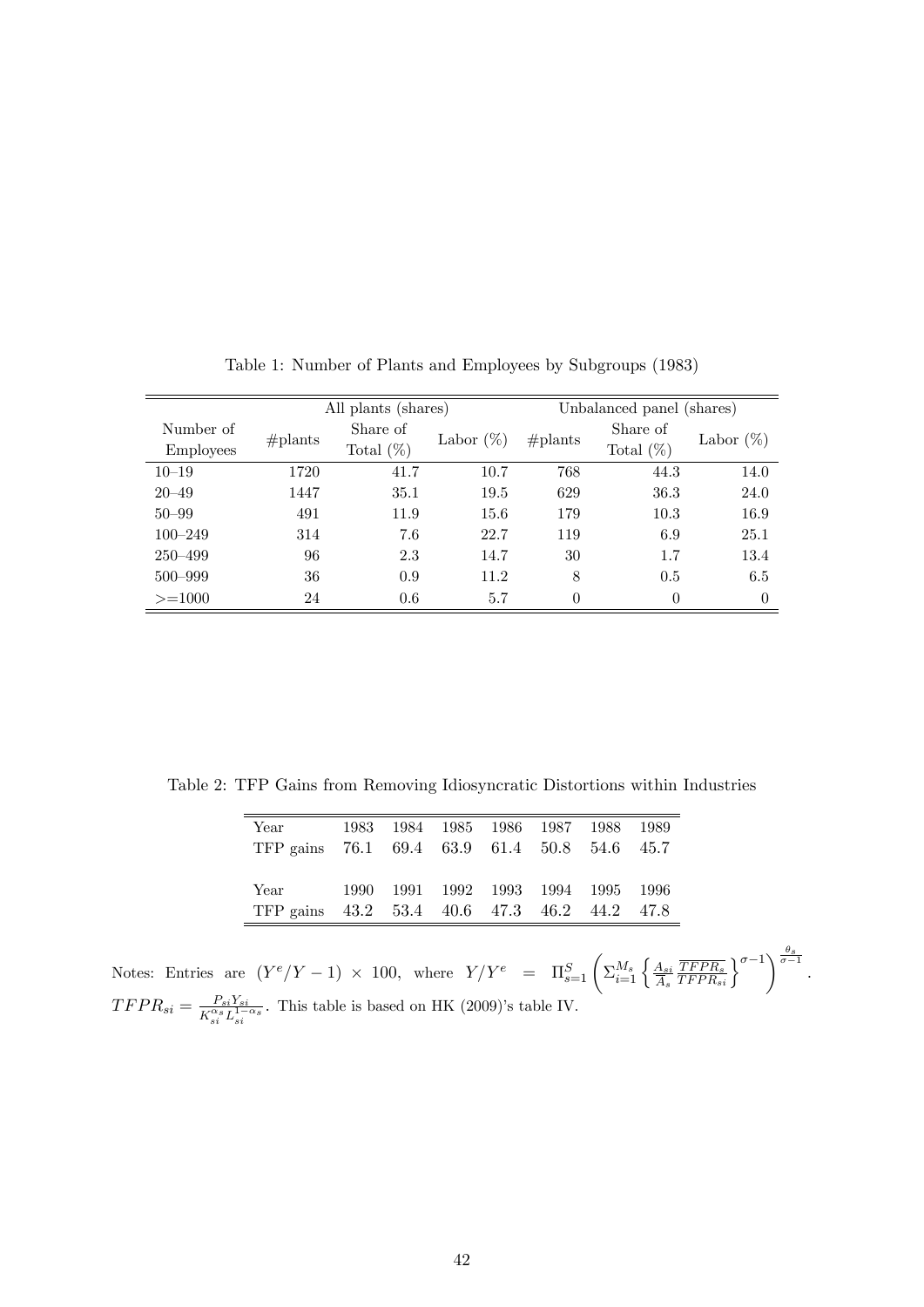|                           | $\log TFPQ_{si}$ | $\log TFPR_{si}$ | $\log(1)$<br>$-\tau_{\textit{usi}})$ | $\log(1+\tau_{ksi})$ |
|---------------------------|------------------|------------------|--------------------------------------|----------------------|
|                           |                  |                  | 1983                                 |                      |
| <b>SD</b>                 | 1.463            | 0.971            | 0.945                                | 1.482                |
| $90 - 10$                 | 3.839            | 2.538            | 2.491                                | 3.597                |
| $75 - 25$                 | 2.148            | 1.393            | 1.393                                | 1.931                |
| Correlation with $A_{si}$ |                  | 0.898            | $-0.906$                             | $-0.335$             |
|                           |                  |                  | 1996                                 |                      |
| <b>SD</b>                 | 1.341            | 0.860            | 0.846                                | 1.568                |
| $90 - 10$                 | 3.582            | 2.206            | 2.150                                | 4.009                |
| $75 - 25$                 | 1.923            | 1.204            | 1.273                                | 2.223                |
| Correlation with $A_{si}$ |                  | 0.824            | $-0.876$                             | $-0.458$             |

<span id="page-43-0"></span>Table 3: Summary Statistics for the Distribution of Wedges and Productivity

Notes: For each plant i,  $TFPQ_{si} \equiv \frac{Y_{si}}{K_{si}^{\alpha s}L_s^1}$  $\frac{Y_{si}}{K_{si}^{\alpha_s}L_{si}^{1-\alpha_s}}$ ,  $TFPR_{si} \equiv \frac{P_{si}Y_{si}}{K_{si}^{\alpha_s}L_{si}^{1-\alpha_s}}$  $\frac{F_{si}Y_{si}}{K_{si}^{\alpha}L_{si}^{1-\alpha_{s}}}$ . S.D. = standard deviation,  $75-25$  is the difference between the 75th and 25th percentiles, and  $90-10$  the 90th and 10th percentiles. Industries are weighted by their value-added shares. The first column is based on HK (2009)'s table I and II.

<span id="page-43-1"></span>

| 1983              | $0 - 50$ | $50 - 100$ | $100 - 200$ | $200+$ |
|-------------------|----------|------------|-------------|--------|
| Top size quantile | 10.0     | 6.9        | 4.7         | 3.3    |
| 2nd quantile      | 16.9     | 4.5        | 2.3         | 1.3    |
| 3rd quantile      | 21.9     | 2.0        | 0.5         | 0.6    |
| Bottom quantile   | 24.3     | 0.6        | 0.1         | 0.1    |
|                   |          |            |             |        |
| 1996              | $0 - 50$ | $50 - 100$ | $100 - 200$ | $200+$ |
| Top size quantile | 8.6      | 7.8        | 6.0         | 2.5    |
| 2nd quantile      | 12.6     | 5.9        | 3.3         | 3.2    |
| 3rd quantile      | 14.3     | 4.8        | 3.3         | 2.5    |

Table 4: Percent of Plants: Actual Size vs. Efficient Size

Notes: In each year, plants are put into quantiles based on their actual value added, with an equal number of plants in each quantile. The hypothetically efficient level of each plant's output is then calculated, assuming that idiosyncratic distortions are removed. The entries above show the percent of plants with efficient/actual output levels in the four bins:  $0\%$ -50% (efficient output less than half of actual output),  $50\%$ – $100\%$ ,  $100\%$ – $200\%$ , and  $200\%$ + (efficient output more than double actual output). The rows add up to  $25\%$ , and the rows and columns together to  $100\%$ . This table is based on HK (2009)'s table V.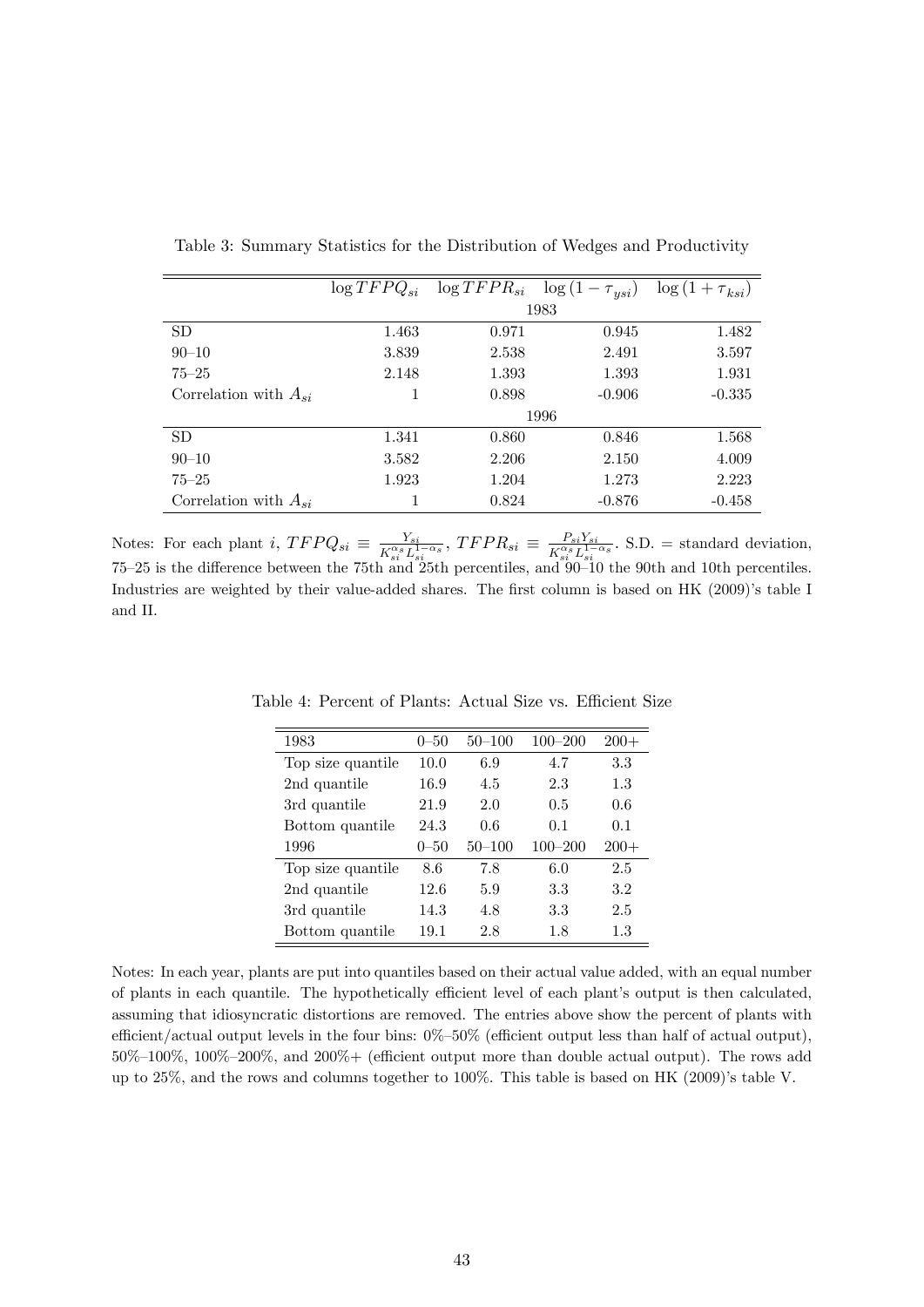Table 5: Sensitivity Analysis: TFP Gains from Removing Idiosyncratic Distortions within Industries

<span id="page-44-0"></span>

|      |      | TFP Gain |                                                                                               |
|------|------|----------|-----------------------------------------------------------------------------------------------|
|      |      |          | $\sigma = 3$ , Unbalanced Panel $\sigma = 3$ , Balanced Panel $\sigma = 5$ , Unbalanced Panel |
| 1983 | 76.1 | 51.5     | 111.6                                                                                         |
| 1984 | 69.4 | 47.8     | 97.0                                                                                          |
| 1985 | 63.9 | 43.8     | 86.7                                                                                          |
| 1986 | 61.4 | 40.5     | 83.7                                                                                          |
| 1987 | 50.8 | 36.8     | 80.2                                                                                          |
| 1988 | 54.6 | 39.0     | 81.4                                                                                          |
| 1989 | 45.7 | 32.2     | 66.1                                                                                          |
| 1990 | 43.2 | 35.2     | 67.2                                                                                          |
| 1991 | 53.4 | 39.1     | 76.8                                                                                          |
| 1992 | 40.6 | 33.3     | 53.2                                                                                          |
| 1993 | 47.3 | 39.3     | 66.8                                                                                          |
| 1994 | 46.2 | 38.4     | 68.3                                                                                          |
| 1995 | 44.2 | 35.4     | 51.5                                                                                          |
| 1996 | 47.8 | 38.7     | 74.1                                                                                          |

Notes: See notes in Table 4.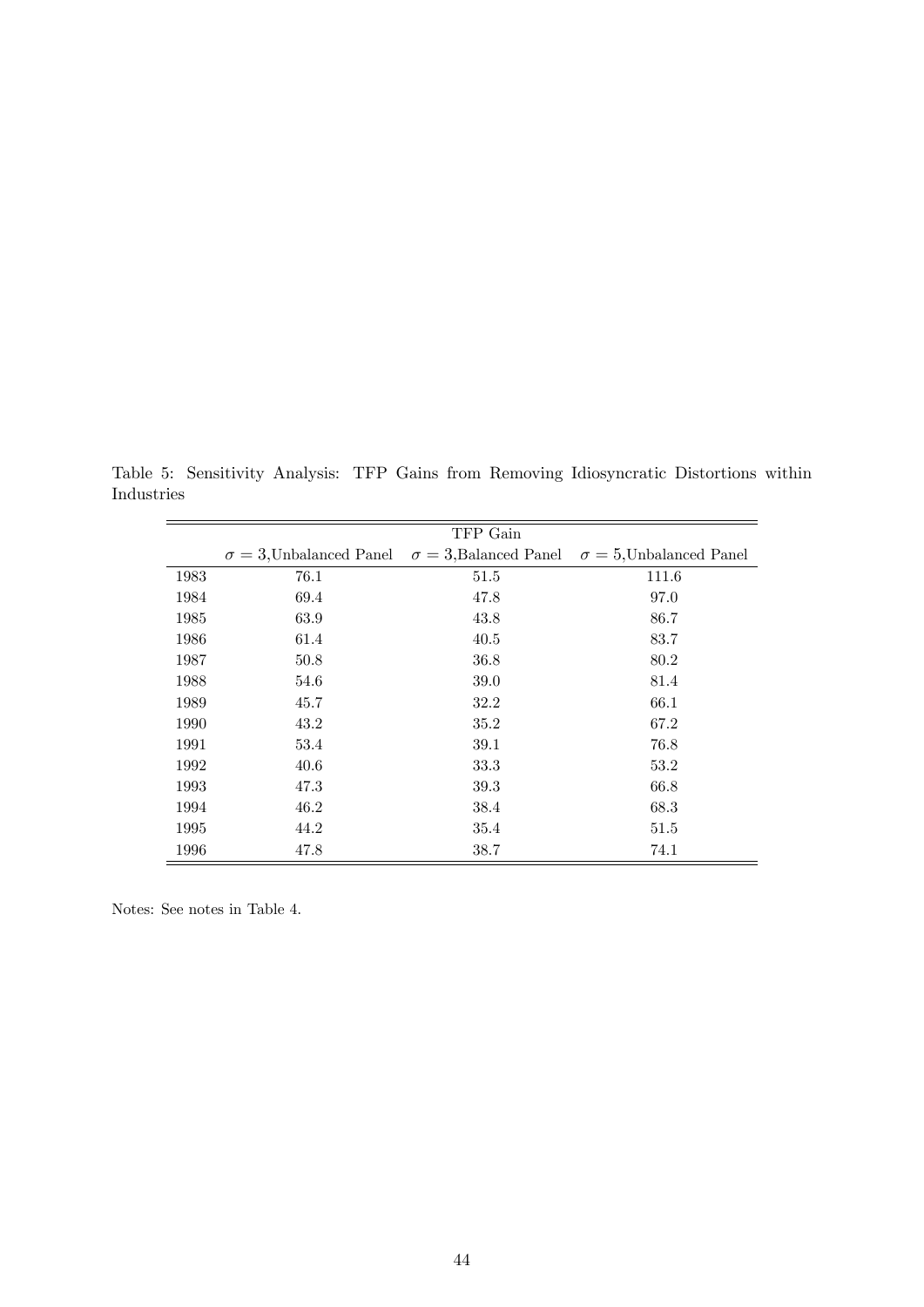<span id="page-45-0"></span>

| Quintile of TFPQ<br>(in 1983) | $gTFP_q$<br>mean of y-by-y<br>growth 83-96 |
|-------------------------------|--------------------------------------------|
| 1                             | 0.174                                      |
| 2                             | 0.119                                      |
| 3                             | 0.048                                      |
| 4                             | 0.070                                      |
| 5                             | 0.001                                      |

Table 6: Average Growth Rate of TFPQ by Quantitles of TFPQ in 1983

Table 7: TFP Gain by Removing Idiosyncratic Distortions (L= Wage Bill)

<span id="page-45-2"></span>

| Year<br>TFP gains $70.2$ $58.0$ $55.6$ $50.9$ $44.7$ $50.4$ |  |  | 1983 1984 1985 1986 1987 1988 1989 | 45.4 |
|-------------------------------------------------------------|--|--|------------------------------------|------|
| Year<br>TFP gains 34.3 40.0 37.2 39.3 38.2 38.5             |  |  | 1990 1991 1992 1993 1994 1995 1996 | 40.3 |

Notes: See notes in Table 4.

<span id="page-45-1"></span>Table 8: Regression of Exit on TFPR and TFPQ

|              | $w$ /o. Time Dummy      | w. Time Dummy           |
|--------------|-------------------------|-------------------------|
| exit on TFPR | ***<br>0.409            | ***<br>0.406            |
| exit on TFPQ | (0.059)<br>$-0.434$ *** | (0.062)<br>$-0.452$ *** |
|              | (0.033)                 | (0.038)                 |

Notes: The dependent variables are dummies for exiting plants. The independent variables are the deviation of log(TFPR) and log(TFPQ) from their industry means. Entries above are the estimated coefficients on  $log(TFPR)$  and  $log(TFPQ)$ , with standard errors in parentheses. Regressions also include sector dummies and, for the right column, time dummies. Results are pooled for all years between 1983 and 1995. This table is based on  $HK(2009)$ 's table VIII.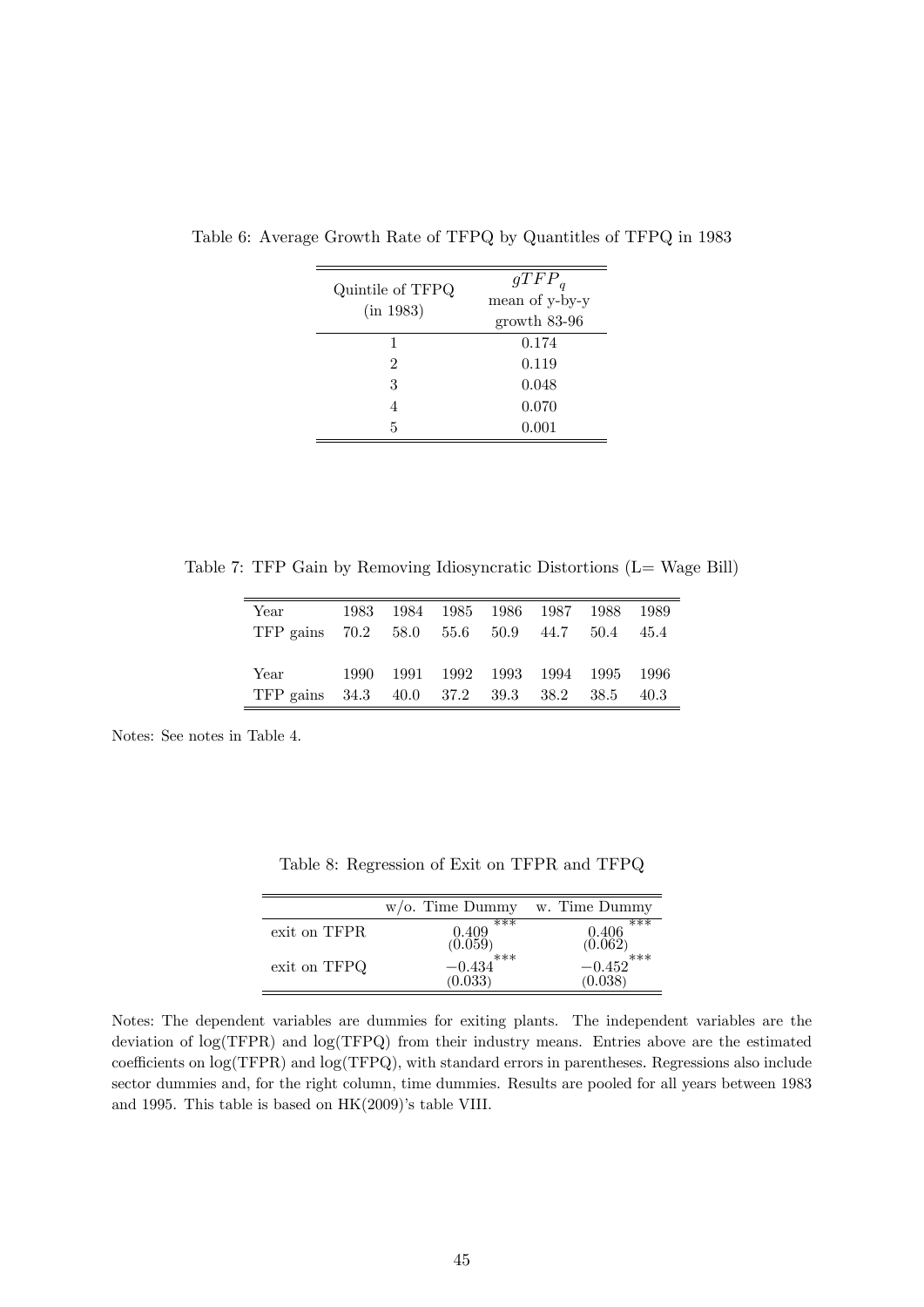<span id="page-46-0"></span>

| $(A_{si})$ | $\log($  | $\log(1+\tau_K)$   | $\log(1-\tau_Y)$         | FPR<br>$\overline{TFPR}$  |      |
|------------|----------|--------------------|--------------------------|---------------------------|------|
|            |          |                    |                          |                           |      |
| ∗∗         | $-0.386$ | ***<br>$-0.822$    | $0.200\,$                | ***<br>$-0.418$           | 1980 |
| ***        | (0.174)  |                    |                          |                           |      |
|            | $-0.683$ | $-0.132\,$         | 0.471                    | 0.394                     | 1981 |
|            | (0.230)  | (0.159)<br>(0.159) | (0.115)<br>***<br>1.135) | (0.096)<br>***<br>(0.145) |      |

Table 9: Regression of TFPQ and TFPR with Liability-Asset Ratio (OLS)

Notes: Robust Standard error in brackets. \*\*\* if significant at 1%; \*\* if significant at 5%; \* if significant at 10%.

<span id="page-46-1"></span>Table 10: Cross-Industry Correlation of Liability-Asset Ratio with Measures of Distortions

|                                          | 1980     | 1981  |
|------------------------------------------|----------|-------|
| $\log\left(\frac{TFP_s^e}{TFP_s}\right)$ | $-0.074$ | 0.518 |
| $var_s$ (log TFPR)                       | 0.012    | 0.493 |
| $var_s(\log(1-\tau_Y))$                  | 0.352    | 0.527 |
| $var_s$ (log $TFPQ$ )                    | 0.068    | 0.340 |

Note: Entries are cross-industry weighted correlations between industry median liability-asset ratios and  $differential$  measures of resource misallocation.

<span id="page-46-2"></span>Table 11: Cross-Industry Correlation of Liability-Asset Ratio (1980–1982) with Changes in Allocative Efficiency

|                                                              | Correlation |
|--------------------------------------------------------------|-------------|
| $\Delta \log \left ( \frac{TFP_s^e}{TFP_s} \right )$         | 0.638       |
| $\Delta var_s$ (log TFPR)                                    | 0.580       |
| $\Delta var_s \left( \log \left( 1 - \tau_Y \right) \right)$ | 0.717       |
| $\Delta var_s$ (log TFPQ)                                    | 0.549       |

Note: Entries are weighted correlations between the industry's median liability-asset ratio in 1980–1982 and changes in various moments during 1983–1996. For each industry, the liability-asset ratio is computed as the simple average of the median liability-asset ratios across 1980-1982.  $\Delta$  for each moment in the left column denotes its 1983 value minus its 1996 value. The weighted correlation is computed using industry value-added shares as weights.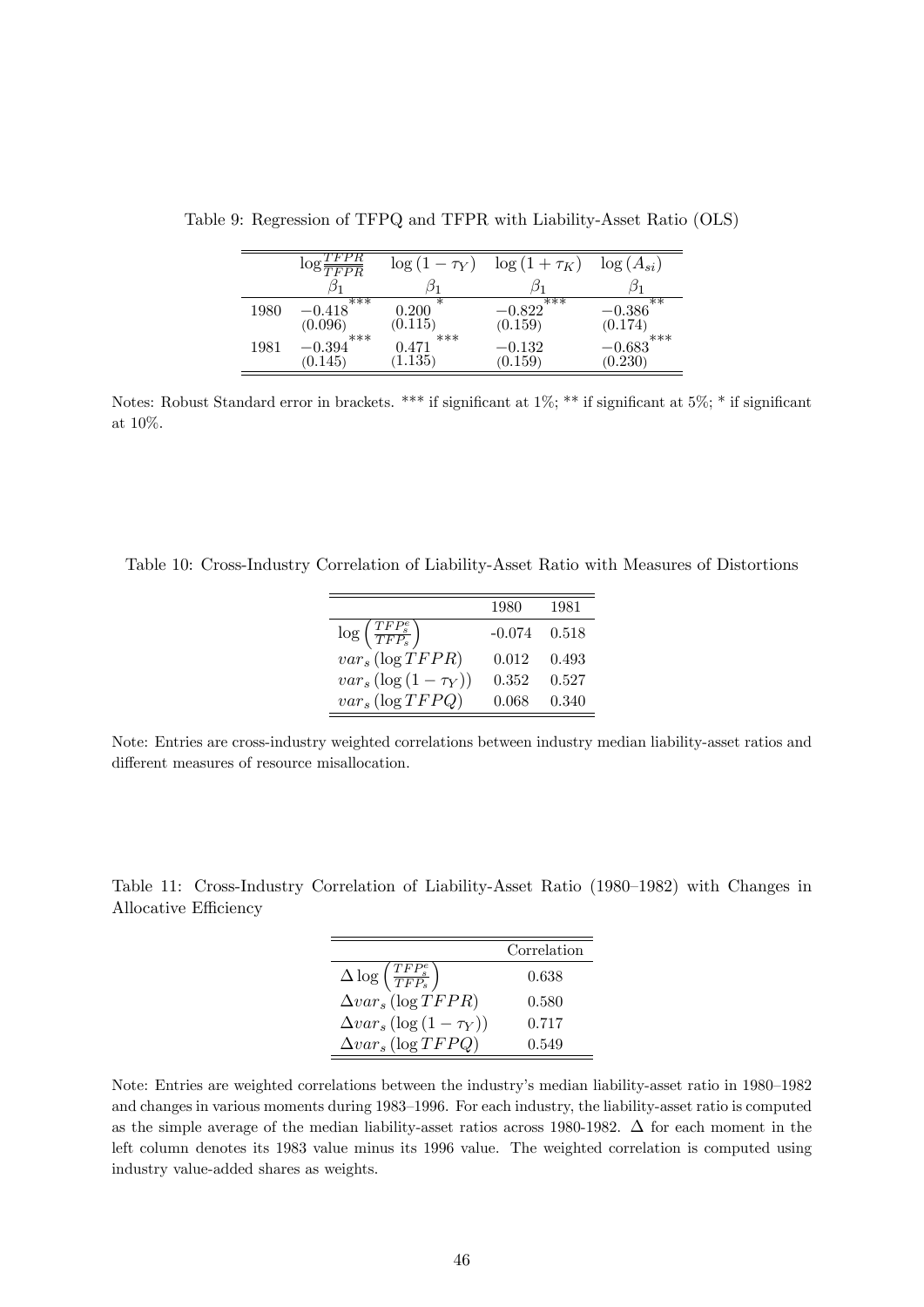<span id="page-47-0"></span>

Note: Panel (a) shows Chilean GDP and value-added (referred to as "VA") for the manufacturing sector, while panel (b) shows value added and TFP for the manufacturing sector. Measured TFP is  $\frac{VA}{K^{\alpha}L^{1-\alpha}}$  with  $\alpha = 0.3$ . Both GDP and the value-added for manufacturing sector are detrended by 2 percent per year and normalized such that their 1980 values equal to 100. The manufacturing TFP is detrended by 1.4 percent per year and normalized in a similar way.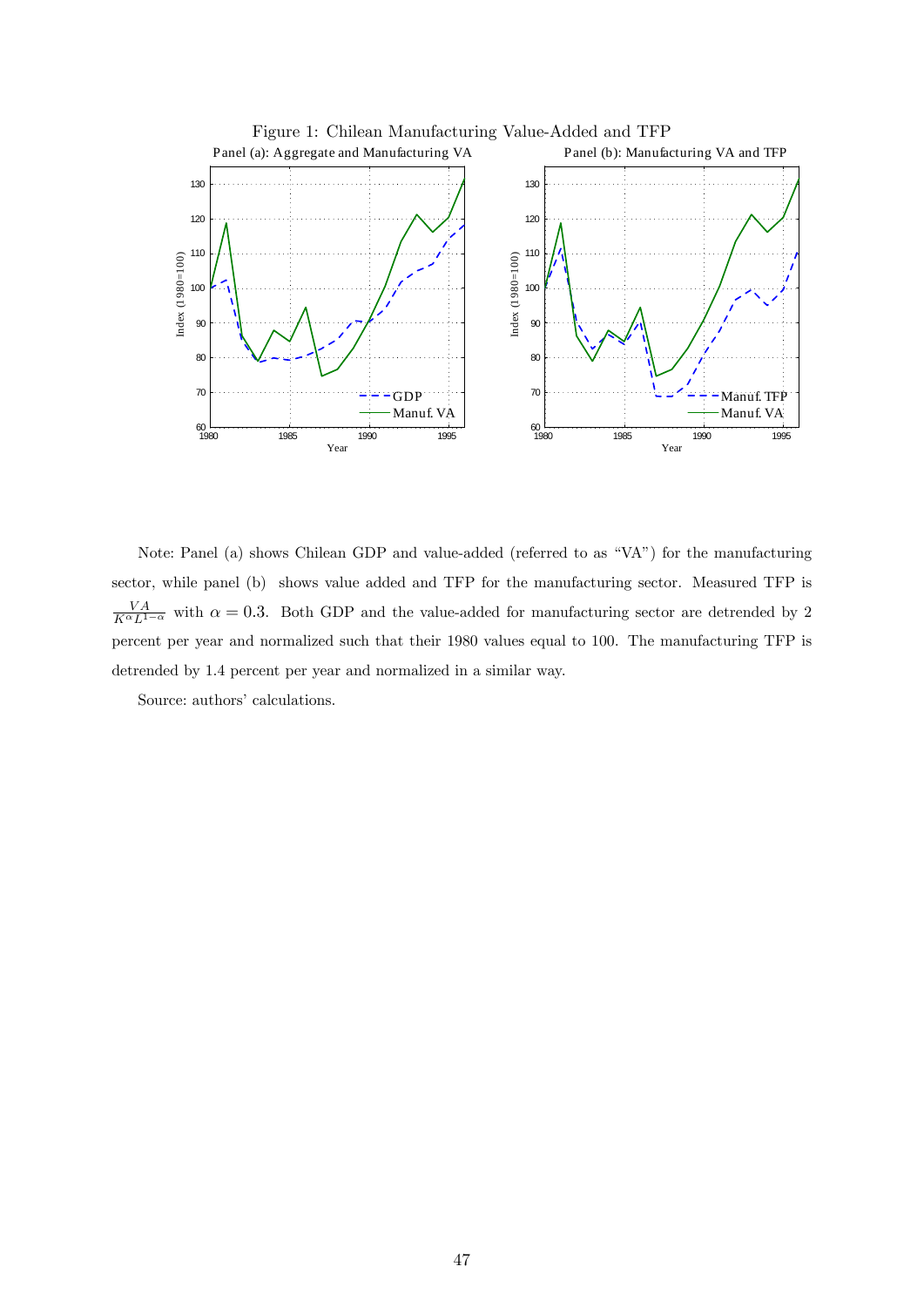

<span id="page-48-0"></span>Figure 2: Distribution of Productivity and Plant Size

Note: Panel (a) plots the distribution of TFPQ,  $\log \left( A_{si} M_s^{\frac{1}{\sigma-1}} / \overline{A}_s \right)$  $\setminus$ , while panel (b) plots the distribution of TFPR,  $\log (TFPR_{si}/\overline{TFPR}_{s})$ , both for 1983 and 1996. Panel (c) plots the time-series of correlation between logTFPQ and logTFPR. Value added share is used as the weight for computing the industry mean. Panel (d) plots the efficient and actual plant size distribution,  $\log (P_{si}Y_{si}/\overline{P_sY_s})$ , where  $\overline{P_s Y_s}$  refers to the mean value-added of industry s.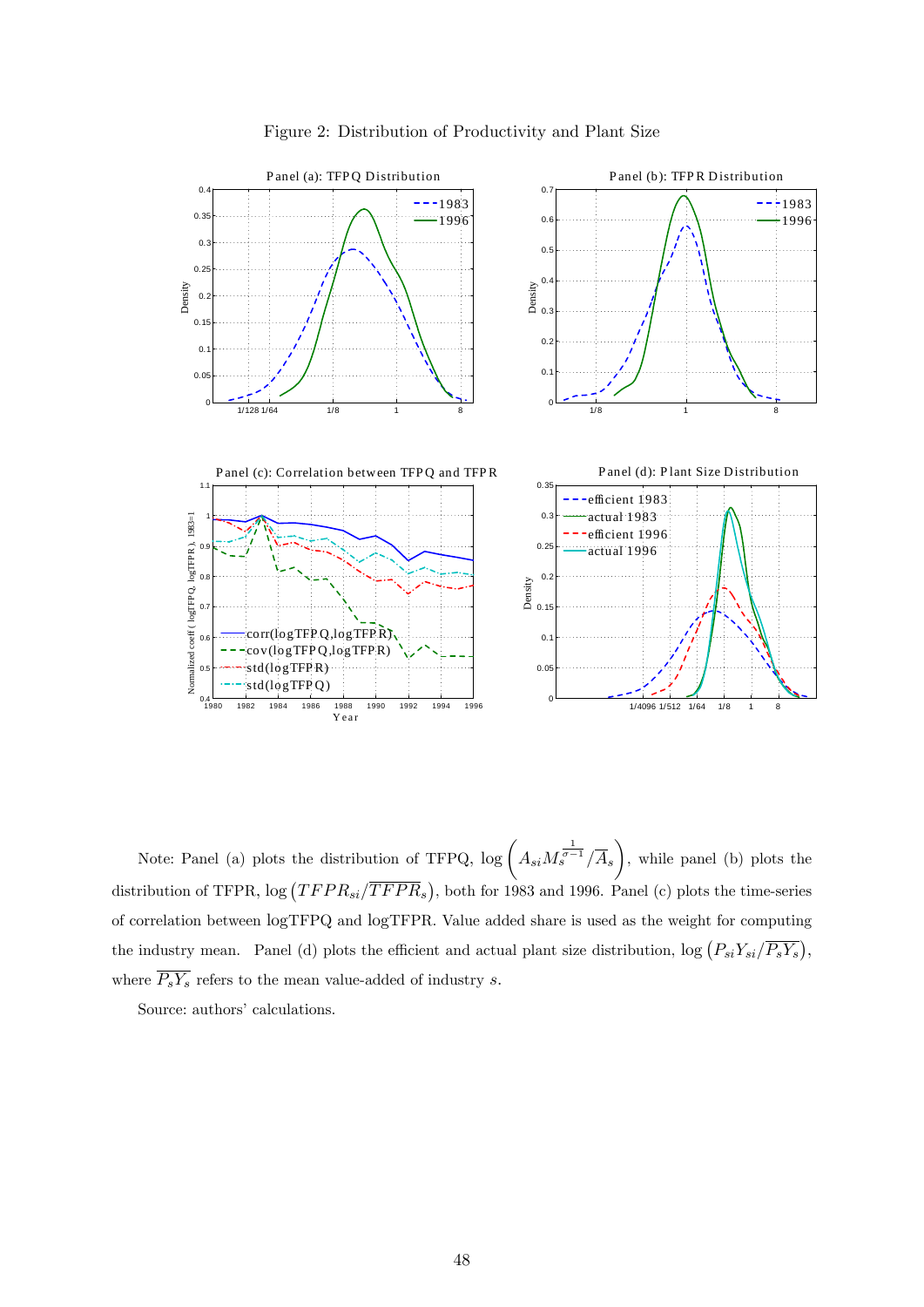

<span id="page-49-0"></span>Figure 3: Decomposition of Resource Misallocation

Note: Panel (a) plots total misallocation and its two components, variance of TFPR, measured as  $\sigma$  $\frac{\sigma}{2}var\left(\log TFPR_i\right)$ , and the dispersion on plant-specific distortion to capital-labor ratio, as captured by  $\frac{\alpha(1-\alpha)}{2}var\left[\log(1+\tau_{ki})\right]$ . Panel (b) plots variance of TFPR and its various components between 1980 and 1996. Variances and components plot in the graphs are the weighted mean across sectors. Value-added share,  $\theta_s$ , is used as the weight for computing the mean, and  $\alpha = \sum_{s=1}^{S} \theta_s \alpha_s$ .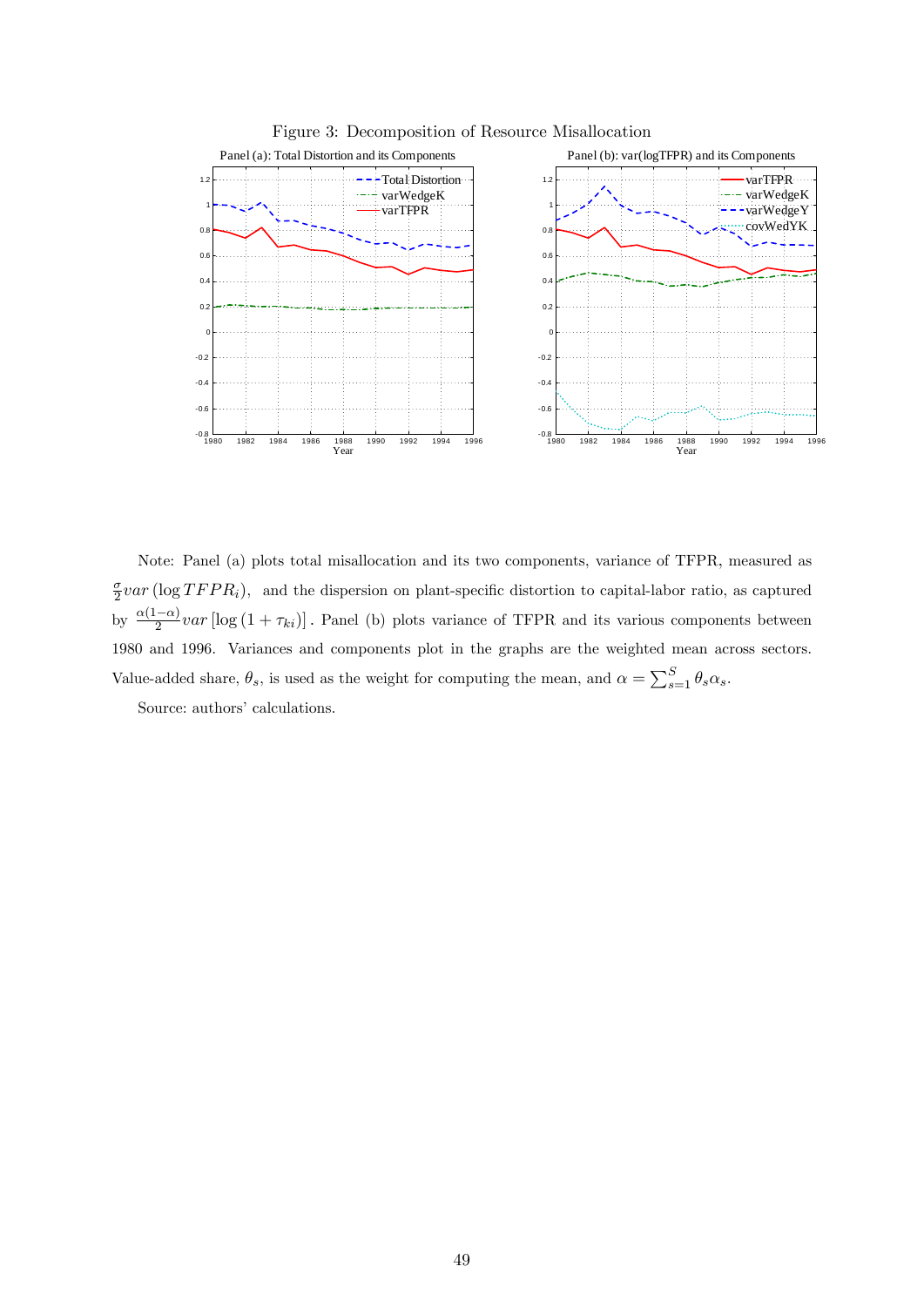

<span id="page-50-0"></span>Figure 4: Quantile Analysis of Dispersion in TFPR and Output Distortion

Note: Panel (a) plots TFPR dispersion,  $var(\log TFPR_{si})$ , and its within-group and between-group components. Panel (b) plots the quintiles average of  $var(\log TFPR_{si})$ , together with its between-group component. Panel (c) plots the dispersion of output distortion,  $var\left[log(1 - \tau_{ysi})\right]$ , and its within-group and between-group components, while panel (d) plots quintile averages of dispersion of output, together with its between-group component. Variances and components plot in the graphs are the weighted mean across sectors. Value-added share,  $\theta_s$ , is used as the weight for computing the mean.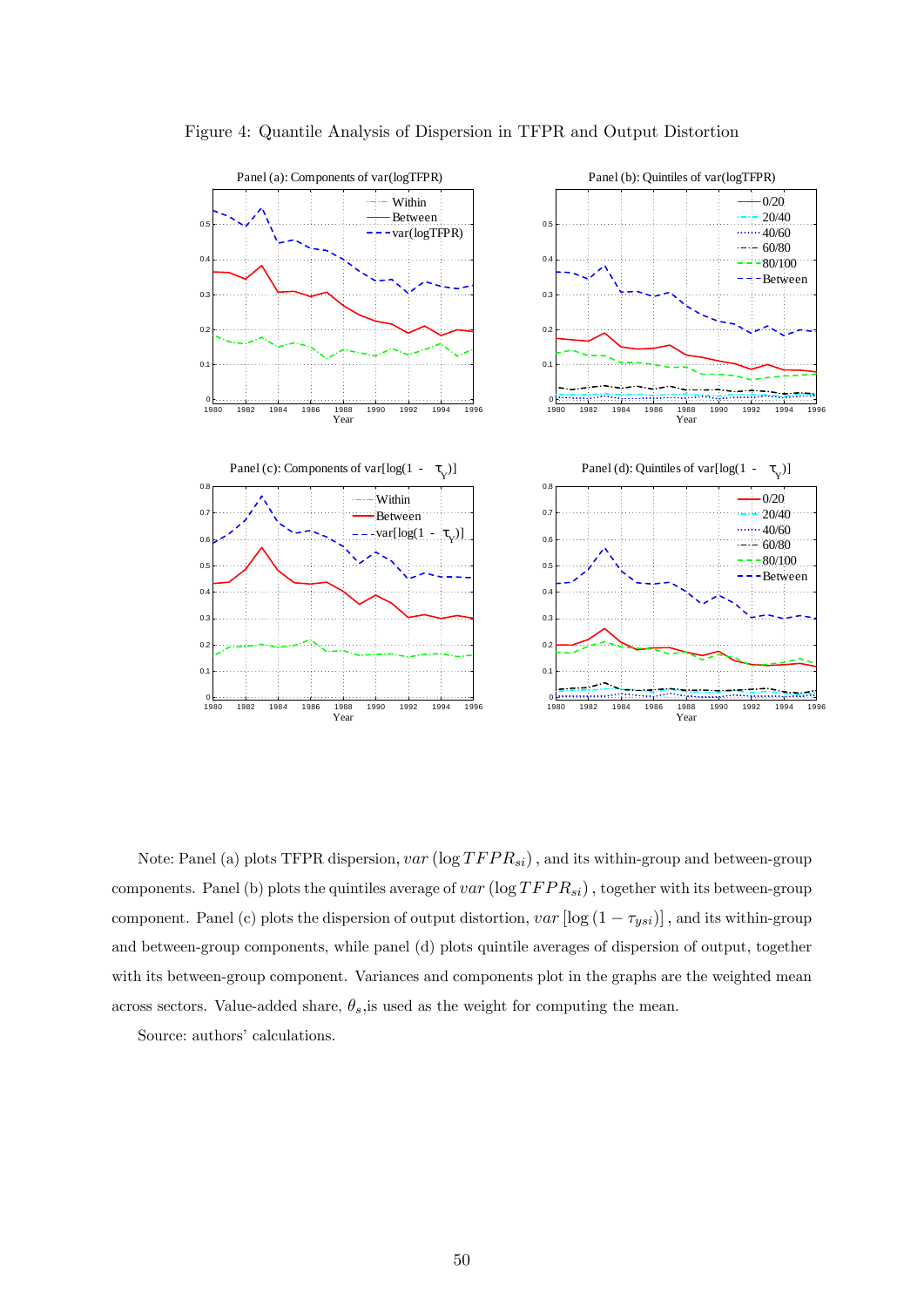

<span id="page-51-0"></span>Figure 5: Capital and Labor Allocation over Time

Note: Panel (a) and (b) plot the distribution of capital and labor, measured by  $\log (K_{si}/\overline{K}_s)$  and  $\log (L_{si}/\overline{L}_s)$  for 1983 and 1996. Panel (c) and (d) plot the time series of capital and labor in the bottom quintile, measured by as  $\log (\overline{K}_s \mid_1/\overline{K}_s)$  and  $\log (\overline{L}_s \mid_1/\overline{L}_s)$ .  $\overline{K}_s$  denotes the mean of capital for s industry.  $\overline{K}_s$  |1 denotes the mean of capital for the bottom quintile of s industry. Similar definition applies to labor.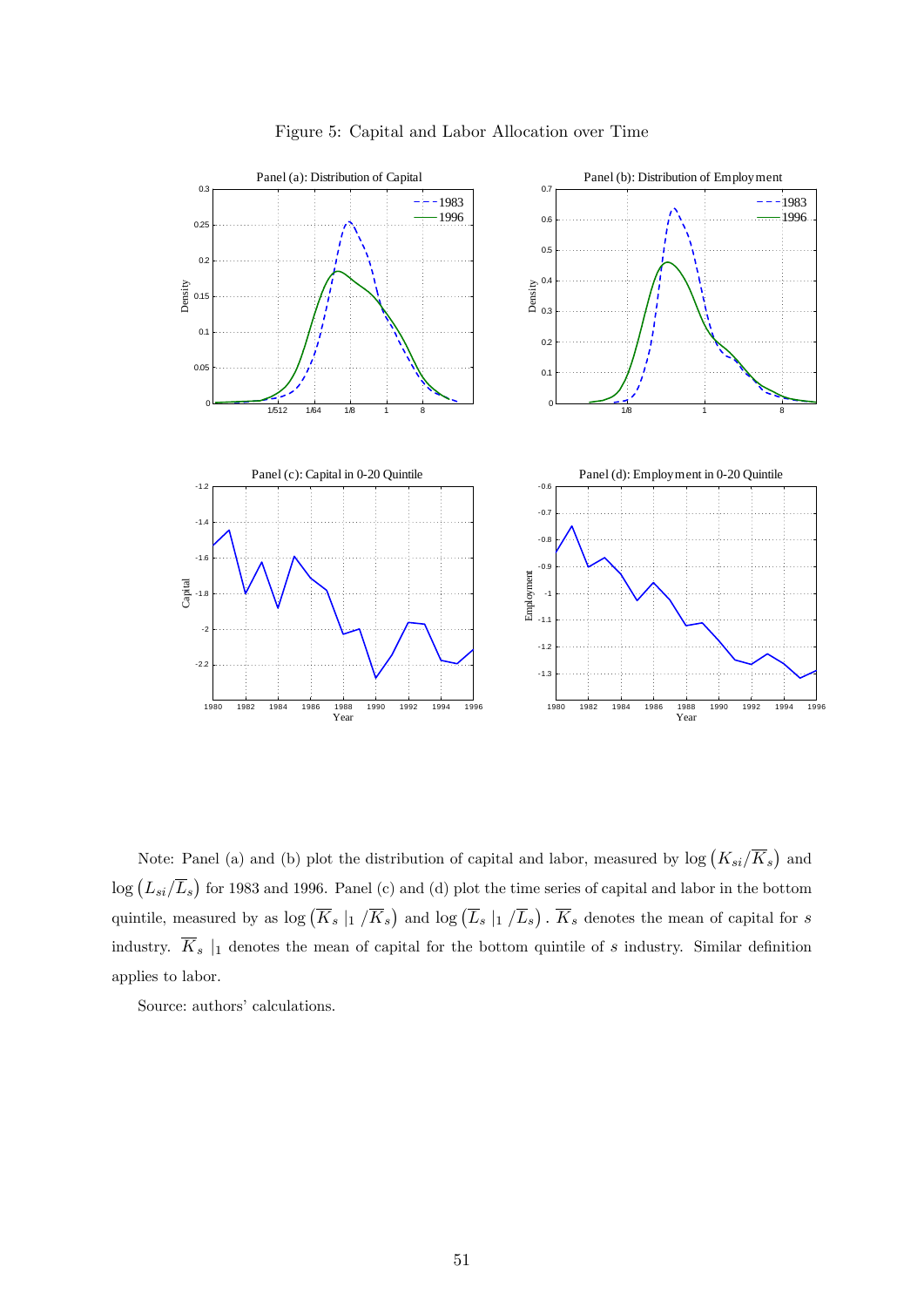<span id="page-52-0"></span>

Notes: The figure plots the distribution of TFPQ,  $\log \left( A_{si} M_s^{\frac{1}{\sigma-1}} / \overline{A}_s \right)$  $\setminus$ , for the balanced panel.